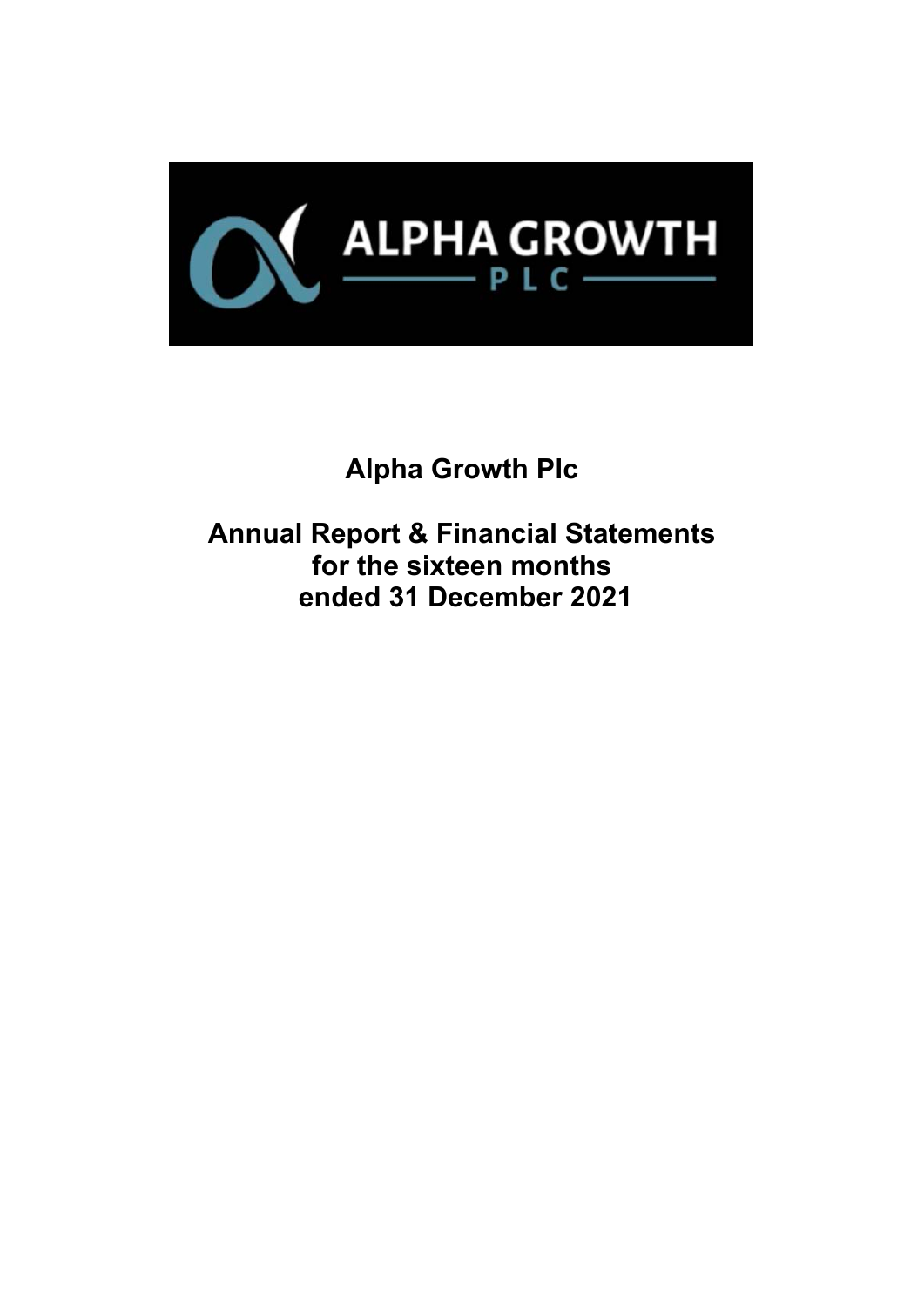## **Contents**

|                                                       | Page           |
|-------------------------------------------------------|----------------|
| <b>Company Information</b>                            | 1              |
| <b>Chairman's Statement</b>                           | $\overline{2}$ |
| Board of Directors and Senior Management              | 3              |
| Directors' Report                                     | 4              |
| <b>Strategic Report</b>                               | 8              |
| <b>Governance Report</b>                              | 14             |
| <b>Remuneration Committee Report</b>                  | 21             |
| <b>Audit Committee Report</b>                         | 29             |
| Nomination Committee Report                           | 31             |
| <b>Independent Auditors' Report</b>                   | 32             |
| <b>Consolidated Statement of Comprehensive Income</b> | 39             |
| <b>Consolidated Statement of Financial Position</b>   | 40             |
| <b>Company Statement of Financial Position</b>        | 41             |
| <b>Consolidated Statement of Changes in Equity</b>    | 42             |
| Company Statement of Changes in Equity                | 43             |
| <b>Consolidated Statement of Cash Flows</b>           | 44             |
| <b>Company Statement of Cash Flows</b>                | 45             |
| Notes to the Financial Statements                     | 46             |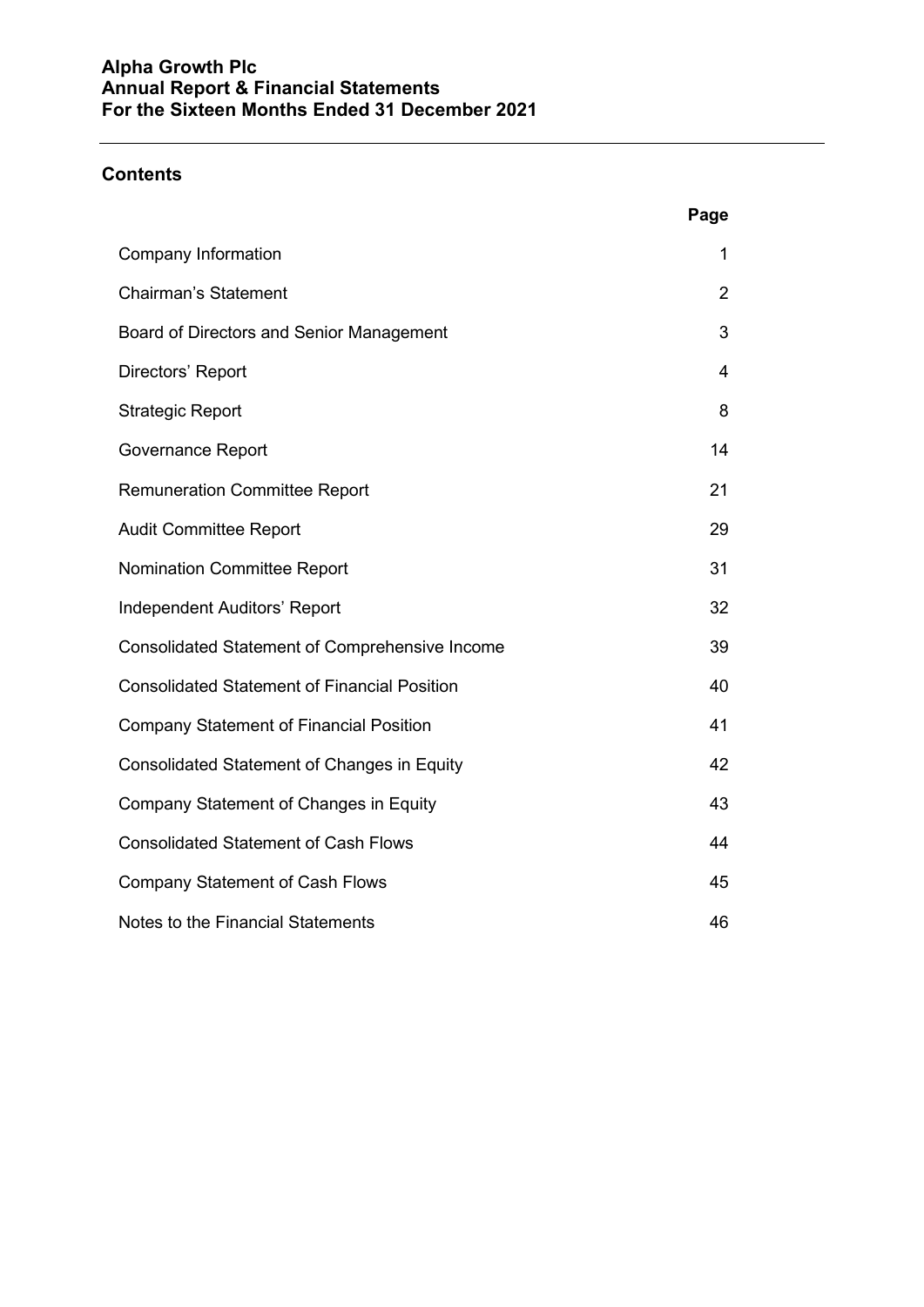## **Company Information**

#### **Directors**

Gobind Sahney Daniel Swick Jason Sutherland

# **Company Secretary**

Neil Warrender

## **Registered Office**

35 Berkeley Square London W1J 5BF

#### **Registered Number**

09734404 (England and Wales)

## **Broker**

Arden Partners plc 125 Old Broad Street London EC2N 1AR

## **Independent Auditor**

PKF Littlejohn LLP Statutory Auditor 15 Westferry Circus Canary Wharf London E14 4HD

## **Solicitors**

Charles Russell Speechlys LLP 5 Fleet Place London EC4M 7RD

## **Principal Bankers**

Barclays Bank UK Plc Leicester LE87 2BB

## **Registrars**

Link Asset Services Northern House Woodsome Park Fenay Bridge **Huddersfield** HD8 0GA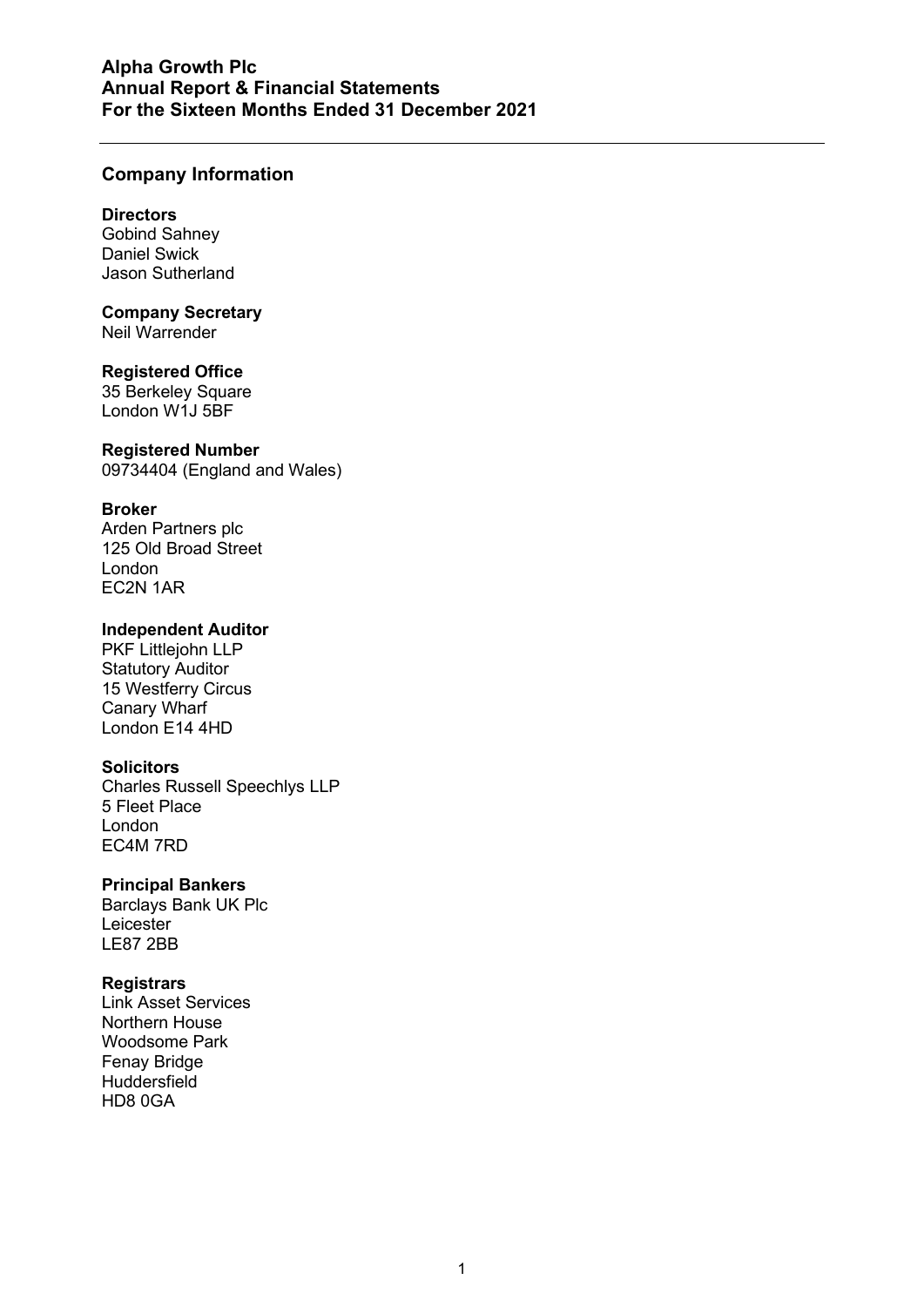## **Chairman's Statement**

I am pleased to present the annual financial statements of Alpha Growth Plc ("the Company") and its subsidiaries (together, "the Group") for the sixteen months ended 31 December 2021. During the period the Group reported a loss of £1,666,304 (2020 - loss of £567,200) and so the Company was reliant on external fundraises in the period to support its growth.

Over this past sixteen months, the Company made significant investments into its various strategies. On 11 February 2021 the Company announced it had acquired 95% of the issued share capital of Northstar Group (Bermuda) Limited which is the 100% owner of Providence Life and Assurance Company, a life assurance company with over \$280 million of reported gross assets. This acquisition, together with subscriptions into BlackOak Alpha Growth Fund, has led to a significant increase in turnover with the Group anticipating that it will be break even on an operating profits basis by the end of 2022.

For 2022, we continue with our 2B plan as announced. This includes expanding our activities within the life insurance business and continue with the growth of BlackOak Alpha Growth Fund.

As the constraints of working within the pandemic protocols fall off, we are optimistic in accelerating the pace of growth of the group's assets under management.

I would like to thank all of those who work with us, our clients and especially our shareholders who continue to support our strategies and growth for a successful future.

**………………………….. Gobind Sahney Executive Chairman**

27 May 2022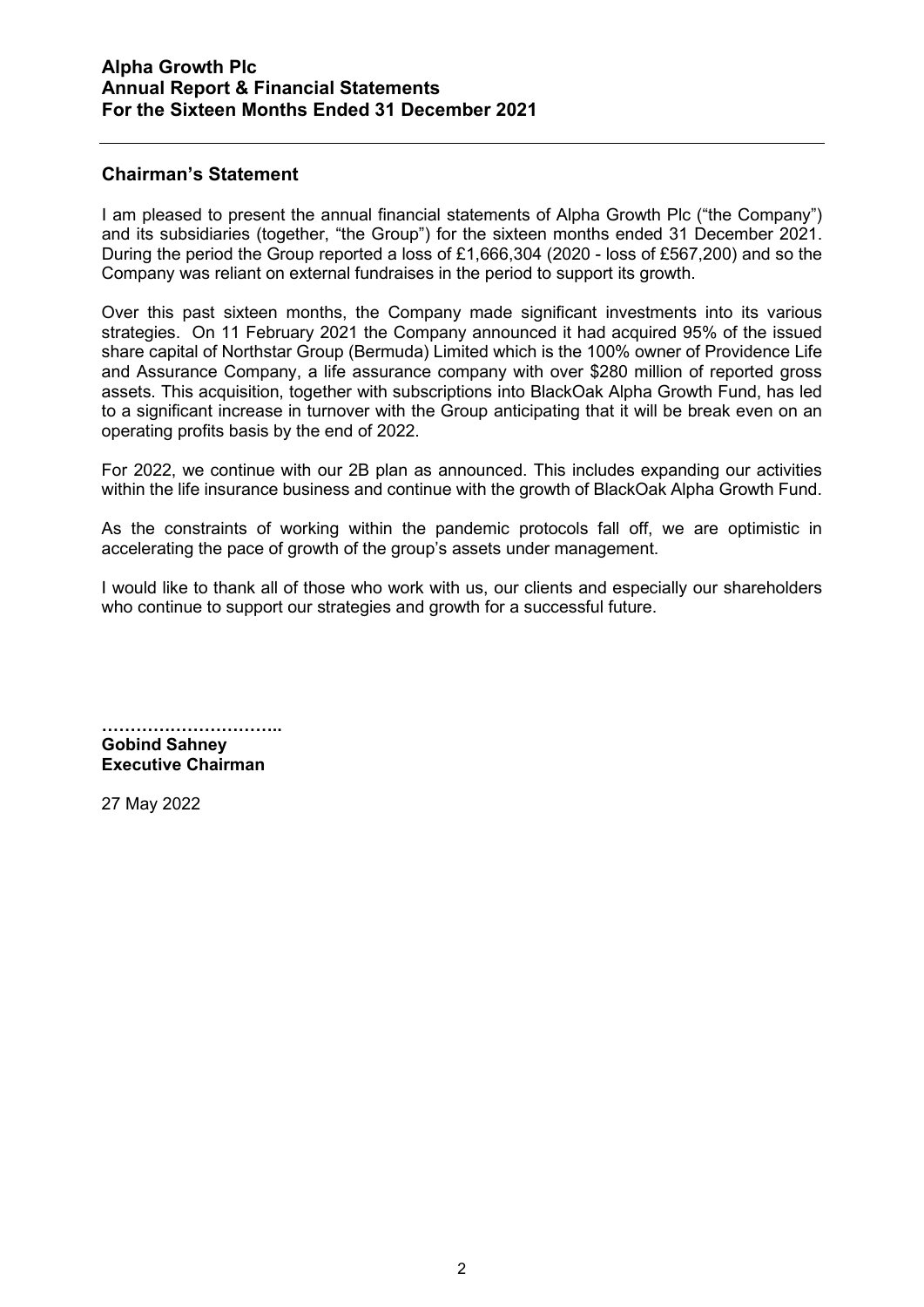## **Board of Directors and Senior Management**

## **Gobind Sahney, Executive Chairman**

Mr. Sahney is an experienced professional in alternative asset management. In addition to Alpha Growth, he is currently Director of Alpha Longevity Management Limited, an investment management company regulated and licensed by the Financial Services Commission of the British Virgin Islands. He has been a principal of multiple entities that specialized in distressed debt and discounted assets in US, Europe, and UK totaling over \$750 million. Additionally, Mr. Sahney was the Chairman of AIM listed Stratmin Global Resources plc. His involvement began with the Company's investment and turnaround which consisted of £2 million in distressed assets. As Chairman, he organized and executed the plan of turnaround through the liquidation of those assets and the identification and reverse takeover of a mining company and associated fundraise of over £6 million. He has spoken on the subject matter of distressed debt and discounted assets investing at ACA International conferences in the US and at Credit Services Association conferences in the UK. He is a graduate of Babson College, Wellesley, Massachusetts, with a Bachelors degree in accounting and finance. He served on the board of trustees of Babson College from 2001 to 2010.

## **Daniel Swick, Chief Operating Officer**

Mr. Swick is the founder of Kango Group, located in Newport Beach, California. Kango Group is an established alternative investment management firm that targets opportunities in the longevity asset class on behalf of private equity and hedge fund clients. Prior to founding Kango Group, Mr. Swick served as CEO for Life Distributors of America, LLC (LDA), a life settlement firm specialising in the distribution of longevity risk insurance products to institutional investment portfolios. While at LDA, Mr. Swick was responsible for the closing of over \$4 billion in life settlements. Prior to this, Mr. Swick spent eight years working for American International Group ("AIG") as Vice President of Alternative Distribution. Responsibilities included developing and executing marketing strategies for life/annuity products in the alternative distribution channels, which included product distribution through broker-dealers and third-party administrators in both the U.S. and international markets. Mr. Swick earned a Bachelor of Science degree in Marketing from California State University Northridge, and an MBA from Pepperdine University.

## **Jason Sutherland, Non-Executive Director**

Mr. Sutherland is the founder and Senior Partner of Citadel Legal Services LLC, based in Atlanta, Georgia and represents clients in North America, Europe and Asia predominantly within the insurance backed assets industry. Mr. Sutherland is also the Senior Vice President of Capital Markets and Senior Counsel for DRB Financial Solutions which is majority owned by the Blackstone Tactical Opportunities Group. He also launched the first ever AAA rated placement of mortality backed linked annuity receivables totalling \$151m. Mr. Sutherland also recently ran \$3bn of policies under the Lamington Road Fund in Dublin, Ireland which was acquired by Emergent Capital and ran Citadel's London office at the same time. Prior to that Mr. Sutherland spent 12 years with the Peach Holdings Group, most recently as Managing Director of Legal and operations for Peachtree Asset Management based in London and Luxembourg, where he was an FCA approved person, guiding the fundraising efforts, and coordinating with regulatory bodies in UK, US, Cayman Islands, Luxembourg and Ireland.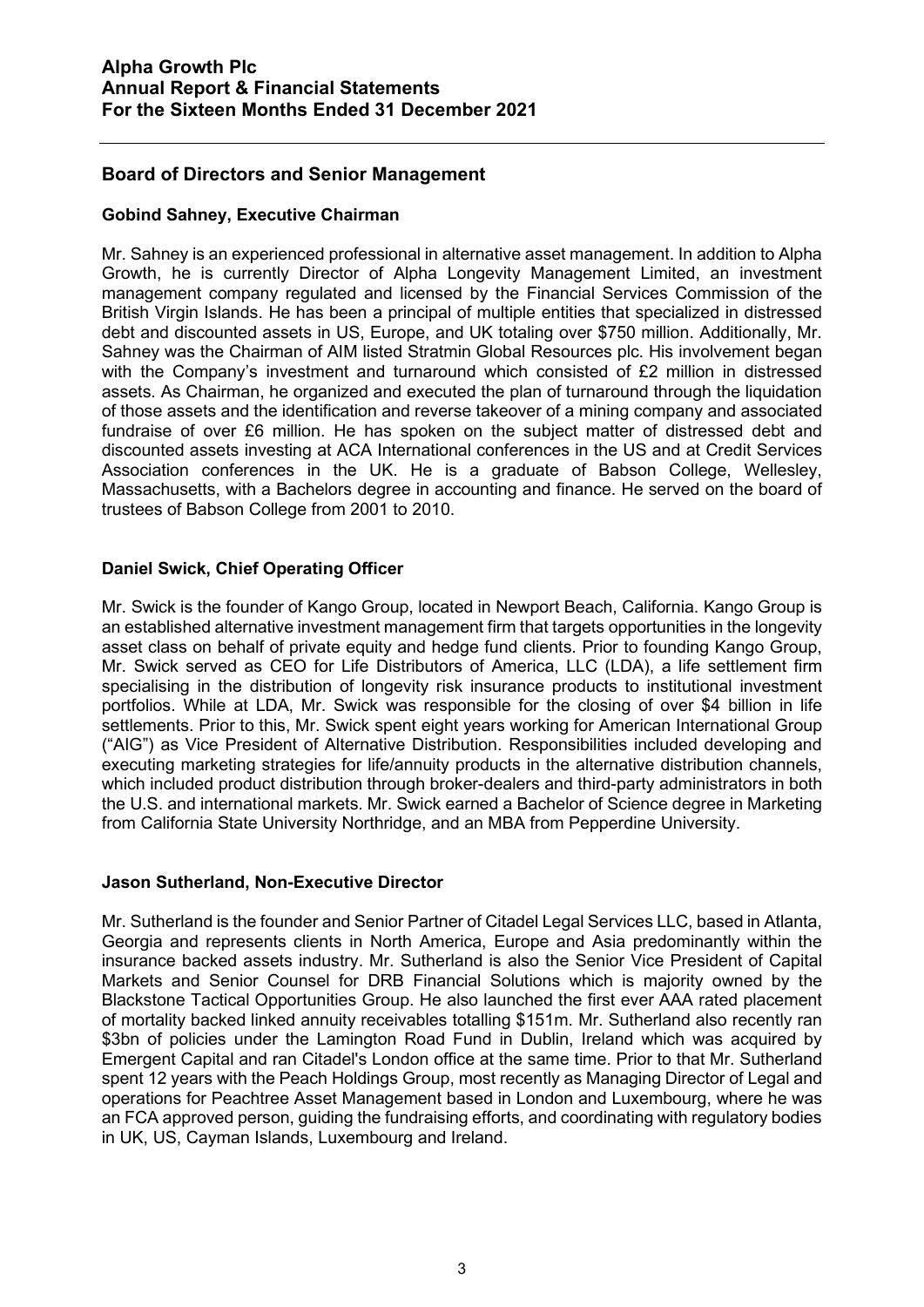## **Directors' Report**

The Directors present their report with the audited consolidated financial statements of the Group for the sixteen month period ended 31 December 2021. A commentary on the business for the year is included in the Chairman's Statement on page 2. A review of the business is also included in the Strategic Report on pages 8 to 13.

The Company's Ordinary Shares are admitted to listing on the London Stock Exchange, on the Official List pursuant to Chapters 14 of the Listing Rules, which sets out the requirements for Standard Listings.

#### **Principal Activities**

The Company's principal activity is to seek acquisitions and opportunities to provide advisory services, strategies, performance monitoring and analytical services to existing and prospective holders of Senior Life Settlements (SLS) Assets, mainly through acquisition strategies, performance monitoring and analytical services. The Company will only advise on the United States SLS market.

#### **Directors**

The Directors of the Company during the period and their beneficial interest in the Ordinary Shares of the Company at 31 December 2021 were as follows:

| <b>Director</b>         | <b>Position</b>                   | <b>Appointed</b>     | Ordinary<br>shares | <b>Options</b> | <b>Other</b> |
|-------------------------|-----------------------------------|----------------------|--------------------|----------------|--------------|
| <b>Gobind Sahney</b>    | Executive<br>Chairman             | 15/08/2015 7,462,500 |                    | 54.392.236     |              |
| <b>Daniel Swick</b>     | <b>Chief Operating</b><br>Officer | 01/06/2018 2,166,667 |                    | 24,645,665     |              |
| <b>Jason Sutherland</b> | Non-Executive<br><b>Director</b>  | 06/03/2019           | 133,333            | 8,514,731      |              |

## **Qualifying Third Party Indemnity Provision**

At the date of this report, the Company has a third-party indemnity policy in place for all active Directors.

#### **Substantial shareholders**

As at 26 May 2022, the total number of issued Ordinary Shares with voting rights in the Company was 431,887,388. Details of the Company's capital structure and voting rights are set out in note 12 to the financial statements.

The Company has been notified of the following interests of 3 per cent or more in its issued share capital as at the date of approval of this report.

|                    | <b>Number of Ordinary</b> | $%$ of               |
|--------------------|---------------------------|----------------------|
| <b>Party Name</b>  | <b>Shares</b>             | <b>Share Capital</b> |
| M Ward             | 89,901,792                | 21%                  |
| <b>Roy Rawlins</b> | 16,400,000                | 4%                   |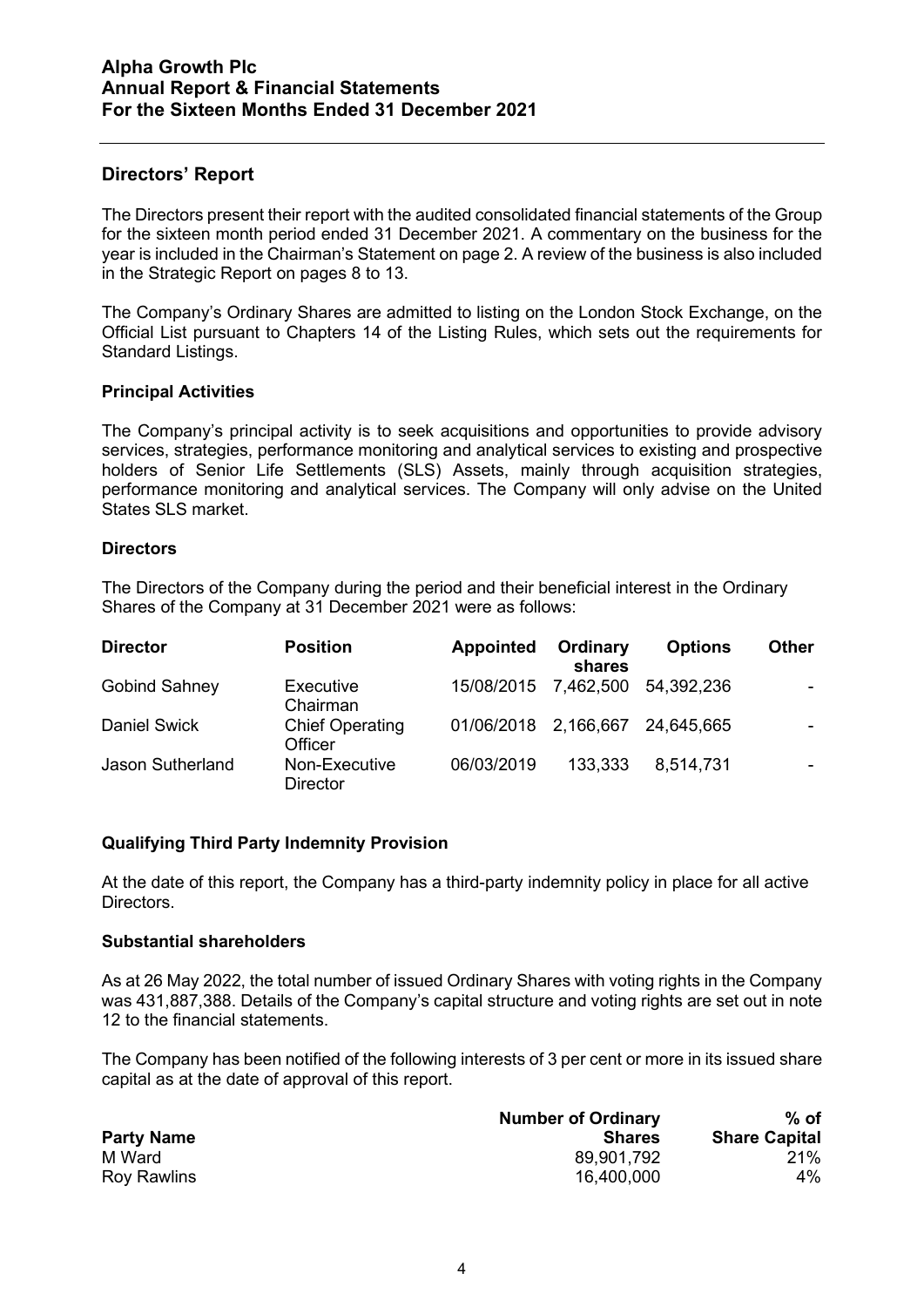## **Directors' Report (continued)**

#### **Financial instruments**

Details of the use of the Company's financial risk management objectives and policies as well as exposure to financial risk are contained in the Accounting policies and note 21 of the financial statements.

## **Greenhouse Gas (GHG) Emissions**

At Alpha Growth, we are committed to long-term environmental sustainability and reducing our impact on biodiversity. While we are an investment management company which does not have the direct environmental impact of other industries such as manufacturing, energy, or retail businesses, we are committed to using natural resources efficiently and optimizing our energy use. In this regard, we have adopted the following initiatives and programs both to increase environmental awareness among our employee base and reduce our corporate impact on natural resources where possible:

- Reducing usage of paper and plastic, supported by recycling programs and the successful elimination of single-use plastic water bottles and plastic straws from our principal offices, along with the reduction of paper products.
- Prioritizing the use of energy-efficient office equipment, including the implementation of energy-efficient lighting, setback thermostats and water filtration systems throughout our global offices, as well as energy-conserving building materials.
- Lowering the environmental impact of employee commuting and travel by establishing flexible work arrangements and investing in telecommuting and telepresence equipment.

As a firm, we also seek to increase the development and awareness of socially and environmentally responsible procurement, and to align with businesses that not only deliver superior quality goods and services, but also operate in ways that are respectful of the rights of their employees and in ways that preserve natural resources and promote environmental sustainability.

The Company is aware that it needs to measure its operational carbon footprint in order to limit and control its environmental impact. However, given the very limited nature of its operations during the period under review, it has not been practical to measure its carbon footprint.

In the future, the Company will only measure the impact of its direct activities, as the full impact of the entire supply chain of its suppliers cannot be measured practically.

#### **Dividends**

The Directors do not propose a dividend in respect of the period ended 31 December 2021 (2020: nil).

#### **Future developments and events subsequent to the year end**

Further details of the Company's future developments and events subsequent to the period-end are set out in the Strategic Report on pages 10 to 14.

#### **Corporate Governance**

The Governance Report forms part of the Director's Report and is disclosed on pages 15 to 21.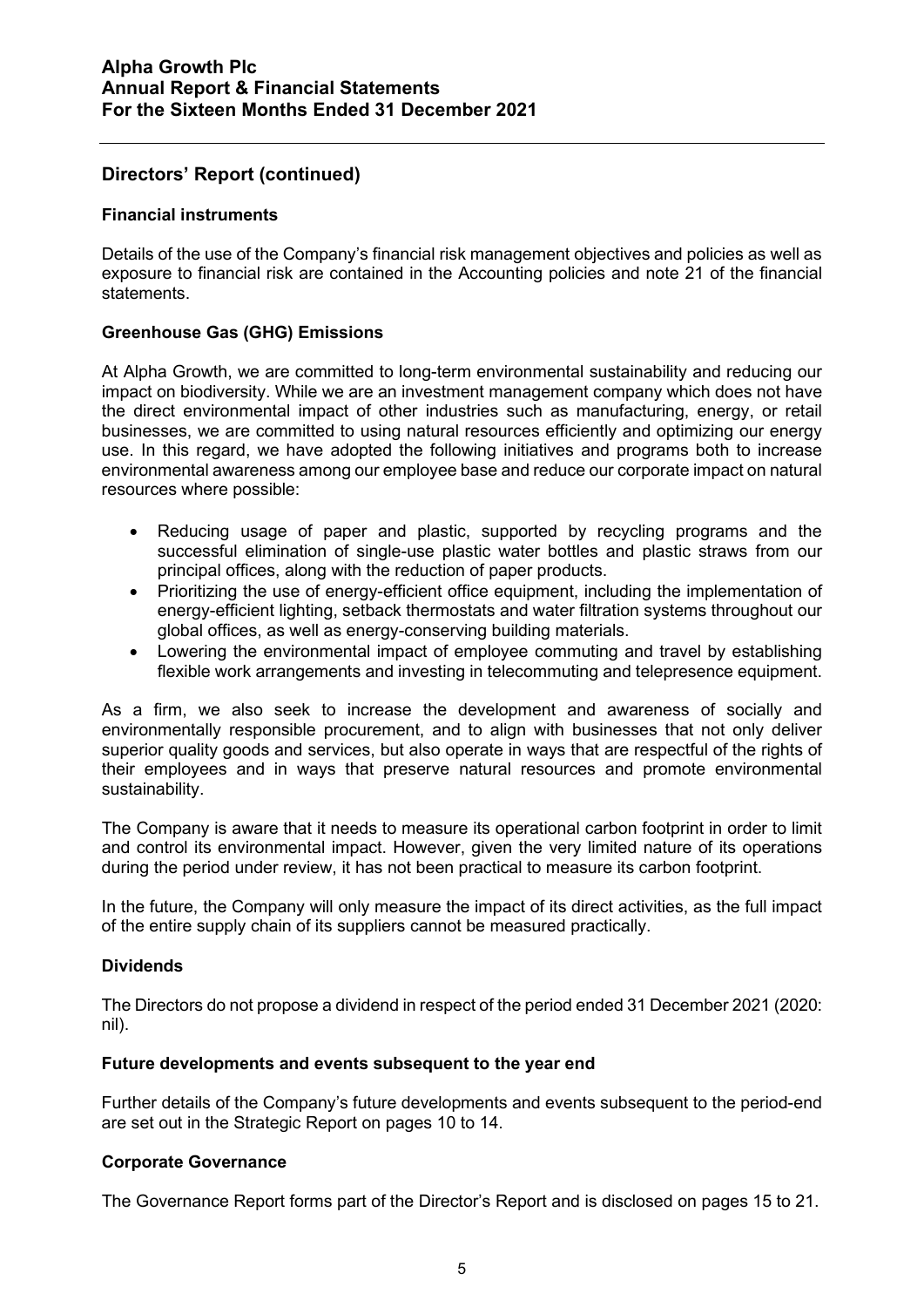## **Directors' Report (continued)**

## **Going Concern**

As at 31 December 2021 the Group had a cash balance (excluding cash held in insurance business) of £195,523 (2020: £43,620) and net current assets (excluding those held in insurance business) of £617,617 (2020: £196,732). The Group revenues, excluding those from owned insurance companies, are approximately £100,000 a quarter and the run rate for expenses is approximately £50,000 a month. The Company will accordingly continue to raise money for capital projects and working capital purposes as and when required but has a reasonable expectation that sufficient of the outstanding warrants will be exercised during the first six months following the issue of these financial statements to meet any such requirements. The Group carefully monitors its core spend. The Directors are confident that, provided the acquisition of the Guernsey subsidiary completes in the anticipated timeframe, the Group will be cashflow positive by the end of 2022. Notwithstanding the loss and cash outflows incurred in the year and the requirement for further funds to become available, the Directors have a reasonable expectation that the Group will be able to manage its funds to continue in operational existence whilst moving towards generating sufficient revenues to cover expenses. The Group therefore continues to adopt the going concern basis in preparing the Annual Report and Financial Statements. Further details on the Directors assumption and their conclusion thereon are included in Note 2 to the financial statements. In addition, note 21 to the financial statements discloses the Company's financial risk management policy.

## **Auditors**

The auditors have expressed their willingness to continue in office and a resolution to reappoint them will be proposed at the Annual General Meeting.

## **Statement of Directors' responsibilities**

The Directors are responsible for preparing the Annual Report alongside the financial statements in accordance with applicable law and regulations.

Company law requires the Directors to prepare financial statements for each financial year. Under that law the Directors have elected to prepare the financial statements in accordance with International Financial Reporting Standards (IFRSs) as adopted by the United Kingdom.

Under Company law the Directors must not approve the financial statements unless they are satisfied that they give a true and fair view of the state of affairs of the Group and Company and of the profit or loss of the Group and Company for that year. The Directors are also required to prepare financial statements in accordance with the rules of the London Stock Exchange for companies with a Standard Listing.

In preparing these financial statements, the Directors are required to:

- Select suitable accounting policies and then apply them consistently;
- Make judgments and accounting estimates that are reasonable and prudent;
- State whether applicable IFRSs as adopted pursuant to the Regulation (EC) No 1606/2002 as it applies in the European Union have been followed, subject to any material departures disclosed and explained in the financial statements; and
- Prepare the financial statements on the going concern basis unless it is inappropriate to presume that the Group and Company will continue in business.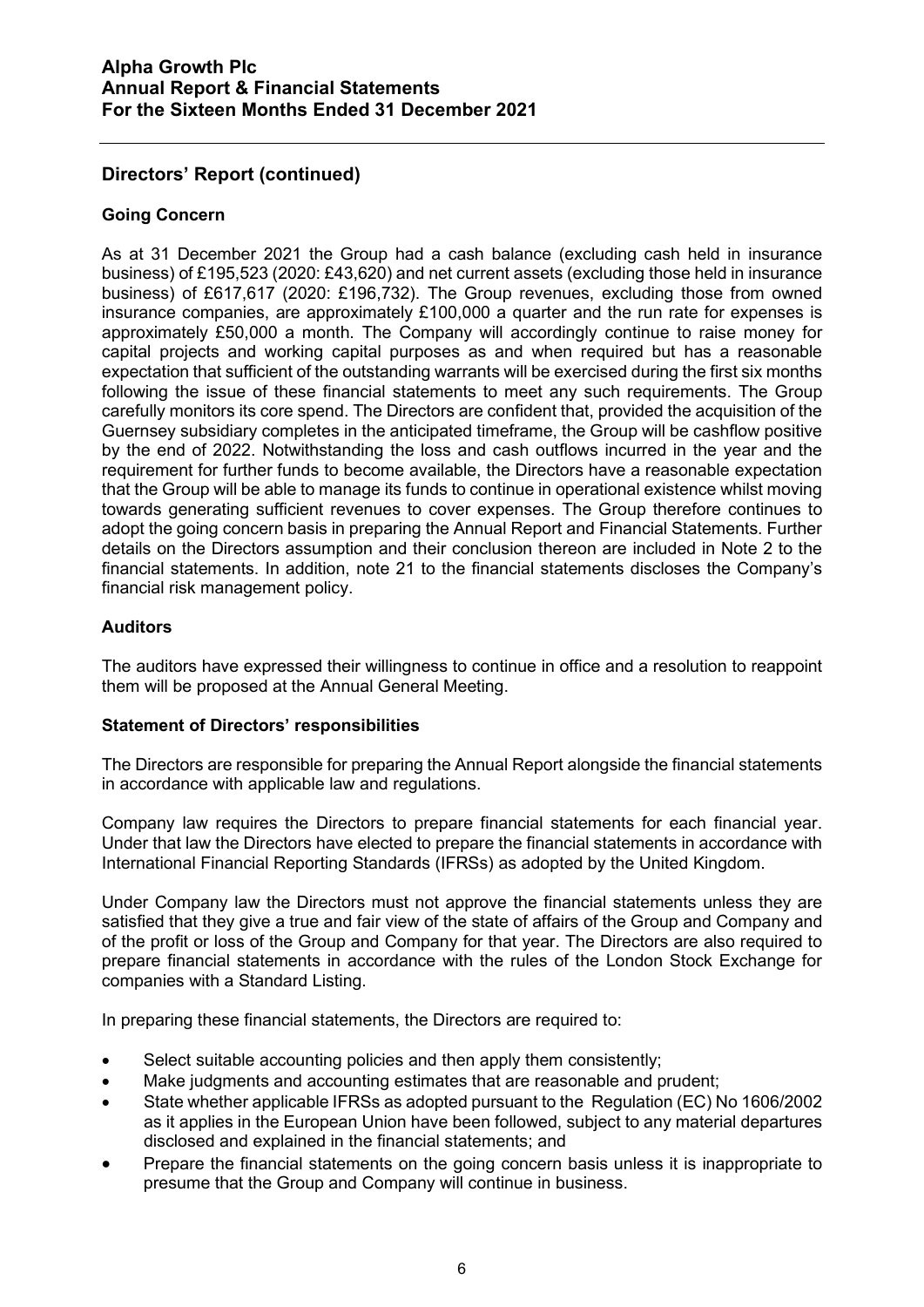## **Directors' Report (continued)**

## **Statement of Directors' responsibilities (continued)**

The Directors are responsible for keeping adequate accounting records that are sufficient to show and explain the Group's and Company's transactions and disclose with reasonable accuracy at any time the financial position of the Group and Company and enable them to ensure that the financial statements and the Remuneration Committee Report comply with the Companies Act 2006. They are also responsible for safeguarding the assets of the Group and Company and hence for taking reasonable steps for the prevention and detection of fraud and other irregularities. They are also responsible to make a statement that they consider that the annual report and accounts, taken as a whole, is fair, balanced, and understandable and provides the information necessary for the shareholders to assess the Group's and Company's position and performance, business model and strategy.

The Directors are responsible for the maintenance and integrity of the corporate and financial information included on the Company's website. Legislation in the United Kingdom governing the preparation and dissemination of the financial statements may differ from legislation in other jurisdictions.

#### **Directors' responsibility statement pursuant to disclosure and Transparency Rule**

Each of the Directors, whose names and functions are listed on pages 3 confirm that, to the best of their knowledge and belief:

- the financial statements prepared in accordance with IFRS as adopted pursuant to Regulation (EC) No 1606/2002 as it applies in the European Union, give a true and fair view of the assets, liabilities, financial position and loss of the Company; and
- the Annual Report and financial statements, including the Strategic Report, includes a fair review of the development and performance of the business and the position of the Company, together with a description of the principal risks and uncertainties that they face.

#### **Disclosure of Information to Auditors**

So far as the Directors are aware, there is no relevant audit information of which the Company's auditors are unaware, and each Director has taken all the steps that he ought to have taken as a Director in order to make himself aware of any relevant audit information and to establish that the Company's auditors are aware of that information.

#### **Subsequent events**

Subsequent events have been detailed in the Strategic Report on page 9 and note 23 to the financial statements.

This responsibility statement was approved by the Board of Directors on 27 May 2022 and is signed on its behalf by;

Signed …………………………………………. **Gobind Sahney** 27 May 2022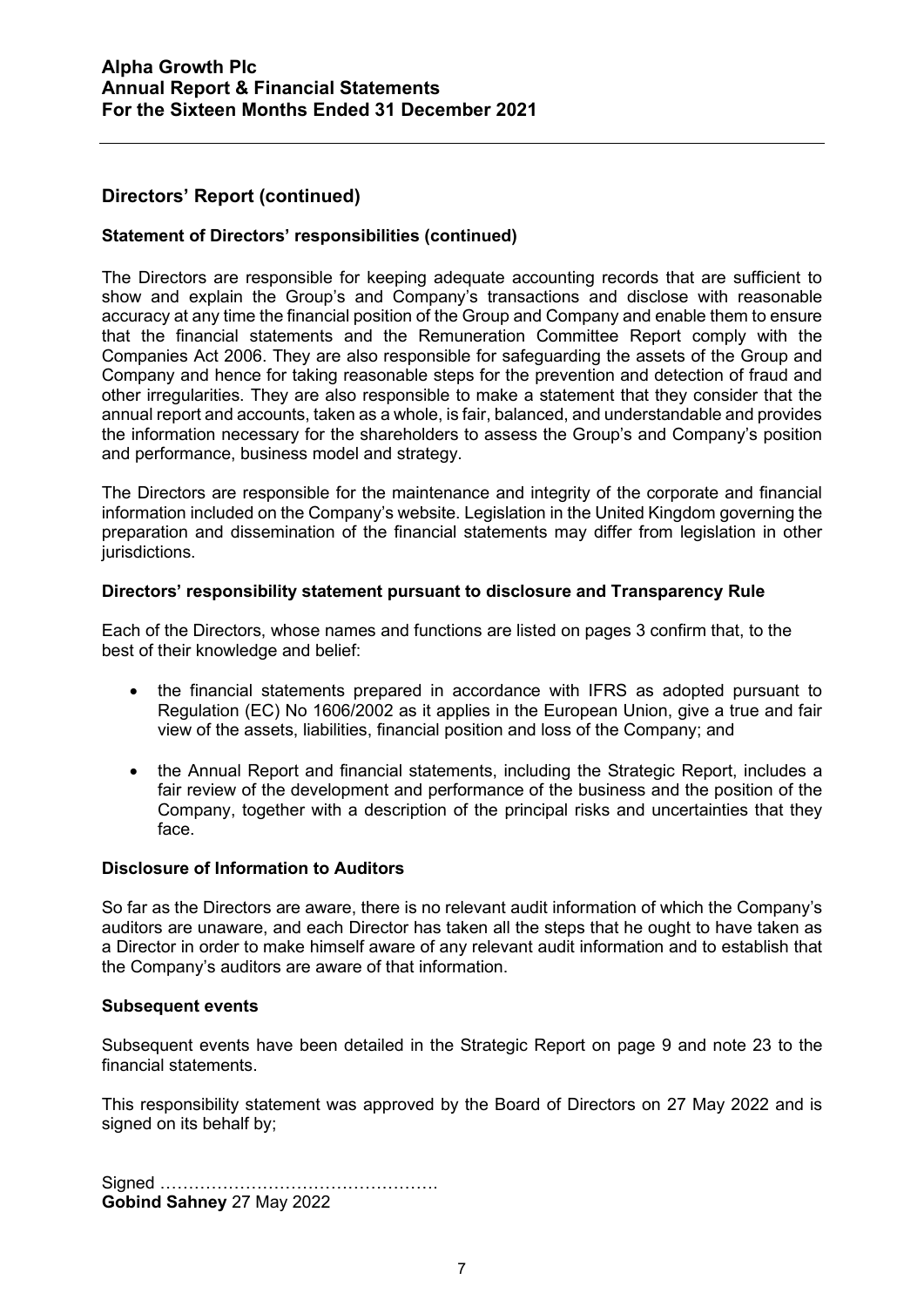#### **Executive Chairman Strategic Report**

The Directors present the Strategic Report of Alpha Growth Plc for the period ended 31 December 2021.

## **Review of Business in the Period**

## **Operational Review**

The Company's principal activity is set out in the Directors' Report on page 4.

The Company does not advise its clients or consider transacting business in an SLS Asset other than that which relates to an underlying US exposure. This is because the SLS market in the US is highly regulated. The Company will only advise on business relating to policies that are over two years old in order to avoid the statutory contestability period. The Company advises on life settlement contracts that meet the relevant fund, investment structure, criteria.

The Company signed a Heads of Terms agreement on 21 November 2018 with SL Investment Management Limited. This collaboration led to the Group's first advisory contract with the fund, BlackOak Alpha Growth Fund LP, launched in 2019. During the period the Group acquired a 95% interest in a Bermudan life assurance company, Providence Life and Assurance Company ("PLAC"). The Group generated its first revenues for services provided to PLAC in this financial period. The acquisition of PLAC expanded the business activity of the Group into life insurance linked asset management

## **Business Strategy**

The Company' business strategy is to win advisory mandates from institutions through the existing relationships of the Directors and by active promotion within the SLS Asset sector.

The Company believes that, despite the pandemic, the United States SLS Asset class is still an attractive investment proposition and its potential customer base will increase year on year. Whilst the Company anticipates repeat or on-going business from some clients, it does not consider that it will become dependent on a limited pool of customers.

As the SLS Asset sector is relatively new and immature and is generally classed as an "alternative" asset class, most typical target clients do not, and will not, have the sector expertise internally to enable them to properly assess SLS Assets. Unlike most other asset classes, within any portfolio there will be a large number of policies and associated variables all which need analysis before a decision can be reached as to the valuation placed on the portfolio as a whole. As the SLS Asset class tends to form a small part of overall investment portfolios, the Company believes that many institutions (particularly family offices and hedge funds), do not consider it cost effective to hire full-time experienced professionals with experience in the SLS Asset class. This creates an opportunity for the Company to win advisory mandates and to advise on acquisitions, disposals and servicing of SLS Asset portfolios.

## **S172 (1)**

The success of our business is dependent on the support of all of our stakeholders. Building positive relationships with stakeholders that share our values is important to us, and working together towards shared goals assists us in delivering long-term sustainable success. The Directors make decisions on behalf of the Group with a long-term view in mind. In order to fulfil their duties, the Directors of each business and the Group itself take care to have regard to the likely consequences on all stakeholders of the decisions and actions which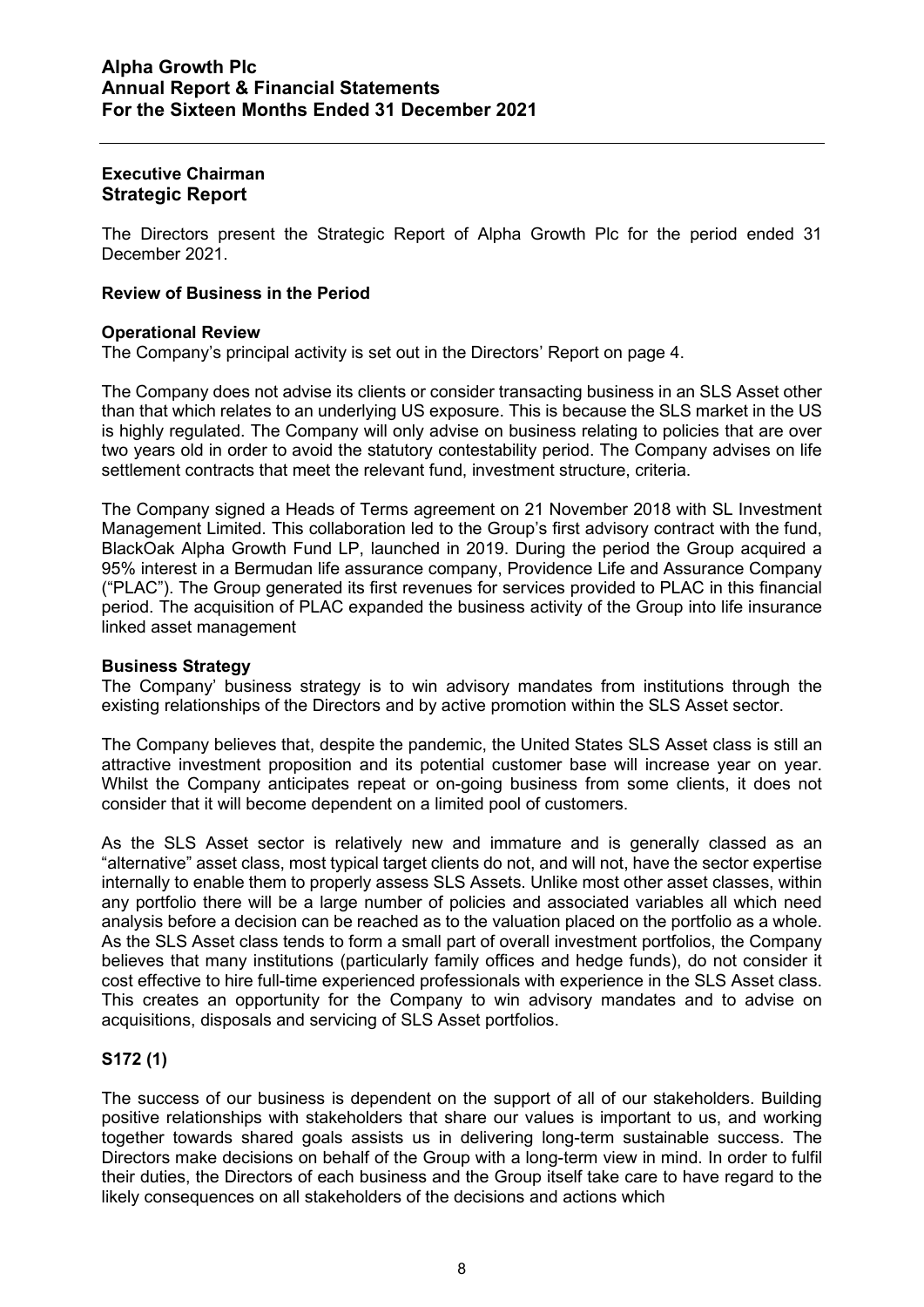## **S172 (1) (continued)**

they take. Where possible, decisions are carefully discussed with affected groups and are therefore fully understood and supported when taken. At Group level, the Board is well informed about the views of stakeholders through the regular reporting on stakeholder views and it uses this information to assess the impact of decisions on each stakeholder group as part of its own decision-making process. Details of the Group's key stakeholders and how we engage with them are set out below.

**Shareholders** As owners of our Group we rely on the support of shareholders and their opinions are important to us. We have an open dialogue with our shareholders through one-to-one meetings, group meetings, webcasts and the Annual General Meeting. Discussions with shareholders cover a wide range of topics including financial performance, strategy, outlook, governance and ethical practices. Shareholder feedback is regularly reported and discussed by the Directors and their views are considered as part of decision-making.

**Colleagues** Whilst the Group operates with a small team of employees and consultants, those people are key to our success and we want them to be successful individually and as a team. Key areas of focus include health and well-being, development opportunities, pay and benefits.

**Customers** Our ambition is to deliver best-in-class service to investors. We build strong lasting relationships with our investors and spend considerable time with them to understand their investment needs and views and listen to how we can improve our range of products and service for them. We use this knowledge to inform our decision-making, for example by acquiring businesses like PLAC to expand our offering.

**Suppliers** We build strong relationships with our suppliers to develop mutually beneficial and lasting partnerships. Engagement with suppliers is primarily through a series of interactions and informal reviews. Key areas of focus include innovation and flexibility. The Board recognises that relationships with suppliers are important to the Group's long-term success and is briefed on supplier feedback and issues on a regular basis.

**Communities** We seek to engage with the communities in which we operate to build trust and understand the local issues that are important to them. During the year the Company entered into a five year lease to evidence its commitment to the Newport Beach community.

**Government and regulators** We engage with the government and regulators through our representatives with a focus are compliance with laws and regulations, anti-money laundering, anti-bribery and corruption and sanctions testing. The Board is updated on legal and regulatory developments and takes these into account when considering future actions.

Further information on the ways in which the Board engages with stakeholders is set out in the Governance Report on pages 14 to 20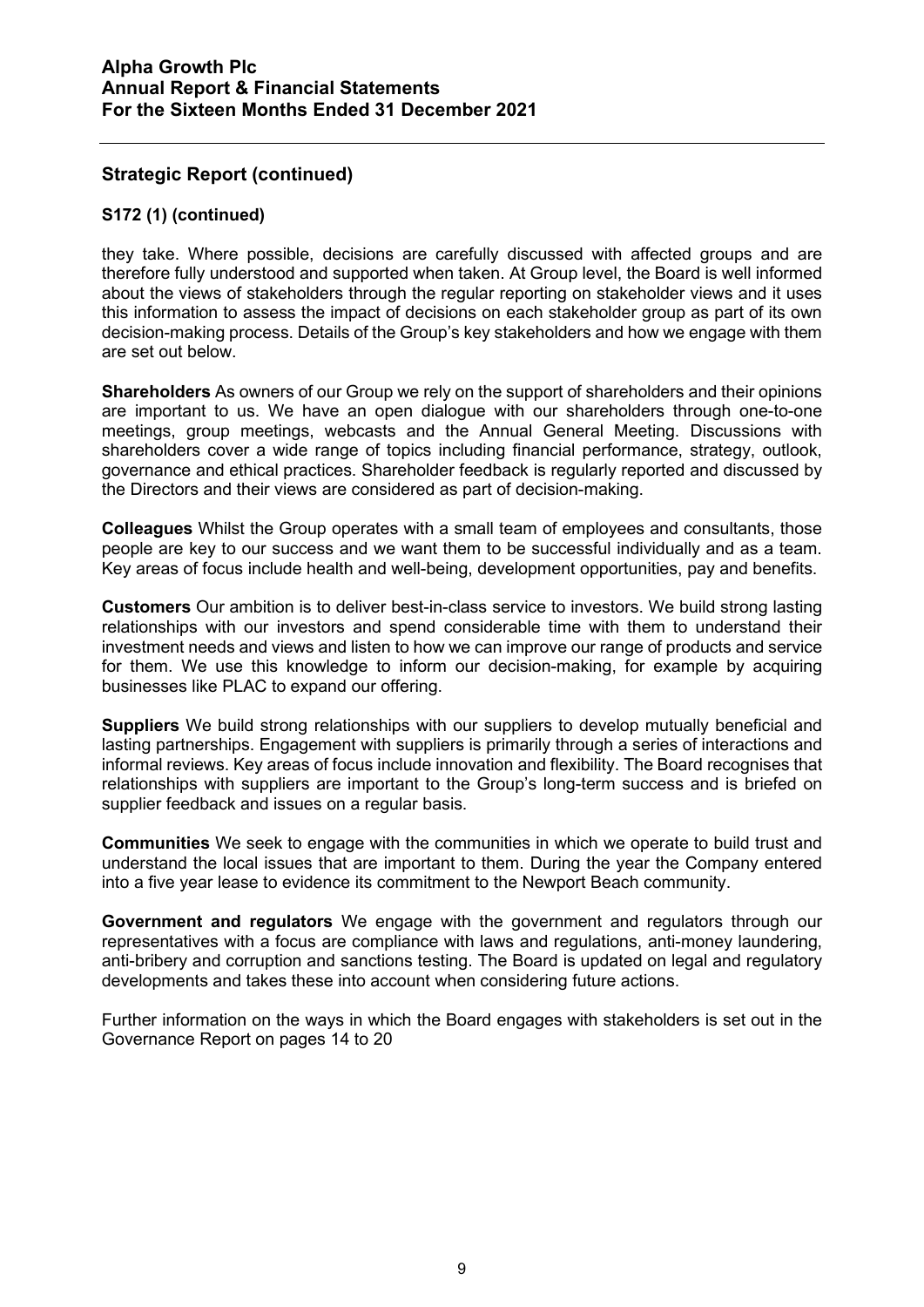## **Events since the period end**

Following the year end the Company announced that its Bermuda subsidiary had signed a sale and purchase agreement to acquire a Guernsey based insurance company which is a Category 1, international life insurer, with approximately 3,785 long-term life insurance contracts in force as of 31 December 2021. The acquisition is subject to regulatory approvals and is a non-adjusting event for accounting purposes.

In the same announcement the Company informed the market that PLAC had issued its first policy since the acquisition for a \$5 million committed premium.

#### **Financial review**

#### **Results for the 2021 period**

The Group incurred a loss for the sixteen-month period to 31 December 2021 of £1,666,304 (year to 2020: loss of £567,200).

The loss for the period occurred as a result of on-going administrative expenses to provide service to clients and the costs of a standard listing as well as a number of one-off charges for the period. One off charges included the cost of options issued to the Directors which included catch-up awards for prior years, costs of acquiring and integrating PLAC and adjustments to PLAC reinsurance revenues. The Group is expected to be at, or close to, break-even on an operating profits basis by the end of 2022.

## **Cash flow**

Net cash inflow for the sixteen months to 31 December 2021 was £151,903 (2020: outflow £130,321).

## **Closing cash**

As at 31 December 2021, the Group held £195,523 (2020: £43,620) in bank accounts, excluding amounts held in insurance businesses.

#### **Key Performance Indicators**

The main KPI for the Company is achieving its cash flow forecasts whilst efforts continue to implement its strategy in attaining clients for advisory services.

The Board monitors its cash flow carefully to ensure that it has the funds necessary to meet its on-going requirements. Detailed forecasts are produced and reported against on a regular basis.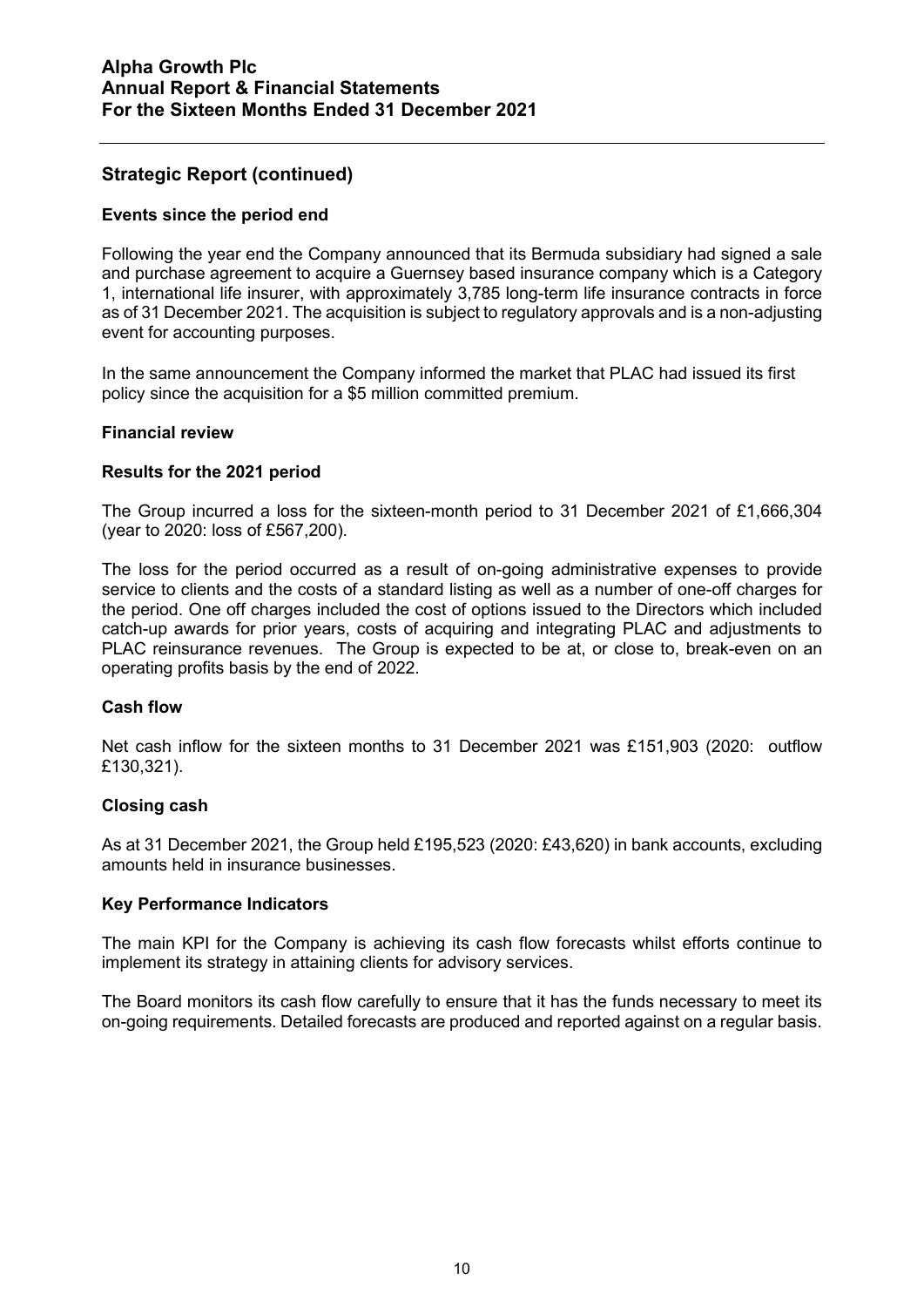#### **Position of Company's Business**

#### *During the year*

The Company raised approximately £3,954,745 net of costs through the following share issues:

On 7 September 2020 the Company issued 35,714,286 ordinary shares of £0.001 each at a placing price of £0.014 per placing share. The shares rank pari passu in all respects of the existing ordinary shares.

On 15 March 2021, the Company issued 187,500,000 ordinary shares of £0.001 each at a placing price of £0.02 per placing share with each placing share entitling the subscriber to one warrant exercisable at £0.03 per warrant. The shares rank pari passu in all respects to the existing ordinary shares.

On 17 May 2021, the Company issued 3,571,429 ordinary shares of £0.001 each at a price of £0.014 per share following the exercise of warrants by the Company's former broker. The shares rank pari passu in all respects to the existing ordinary shares.

#### *At the year end*

At the year end the Group's Statement of Financial Position shows net assets totaling £3,066,948 (2020: £196,732). The Company has few liabilities and is considered to have an adequate cash position at the reporting date.

#### *Environmental matters*

The Board contains personnel with a good history of running businesses that have been compliant with all relevant laws and regulations and there have been no instances of noncompliance in respect of environmental matters.

#### *Employee information*

At present, there are no female Directors of the Company. The Company has an Executive Chairman, Chief Operating Officer and one Non-Executive Director. There are no employees of the Company other than the Directors.

#### *Social/Community/Human rights matters*

The Company ensures that employment practices take into account the necessary diversity requirements and compliance with all employment laws. The Board has experience in dealing with such issues and sufficient training and qualifications to ensure they meet all requirements.

#### *Anti-corruption and anti-bribery policy*

The government of the United Kingdom has issued guidelines setting out appropriate procedures for companies to follow to ensure that they are compliant with the UK Bribery Act 2010. The Company has conducted a review into its operational procedures to consider the impact of the Bribery Act 2010 and the board has adopted an anti-corruption and anti-bribery policy.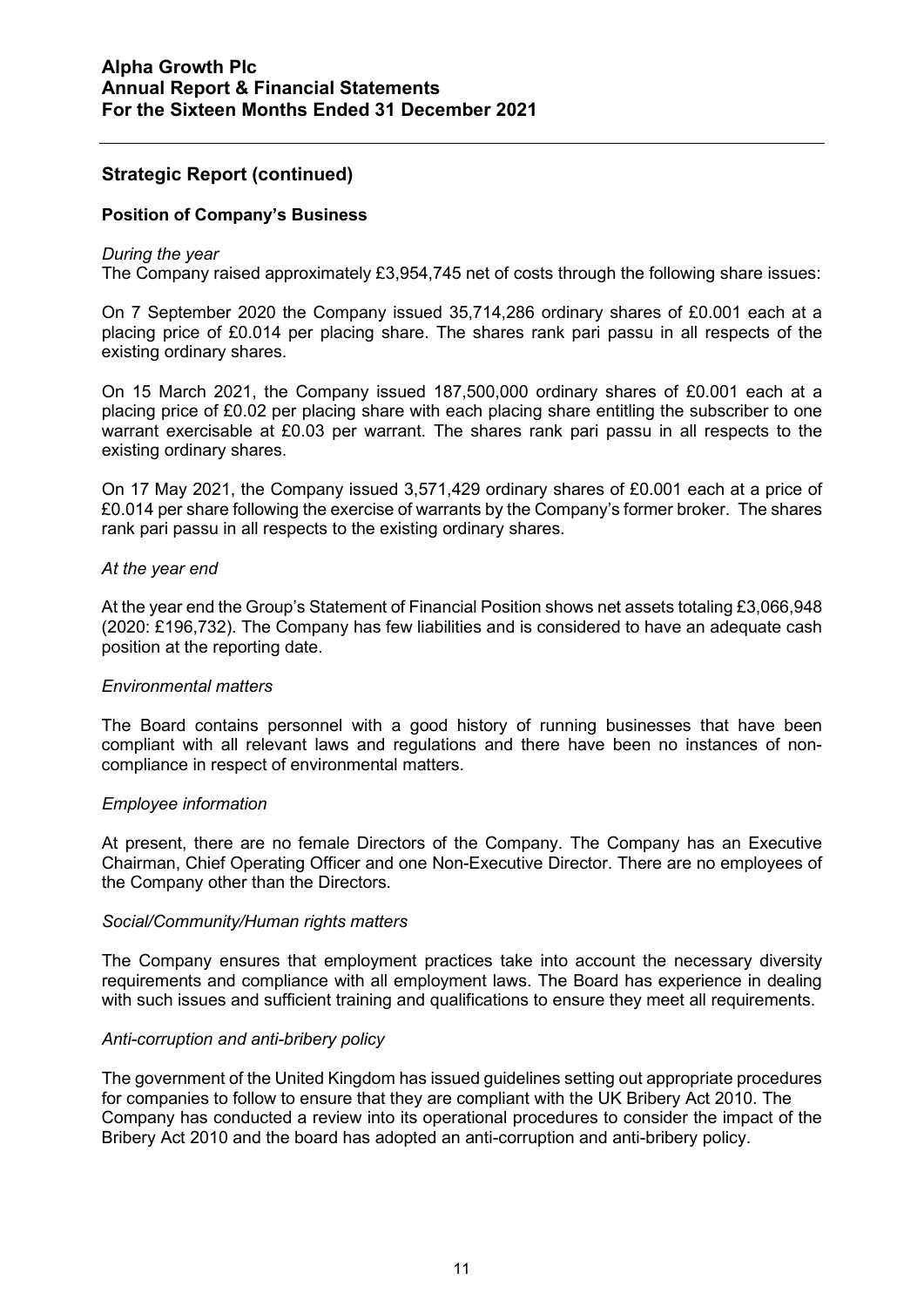## **Principal Risks and Uncertainties**

The Company operates in an uncertain environment and is subject to a number of risk factors. The Directors consider the following risk factors are of particular relevance to the Company's activities although it should be noted that this list is not exhaustive and that other risk factors not presently known or currently deemed immaterial may apply.

| <b>Risks/Uncertainties to the Company</b>                                                                |                                                                                                                                                                                                                                                                                                                                                                                                                                                                              |                                                                                                                                                                                                                                                                                                                                                                                                         |  |  |
|----------------------------------------------------------------------------------------------------------|------------------------------------------------------------------------------------------------------------------------------------------------------------------------------------------------------------------------------------------------------------------------------------------------------------------------------------------------------------------------------------------------------------------------------------------------------------------------------|---------------------------------------------------------------------------------------------------------------------------------------------------------------------------------------------------------------------------------------------------------------------------------------------------------------------------------------------------------------------------------------------------------|--|--|
| <b>Issue</b>                                                                                             | <b>Risk/Uncertainty</b>                                                                                                                                                                                                                                                                                                                                                                                                                                                      | <b>Mitigation</b>                                                                                                                                                                                                                                                                                                                                                                                       |  |  |
| Developing business model                                                                                | The Company trades through its<br>Group companies Alpha Longevity<br>Management Ltd and Alpha Group<br>(Bermuda)<br>Limited,<br>however<br>revenues were much less than the<br>The<br>expenses<br>incurred.<br>net<br>proceeds from the share issues in<br>September 2020 and March 2021<br>have been used partly to acquire a<br>life assurance business and partly to<br>continue corporate development<br>and marketing efforts to attract<br>potential advisory clients. | Management team is experienced in<br>the industry and using their<br>relationships to attract clients. The<br>successful launch of Black Oak<br>Alpha Growth Fund<br>the<br>and<br>of Providence<br>Life<br>acquisition<br>Assurance<br>("PLAC")<br>Company<br>demonstrate management's ability<br>to grow revenues based on this<br>knowledge.                                                         |  |  |
| face<br>The<br>Company<br>may<br>significant<br>competition<br>for<br>advisory opportunities             | significant<br>There<br>may<br>be<br>competition for some or all of the<br>advisory opportunities that the<br>Such<br>Company<br>may explore.<br>competition may come from direct<br>competitors offering similar services<br>from<br>public<br>and<br>private<br>or<br>investment funds many of which<br>extensive<br>internal<br>have<br>may<br>experience in managing longevity<br>assets and/or SLS strategies and<br>portfolios.                                        | While some competitors may have<br>greater financial resources, the<br>Company will be able to provide a<br>more personal approach to its<br>clients and with greater retention<br>other<br>rates<br>than<br>potential<br>competitors. The acquisition of<br><b>PLAC</b><br>will<br>enhance<br>the<br>competitiveness of the Group and<br>also<br>provide<br>diversification<br>in.<br>revenue streams. |  |  |
| Loss of key personnel                                                                                    | The Company comprises a few key<br>individuals. Any unforeseen loss of<br>these key personnel would be<br>damaging to the Company.                                                                                                                                                                                                                                                                                                                                           | The Company has a continuity<br>program in place to ensure that<br>Directors would be able to minimise<br>the disruption of the loss of key<br>personnel. Share options incentivise<br>the Directors to stay and grow the<br>Company.                                                                                                                                                                   |  |  |
| The Company may be subject to<br>foreign exchange risks                                                  | The Company's functional and<br>presentational currency is pounds<br>sterling. As a result, the Company's<br>financial statements will carry the<br>Company's assets in sterling. Where<br>the Company conducts business in<br>USD it exposes itself to foreign<br>exchange risk.                                                                                                                                                                                            | Many of the Company's costs are in<br>USD and therefore any impact on<br>revenues from a fall in the value of<br>the USD will largely be offset by<br>reductions in costs. It is not<br>considered practical to hedge the<br>Company's<br>exposure to USD<br>through its investment in PLAC.                                                                                                            |  |  |
| The Company may be subject to<br>changes in regulation affecting its<br>services and the SLS Asset class | The SLS Asset class in the United<br>States is highly regulated and will<br>likely continue to be the focus of<br>increasing regulatory oversight.<br>Compliance with various laws and<br>regulations does impose compliance<br>costs and restrictions on the<br>Company,<br>with<br>fines<br>and/or<br>sanctions for non-compliance.                                                                                                                                        | The Company monitors legislative<br>and regulatory changes and alters<br>business practices<br>its<br>where<br>appropriate. In the event that the<br>Company becomes subject to<br>specific regulation regarding its<br>activities, the Company will put in<br>place such procedures as are<br>necessary to ensure it complies with<br>such regulation.                                                 |  |  |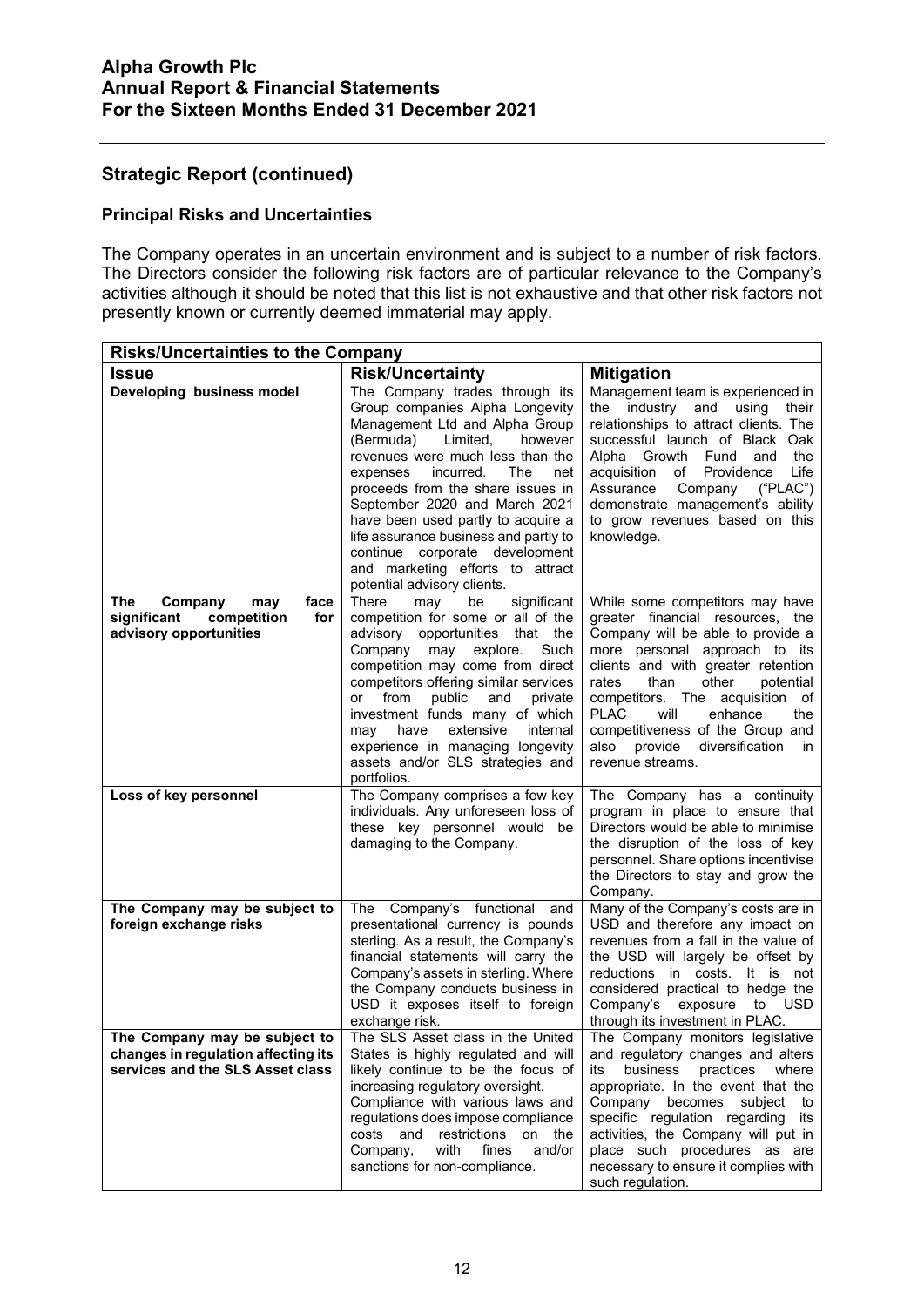#### **Principal Risks and Uncertainties (continued)**

| <b>Risks/Uncertainties to the Company</b>                                                                                                      |                                                                                                                                                                                                                                                                                                                                              |                                                                                                                                                                                                                                                                                |
|------------------------------------------------------------------------------------------------------------------------------------------------|----------------------------------------------------------------------------------------------------------------------------------------------------------------------------------------------------------------------------------------------------------------------------------------------------------------------------------------------|--------------------------------------------------------------------------------------------------------------------------------------------------------------------------------------------------------------------------------------------------------------------------------|
| Issue                                                                                                                                          | <b>Risk/Uncertainty</b>                                                                                                                                                                                                                                                                                                                      | <b>Mitigation</b>                                                                                                                                                                                                                                                              |
| Company relies on<br>The<br>the<br>experience and talent of its senior<br>management and on its ability to<br>recruit and retain key employees | The successful management and<br>operations of the Company are<br>reliant upon the contributions of<br>senior management and directors.<br>In addition, the Company's future<br>success depends in part on its ability<br>to continue to recruit, motivate and<br>highly experienced<br>retain<br>and<br>qualified management and directors. | offered<br>Company<br>The<br>has<br>incentives to Directors and key staff<br>through participation in share option<br>schemes, which makes them linked<br>to the long term success of the<br>business.                                                                         |
| The Group has been and may<br>continue to be impacted by the<br>Covid-19 pandemic                                                              | The pandemic has led to delays in<br>implementing some of the planned<br>strategies and may have further<br>impact if travel restrictions remain in<br>place.                                                                                                                                                                                | The Company has raised capital<br>during the period which has been<br>sufficient to cover costs arising from<br>such delays. Further the pandemic<br>has highlighted the benefits of<br>investing in SLS assets and created<br>opportunities to acquire assets such<br>as PLAC |
| <b>Raising emergency funding</b>                                                                                                               | In the event of a significant issue<br>arising for which the Company is<br>required to access substantial liquid<br>funds in excess of its available cash<br>balances, it may not be easy to<br>obtain additional funds as and when<br>required.                                                                                             | The Company monitors its cash<br>requirements carefully and in the<br>need of significant additional funds<br>would look to increase its financing.                                                                                                                            |

#### **Composition of the Board**

A full analysis of the Board, its function, composition and policies, is included in the Governance Report.

#### **Capital structure**

The Company's capital consists of ordinary shares which rank pari passu in all respects which are traded on the Standard segment of the Main Market of the London Stock Exchange. There are no restrictions on the transfer of securities in the Company or restrictions on voting rights and none of the Company's shares are owned or controlled by employee share schemes. There are no arrangements in place between shareholders that are known to the Company that may restrict voting rights, restrict the transfer of securities, result in the appointment or replacement of Directors, amend the Company's Articles of Association or restrict the powers of the Company's Directors, including in relation to the issuing or buying back by the Company of its shares or any significant agreements to which the Company is a party that take effect after or terminate upon, a change of control of the Company following a takeover bid or arrangements between the Company and its Directors or employees providing for compensation for loss of office or employment (whether through resignation, purported redundancy or otherwise) that may occur because of a takeover bid.

Signed …………………………………………. **Gobind Sahney** 27 May 2022 Chairman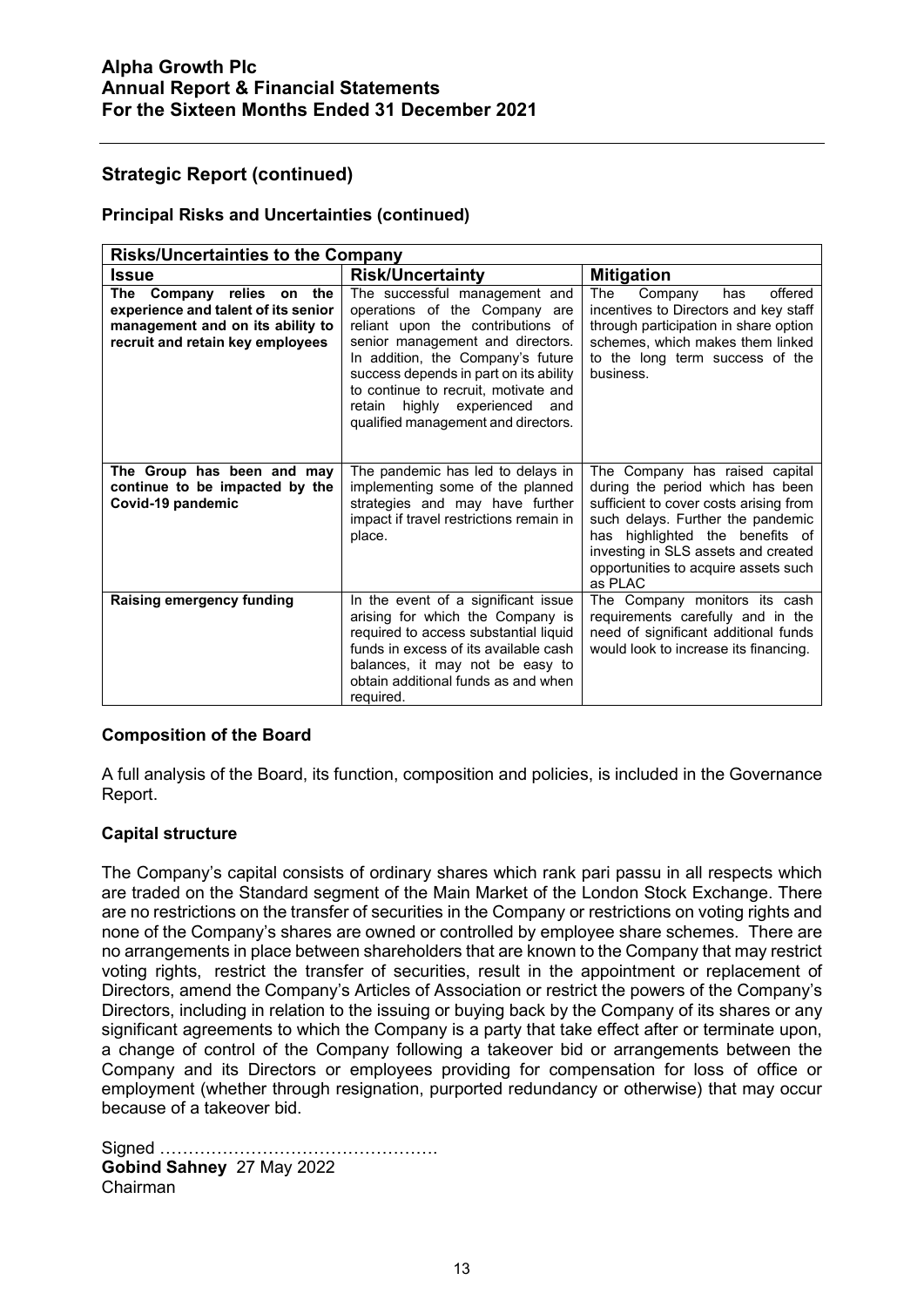## **Governance Report**

#### **Introduction**

The Company recognises the importance of, and is committed to, high standards of Corporate Governance. Whilst the Company is not formally required to comply with the UK Corporate Governance Code, the Company has voluntarily applied the requirements of the UK Code of Corporate Governance published in 2018 (the Code). The following sections explain how the Company has applied the Code:

#### **Compliance with the UK Code of Corporate Governance**

The UK Corporate Governance Code, as published by the Financial Reporting Council, is the corporate governance regime for England and Wales. The Company has stated that, to the extent practicable for a company of its size and nature, it follows the UK Corporate Governance Code. The Directors are aware that there are currently certain provisions of the UK Corporate Governance Code that the Company is not in compliance with, given the size and early stage nature of the Company. These include:

- Section 4.24 of the Code requires that a majority of the members of the Audit Committee must be independent. The Audit Committee comprises of only one Non-Executive Director as the Company has been focussed on its acquisition and marketing activities and has been unable to identify another Non-Executive Director. The Directors consider the present composition to be adequate given the size of the Company and volume of transactions.
- The Code requires that a smaller company should have at least two Independent Non-Executive Directors. The Board currently consists of two Executive Directors and one Non -Executive Directors. The Non-Executive Director is interested in ordinary shares in the Company and cannot therefore be considered fully independent under the Code. However, the Non-executive Director is considered to be independent in character and judgement and the Company considers that one Non-Executive Director is adequate given the size and stage of development of the Company.
- As a consequence of the above, where provisions of the Code require the appointment of independent directors, for example as chairman or as senior independent director, the Company is not in full compliance with the Code – this applies in relation to various provisions of the Code. However, the Directors consider the present structure and arrangements to be adequate given the size and stage of development of the Company.
- The roles of Chairman and Chief Executive are undertaken by the same individual. This is outside the principles of 2.9 of the Corporate Governance Code applicable to smaller companies, which requires that these roles should not be exercised by the same individual. However, the Directors consider the present structure and arrangements to be adequate given the size and stage of development of the Company.
- There is currently no formal induction for directors joining the Board. This is outside the principles of the Corporate Governance Code, which requires that the Chairman should ensure that new Directors receive a full, formal and tailored induction on joining the Board. As set out in page 18, an informal induction is considered sufficient given the size and limited complexity of the Company.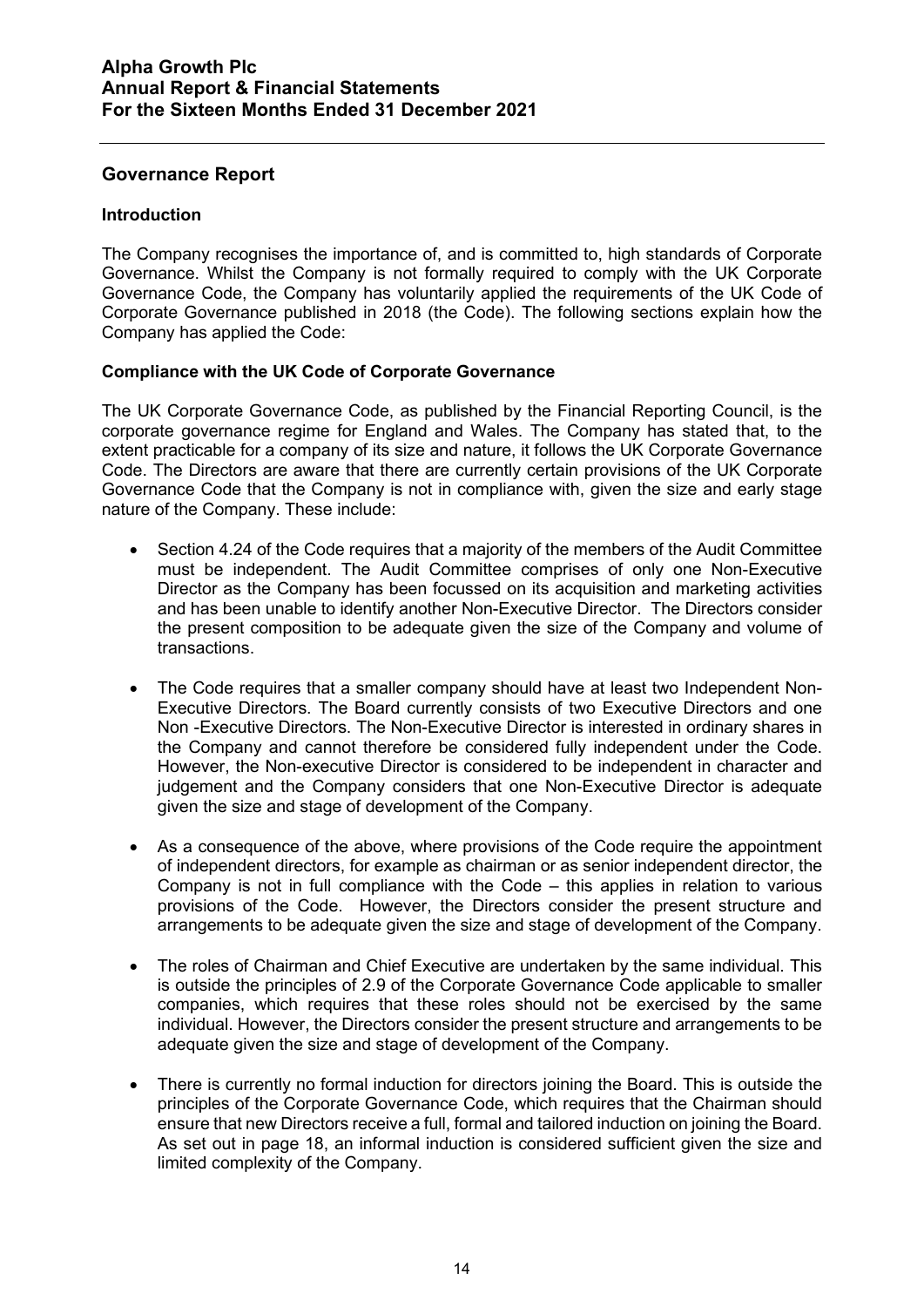## **Compliance with the UK Code of Corporate Governance (continued)**

- The Nomination Committee is made up of two Executive Directors. This is outside the principals of the Corporate Governance Code, which requires that a majority of members should be independent Non-Executive Directors. The Directors consider the present structure and arrangements to be adequate given the size and stage of development of the Company.
- The Remuneration Committee comprises just one non-executive director whereas the Corporate Governance Code requires a minimum of two members. The Directors consider the present structure and arrangements to be adequate given the size and stage of development of the Company.

The UK Corporate Governance Code can be found at www.frc.org.uk

Set out below are Alpha Growth Plc's corporate governance practices for the period ended 31 December 2021.

#### **Leadership**

The Company is headed by an effective Board which is collectively responsible for the long-term success of the Company.

*The role of the Board* - The Board sets the Company's strategy, ensuring that the necessary resources are in place to achieve the agreed strategic priorities, and reviews management and financial performance. It is accountable to shareholders for the creation and delivery of strong, sustainable financial performance and long-term shareholder value. To achieve this, the Board directs and monitors the Company's affairs within a framework of controls which enable risk to be assessed and managed effectively. The Board also has responsibility for setting the Company's core values and standards of business conduct and for ensuring that these, together with the Company's obligations to its stakeholders, are widely understood throughout the Company. The Board has a formal schedule of matters reserved which is provided later in this report.

*Board Meetings -* The core activities of the Board are carried out in scheduled meetings of the Board. These meetings are timed to link to key events in the Company's corporate calendar and regular reviews of the business are conducted. Additional meetings and conference calls are arranged to consider matters which require decisions outside the scheduled meetings. During the period, the Board met on 4 occasions. Outside the scheduled meetings of the Board, the Directors maintain frequent contact with each other to discuss any issues of concern they may have relating to the Company or their areas of responsibility, and to keep them fully briefed on the Company's operations. Where Directors have concerns which cannot be resolved about the running of the company, or a proposed action, they will ensure that their concerns are recorded in the Board minutes.

*Matters reserved specifically for Board -* The Board has a formal schedule of matters reserved that can only be decided by the Board. The key matters reserved are the consideration and approval of;

- The Company's overall strategy;
- Financial statements and dividend policy;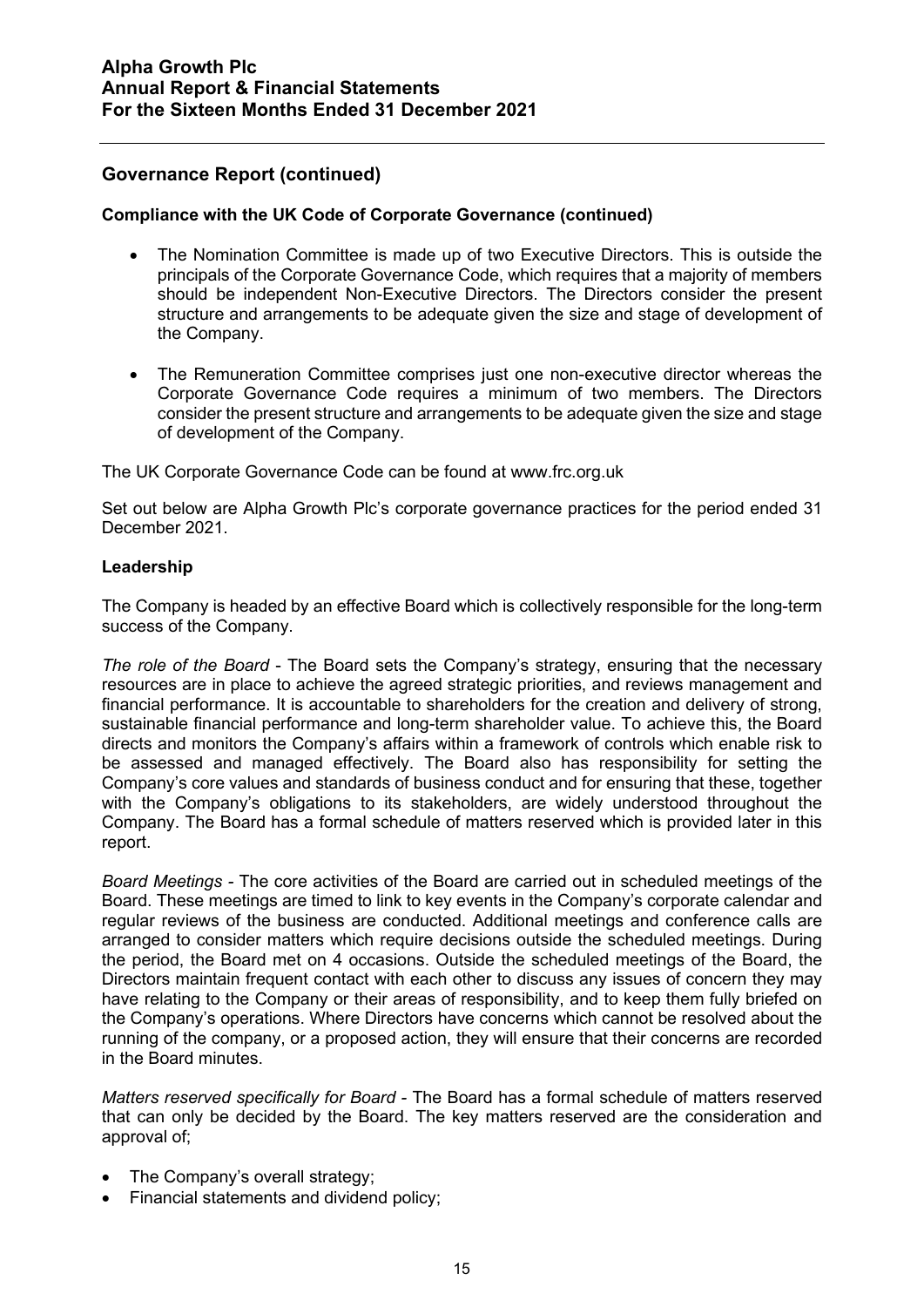- Management structure including succession planning, appointments and remuneration; material acquisitions and disposals, material contracts, major capital expenditure projects and budgets;
- Capital structure, debt and equity financing and other matters;
- Risk management and internal controls;
- The Company's corporate governance and compliance arrangements; and
- Corporate policies.

Certain other matters are delegated to the Board Committees, namely the Audit, Nomination and Remuneration Committees.

*Summary of the Board's work in the year* – During the year, the Board considered all relevant matters within its remit, but focused in particular on the joint venture with SL Investment Management and the identification of suitable investment opportunities for the Company to pursue.

Attendance at meetings:

| Member               | <b>Position</b>                | <b>Meetings</b><br>attended |
|----------------------|--------------------------------|-----------------------------|
| <b>Gobind Sahney</b> | <b>Executive Chairman</b>      | 4 of 4                      |
| <b>Daniel Swick</b>  | <b>Chief Operating Officer</b> | 4 of 4                      |
| Jason Sutherland     | Non-Executive Director         | 4 of 4                      |

The Board is pleased with the high level of attendance and participation of Directors at Board and committee meetings. Attendance at Committee meetings is detailed in the respective Committee reports.

The Chairman, Gobind Sahney, sets the Board Agenda and ensures adequate time for discussion.

Directors appointed by the Board are subject to election by shareholders at the Annual General Meeting of the Company following their appointment and thereafter are subject to re-election in accordance with the Company's articles of association.

*Non-Executive Directors -* The Non-Executive Directors bring a broad range of business and commercial experience to the Company and has a particular responsibility to challenge independently and constructively the performance of the Executive management (where appointed) and to monitor the performance of the management team in the delivery of the agreed objectives and targets.

Non-Executive Directors are initially appointed for a term of 12 months, which may, subject to satisfactory performance and re-election by shareholders, be extended by mutual agreement.

The terms and conditions of appointment of Non-Executive Directors will be made available upon written request.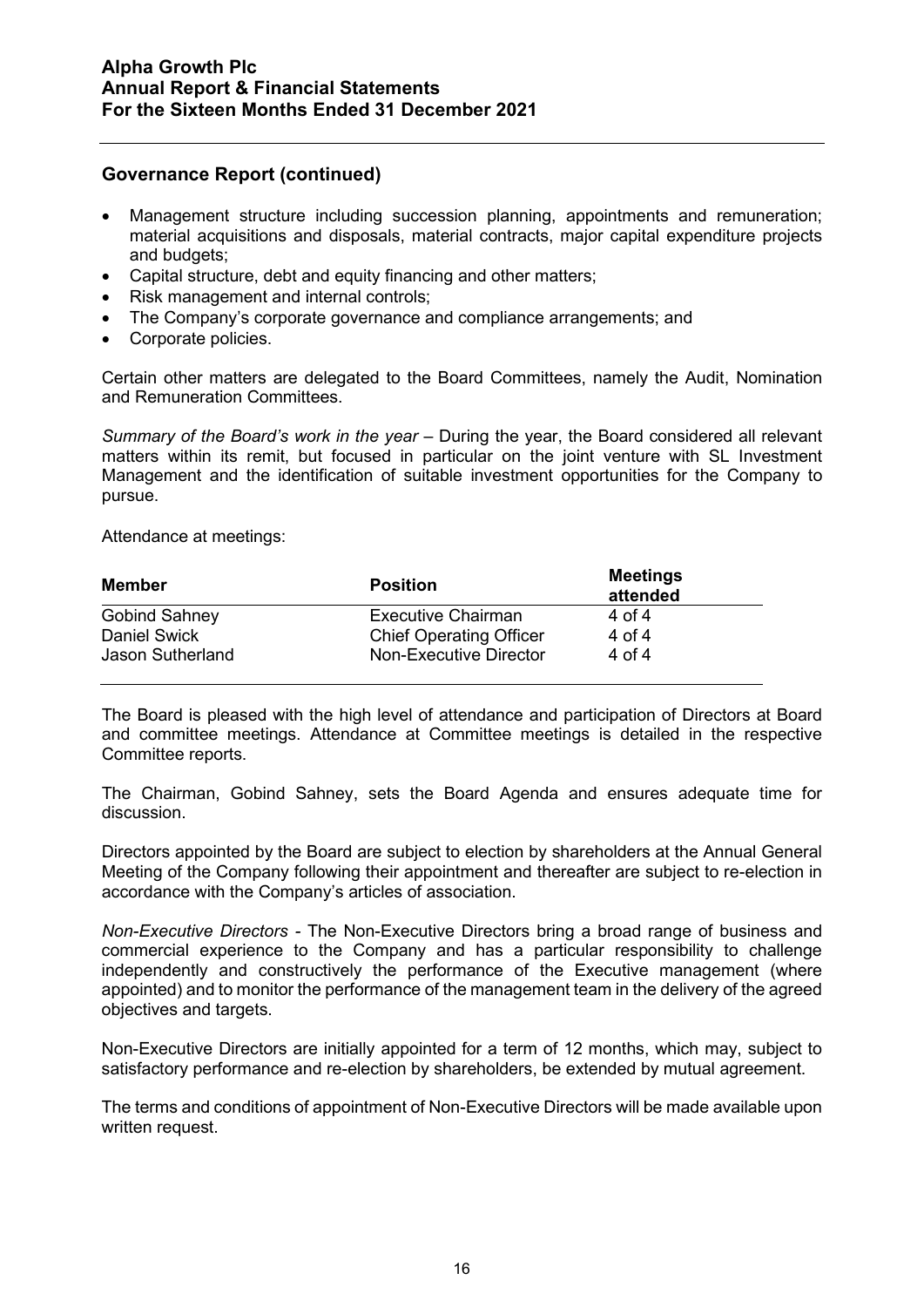#### **Remuneration Committee**

The Company has established a Remuneration Committee, the sole members of which at present is the independent Non-Executive Director; Jason Sutherland, to assist the Board in determining its responsibilities in relation to remuneration, including making recommendations to the Board on the Group's policy on executive remuneration, including setting the over-arching principles, parameters and governance framework of the Company's remuneration policy and determining the individual remuneration and benefits package of each of the executive Directors and the Company Secretary. The Remuneration Committee also ensures compliance with the UK Corporate Governance Code in relation to remuneration wherever possible.

The report of the Remuneration Committee is included in this annual report. Formal terms of reference for the Remuneration Committee have been documented and are made available for review at the AGM.

#### **Audit Committee**

The Company has established an Audit Committee with delegated duties and responsibilities, the sole member of which, during the period was the independent Non-Executive Director; Jason Sutherland. The Company is looking to identify an additional Non-Executive Director but those efforts have been hindered by the pandemic. The Audit Committee is responsible, amongst other things, for making recommendations to the Board on the appointment of auditors and the audit fee, monitoring and reviewing the integrity of the Company's financial statements and any formal announcements on the Company's financial performance as well as reports from the Company's auditor on those financial statements. In addition, the Audit Committee will review the Company's internal financial control and risk management systems to assist the Board in fulfilling its responsibilities relating to the effectiveness of those systems, including an evaluation of the capabilities of such systems in light of the expected requirements for any specific acquisition target.

The Audit Committee meets at least twice a year and more frequently if required.

Terms of reference of the Audit Committee will be made available upon written request.

The Audit Committee report is included on pages 29 to 30.

#### **Nominations Committee**

The Company has established a Nominations Committee, the members of which are the Executive Chairman and Chief Operating Officer. The committee meets as required to fulfil its duties of reviewing the Board structure and composition and identifying and nominating candidates to fill Board vacancies as they arise.

Terms of reference of the Nominations Committee will be made available upon written request.

The Nominations Committee report is included on page 31.

*Other governance matters* - All of the Directors are aware that independent professional advice is available to each Director in order to properly discharge their duties as a Director. In addition, each Director and Board committee has access to the advice of the Company Secretary.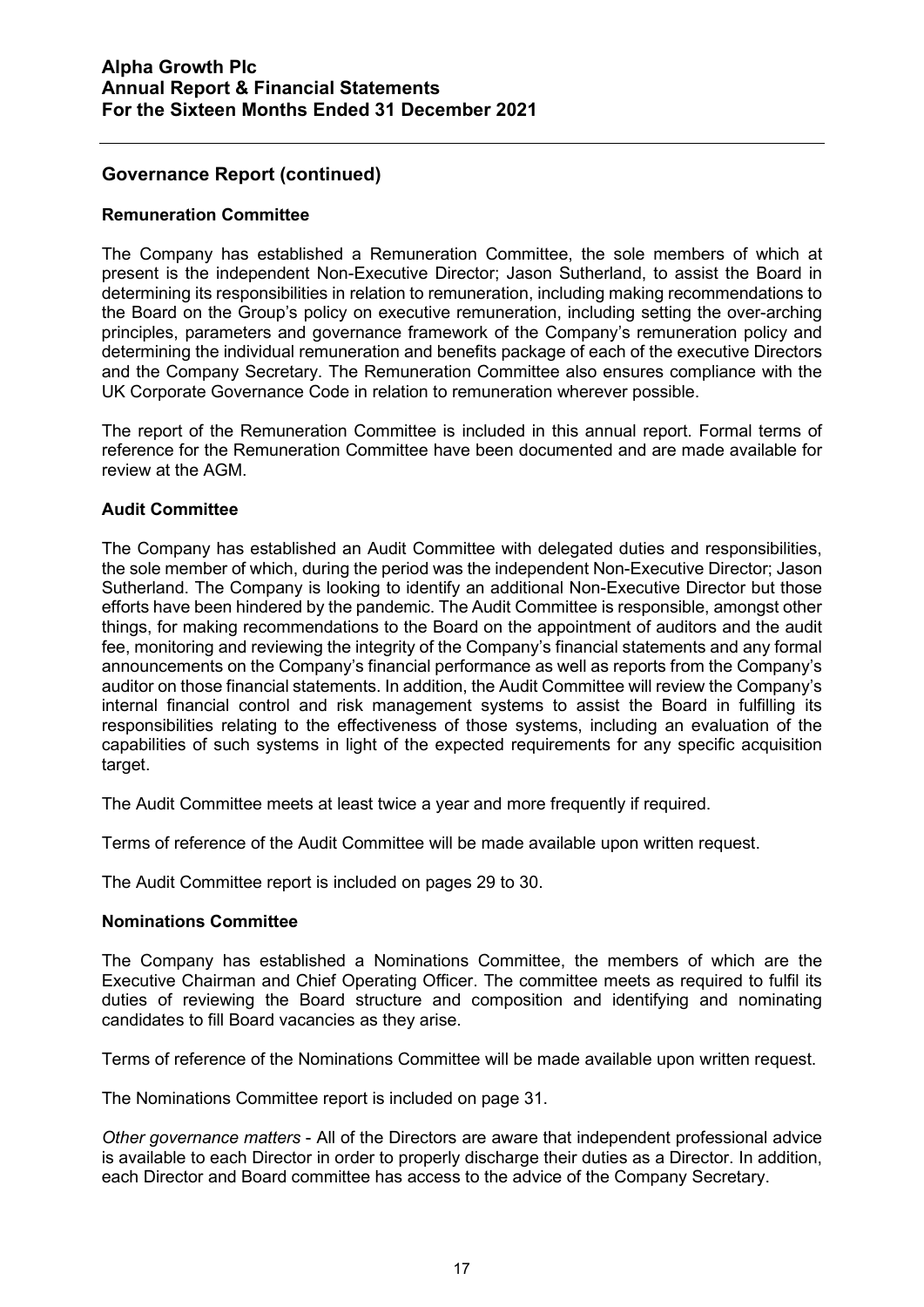*The Company Secretary* - The Company Secretary is Neil Warrender who is responsible for the Board complying with UK procedures.

#### **Effectiveness**

For the period under review the Board comprised of an Executive Chairman, Chief Operating Officer and one independent Non-Executive Director. Biographical details of the Board members are set out on page 3 of this report.

The Directors are of the view that the Board and its committees consist of Directors with an appropriate balance of skills, experience, independence and diverse backgrounds to enable them to discharge their duties and responsibilities effectively.

*Independence* - The Non-Executive Director brings a broad range of business and commercial experience to the Company. The Board considers the non-executive Directors to be independent in character and judgement.

*Appointments* – the Board is responsible for reviewing the structure, size and composition of the Board and making recommendations to the Board with regards to any required changes.

*Commitments* – All Directors have disclosed any significant commitments to the Board and confirmed that they have sufficient time to discharge their duties.

*Induction* - All new Directors received an informal induction as soon as practical on joining the Board. No formal induction process exists for new Directors, given the size of the Company, but the Chairman ensures that each individual is given a tailored introduction to the Company and fully understands the requirements of the role.

*Conflict of interest -* A Director has a duty to avoid a situation in which he or she has, or can have, a direct or indirect interest that conflicts, or possibly may conflict with the interests of the Company. The Board had satisfied itself that there is no compromise to the independence of those Directors who have appointments on the Boards of, or relationships with, companies outside the Company. The Board requires Directors to declare all appointments and other situations which could result in a possible conflict of interest.

*Board performance and evaluation* – The Executive Chairman normally carries out an annual formal appraisal of the performance of the other Executive Directors which takes into account the objectives set in the previous year and the individual's performance in the fulfilment of these objectives. All the appraisals of the Executive Directors are provided to the Remuneration Committee. The Non-Executive Directors are responsible for the performance evaluation of the Chairman, taking into account the views of Executive Directors.

Although the Board consisted of three male Directors, the Board supports diversity in the Boardroom and the Financial Reporting Council's aims to encourage such diversity. Aside from the Directors, there are no employees in the Company. The following table sets out a breakdown by gender at 31 December 2021.:

|                  | <b>Male</b> | <b>Female</b>            |
|------------------|-------------|--------------------------|
|                  |             |                          |
| <b>Directors</b> | ັ           | $\overline{\phantom{a}}$ |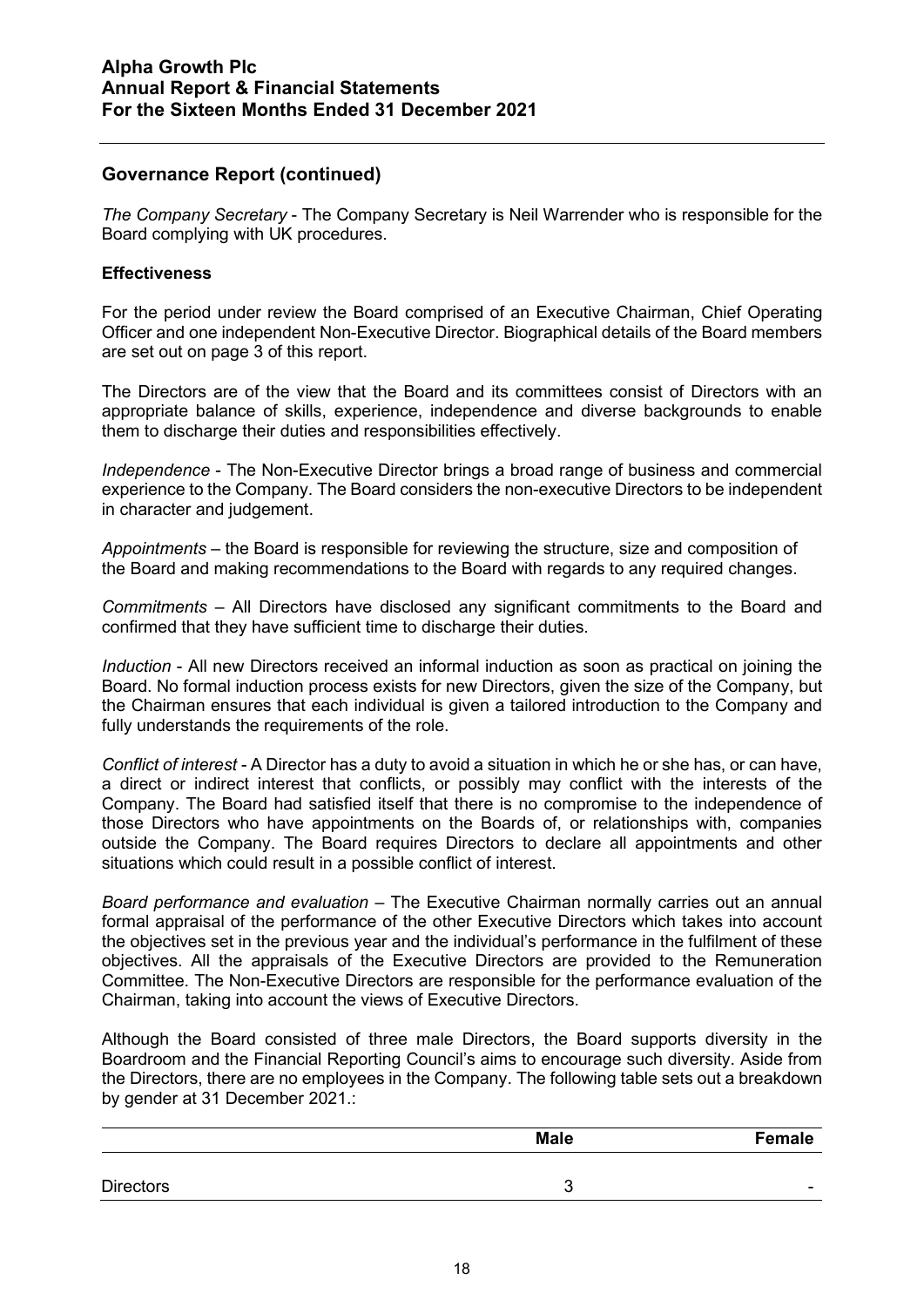The Board will pursue an equal opportunity policy and seek to employ those persons most suitable to delivering value for the Company.

#### **Accountability**

The Board is committed to providing shareholders with a clear assessment of the Company's position and prospects. This is achieved through this report and as required other periodic financial and trading statements. The Board has made appropriate arrangements for the application of risk management and internal control principles. The Board has delegated to the Audit Committee oversight of the relationship with the Company's auditors as outlined in the Audit Committee report on pages 29 to 30.

*Going concern* – The preparation of the financial statements requires an assessment on the validity of the going concern assumption.

The Directors have reviewed projections for a period of at least 12 months from the date of approval of the financial statements. The Company is expected to have insufficient revenue to cover costs but has sufficient cash balances and short-term liquid debts to finance its activities whilst it continues to grow revenues such that breakeven is expected to be achieved. The Company may need to raise additional funds in order to meet its working capital needs during the going concern period depending on, the extent to which warrants in issue are exercised and how quickly revenues grow and whether or not additional marketing executives need to be recruited to address any travel restrictions imposed as a result of the Covid-19 pandemic.

In making their assessment of going concern, the Directors acknowledge that the Company has a very small cost base and can therefore confirm that they consider sufficient funds will be available to ensure the Company continues to meet its obligations as they fall due for a period of at least one year from the date of approval of these financial statements. Accordingly, the Board believes it is appropriate to adopt the going concern basis in the preparation of the financial statements.

*Internal controls* - The Board of Directors reviews the effectiveness of the Company's system of internal controls in line with the requirement of the Code. The internal control system is designed to manage the risk of failure to achieve its business objectives. This covers internal financial and operational controls, compliance and risk management. The Company has necessary procedures in place for the year under review and up to the date of approval of the Annual Report and financial statements. The Directors acknowledge their responsibility for the Company's system of internal controls and for reviewing its effectiveness. The Board confirms the need for an ongoing process for identification, evaluation and management of significant risks faced by the Company. The Directors carry out a risk assessment before signing up to any commitments.

The Directors are responsible for taking such steps as are reasonably available to them to safeguard the assets of the Company and to prevent and detect fraud and other irregularities.

#### **Remuneration**

The report of the Remuneration Committee is included in this annual report. Formal terms of reference for the Remuneration Committee have been documented and are made available for review at the AGM.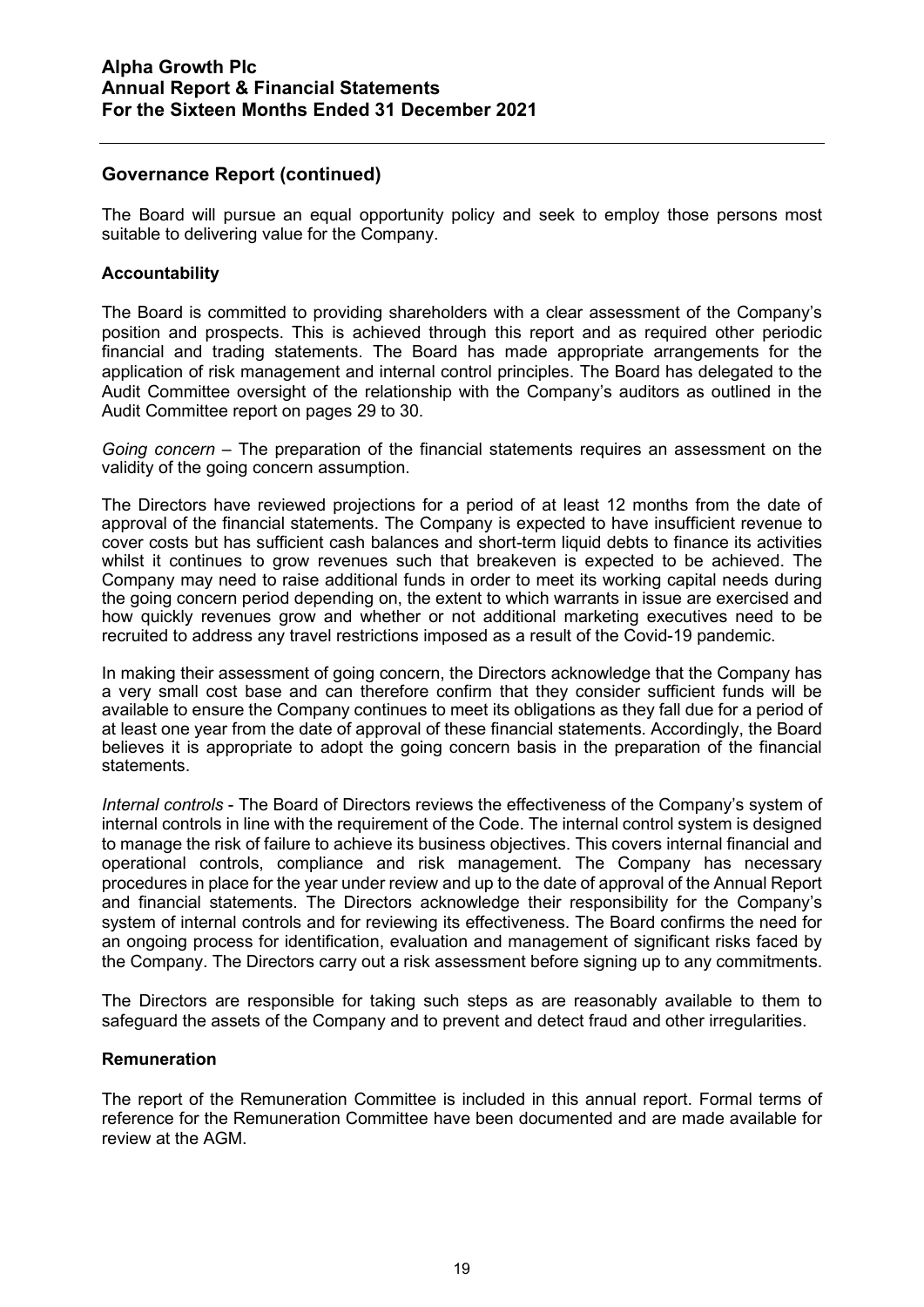#### **Shareholder relations**

*Communication and dialogue* – Open and transparent communication with shareholders is given high priority and there is regular dialogue with institutional investors, as well as general presentations made at the time of the release of the annual and interim results. All Directors are kept aware of changes in major shareholders in the Company and are available to meet with shareholders who have specific interests or concerns. The Company issues its results promptly to individual shareholders and also publishes them on the Company's website. Regular updates to record news in relation to the Company and the status of its exploration and development programmes are included on the Company's website. Shareholders and other interested parties can subscribe to receive these news updates by email by registering online on the website free of charge.

The Directors are available to meet with institutional shareholders to discuss any issues and gain an understanding of the Company's business, its strategies and governance. Meetings are also held with the corporate governance representatives of institutional investors when requested.

*Annual General Meeting* - At every AGM individual shareholders are given the opportunity to put questions to the Chairman and to other members of the Board that may be present. Notice of the AGM is sent to shareholders at least 21 working days before the meeting. Details of proxy votes for and against each resolution, together with the votes withheld are announced to the London Stock Exchange and are published on the Company's website as soon as practical after the meeting.

*Principles for Responsible Investing* – during the period the Company became a PRI signatory <https://www.unpri.org/signatories/signatory-resources/signatory-directory>

This Governance Report was approved by the Board and signed on its behalf by;

………………… **Jason Sutherland Non-Executive Director** 27 May 2022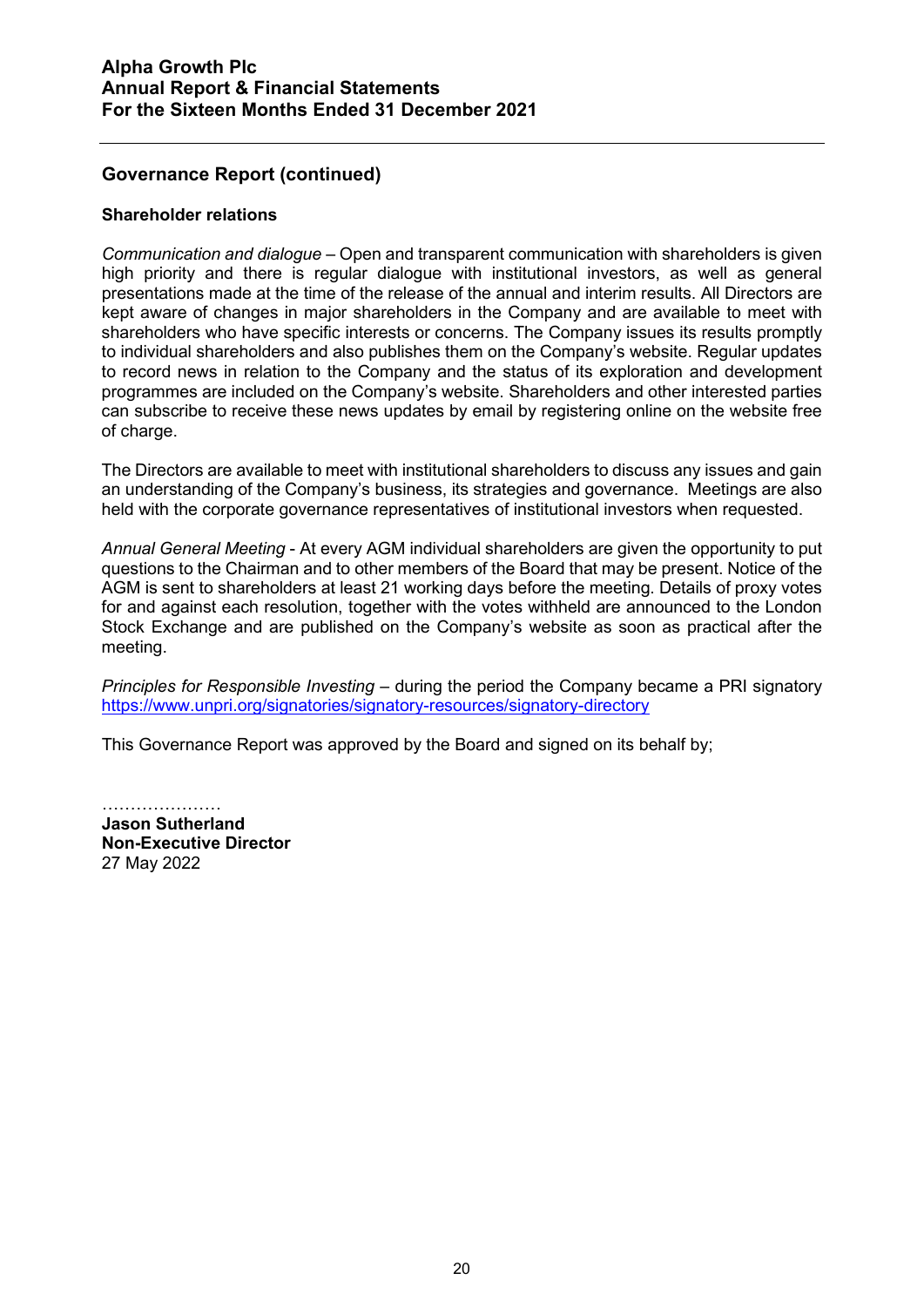## **Remuneration Committee Report**

The Remuneration Committee presents its report for the period ended 31 December 2021.

#### **Membership of the Remuneration Committee**

The Remuneration Committee during the year comprised of one Non-Executive Director; Jason Sutherland. The Company is looking to recruit a further Non-Executive Director but those efforts have been hampered by the pandemic.

During the period ended 31 December 2021, the Remuneration Committee held two formal meetings.

Subject to what appears below, no other third parties have provided advice that materially assisted the Remuneration Committee during the period.

The items included in this report are unaudited unless otherwise stated.

#### **Remuneration Committee's main responsibilities**

- The Remuneration Committee considers the remuneration policy, employment terms and remuneration of the Executive Directors;
- The Remuneration Committee's role is advisory in nature and it makes recommendations to the Board on the overall remuneration packages for Executive Directors in order to attract, retain and motivate high quality executives capable of achieving the Company's objectives;
- The Board's policy is to remunerate the Company's executives fairly and in such a manner as to facilitate the recruitment, retention and motivation of suitably qualified personnel; and
- The Remuneration Committee, when considering the remuneration packages of the Company's executives, will review the policies of comparable companies in the industry.

## **Report Approval**

A resolution to approve this report will be proposed at the AGM of the Company. The vote will have advisory status, will be in respect of the remuneration policy and overall remuneration packages and will not be specific to individual levels of remuneration.

#### **Remuneration policy**

The Remuneration Policy was approved by shareholders at the AGM on  $7<sup>th</sup>$  February 2020 and the revised policy below will be put forward for approval once more at the next AGM. The formal policy remains as set out in the 31 August 2020 report and accounts pending approval of the below. To facilitate the reading of the policy which follows, out of date references have been removed.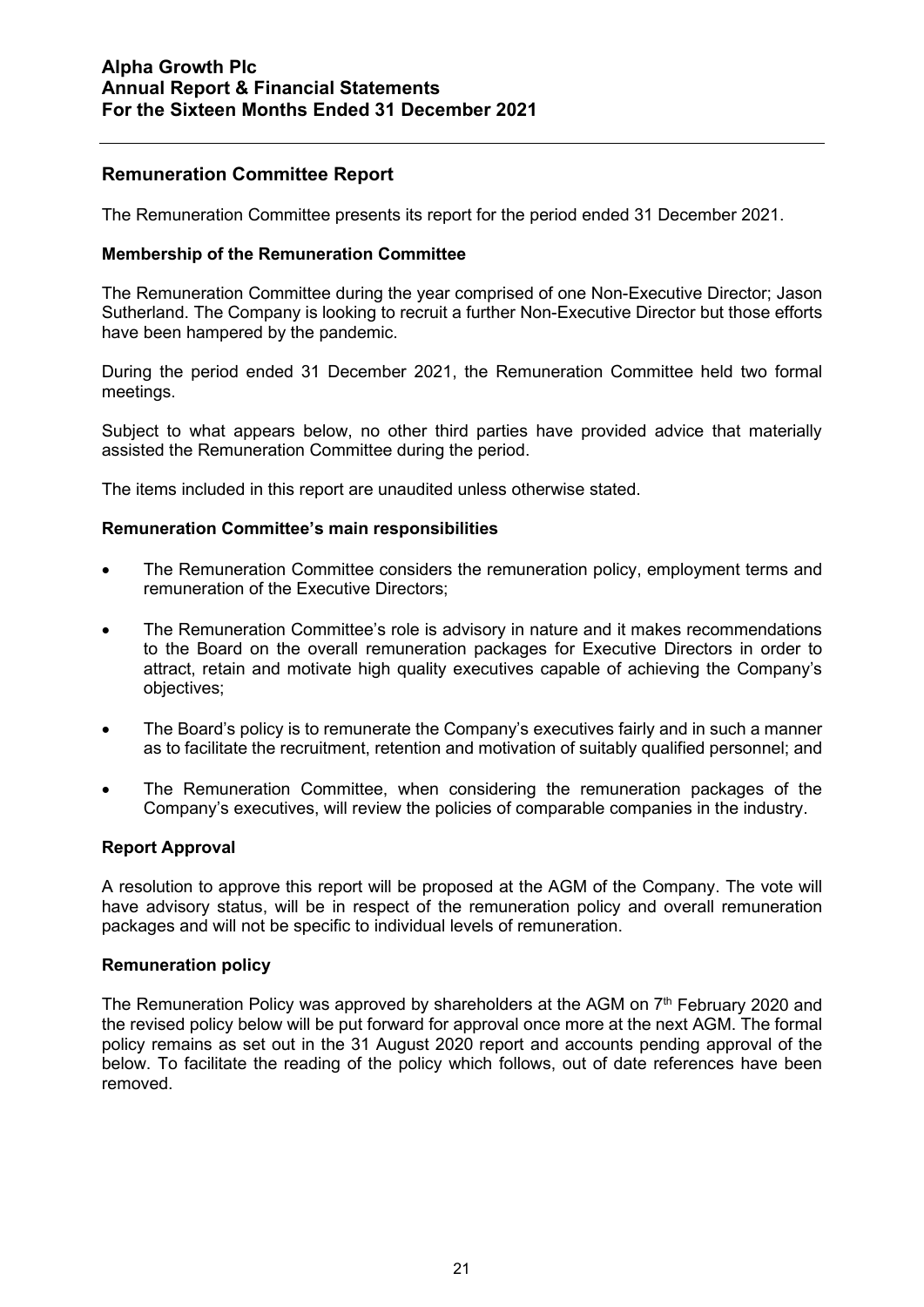## **Remuneration Policy Table:**

| <b>Fixed Elements</b>                           | <b>Purpose and link to</b><br>strategy                                                                                                                                                                                                                                            | <b>Operations</b>                                                                                                                                                                                                                                                                                                                                                                                                                                                                                                                                                                                                                                                                                           | <b>Maximum potential</b><br>payments                                                                                                                                                                                                                                                                                                                                                                                                                             | Performance<br><b>Metrics</b>                                                                                                                                                                                                                                                                                                                                                                                                                                                                                                             |
|-------------------------------------------------|-----------------------------------------------------------------------------------------------------------------------------------------------------------------------------------------------------------------------------------------------------------------------------------|-------------------------------------------------------------------------------------------------------------------------------------------------------------------------------------------------------------------------------------------------------------------------------------------------------------------------------------------------------------------------------------------------------------------------------------------------------------------------------------------------------------------------------------------------------------------------------------------------------------------------------------------------------------------------------------------------------------|------------------------------------------------------------------------------------------------------------------------------------------------------------------------------------------------------------------------------------------------------------------------------------------------------------------------------------------------------------------------------------------------------------------------------------------------------------------|-------------------------------------------------------------------------------------------------------------------------------------------------------------------------------------------------------------------------------------------------------------------------------------------------------------------------------------------------------------------------------------------------------------------------------------------------------------------------------------------------------------------------------------------|
| <b>Base Salary</b>                              | Reflects the individual's<br>skills, responsibilities<br>and experience.<br>Supports the<br>recruitment and<br>retention of Executive<br>Directors and<br>employees of the<br>calibre required to<br>deliver the business<br>strategy within the<br>financial services<br>market. | Reviewed annually and paid<br>monthly in cash or shares.<br>Consideration is typically given<br>to a range of factors when<br>determining salary levels,<br>including:<br>Personal and Company-<br>wide performance.<br>Typical pay levels in<br>relevant markets for each<br>executive whilst recognising<br>the need for an appropriate<br>premium to attract and<br>retain superior talent,<br>balanced against the need<br>to provide a cost- effective<br>overall remuneration<br>package.                                                                                                                                                                                                             | There is no maximum<br>salary increase.<br>However, ordinarily<br>salary increases will be<br>in line with the average<br>increase awarded to<br>other employees in the<br>Company.<br>Increases may be made<br>above this level to take<br>account of individual<br>circumstances, which<br>may include:<br>Increase in size or<br>scope of the role or<br>responsibility.<br>Increase to reflect<br>the individual's<br>development and<br>performance in role | None, although<br>overall individual<br>and business<br>performance is<br>considered when<br>setting and<br>reviewing<br>salaries.                                                                                                                                                                                                                                                                                                                                                                                                        |
| Variable<br><b>Elements</b>                     | Purpose and link to<br>strategy                                                                                                                                                                                                                                                   | <b>Operations</b>                                                                                                                                                                                                                                                                                                                                                                                                                                                                                                                                                                                                                                                                                           | <b>Maximum potential</b><br>payments                                                                                                                                                                                                                                                                                                                                                                                                                             | Performance<br><b>Metrics</b>                                                                                                                                                                                                                                                                                                                                                                                                                                                                                                             |
| Annual<br><b>Bonus</b><br><b>Scheme (Bonus)</b> | Incentivises<br>executives and<br>colleagues to<br>achieve key<br>strategic outcomes<br>on an annual basis.<br>Focus on key<br>financial metrics<br>and objectives to<br>deliver the<br>business strategy.                                                                        | Measures and targets are set<br>annually based on business<br>plans at the start of the financial<br>year and pay- out levels are<br>determined by the Committee<br>following the year end based on<br>performance against objectives.<br>Paid once the results have<br>been audited. Annual bonus<br>calculations that are based on<br>the financial results for the year<br>are reviewed by the Audit<br>Committee before consideration<br>by the Committee.<br>The Committee has the<br>discretion to amend the bonus<br>pay-out should any formulaic<br>assessment of performance not<br>reflect a balanced view of<br>overall business performance<br>for the year.<br>The bonus is delivered in cash. | The maximum bonus<br>opportunity for any<br><b>Executive Director will</b><br>not exceed 200% of<br>base salary and will be<br>paid at the discretion of<br>the Committee. This<br>Bonus may be combined<br>with any other incentives<br>the business provides<br>the Employee.                                                                                                                                                                                  | Performance<br>measures and<br>targets are set by<br>the Committee<br>each year based<br>on corporate<br>objectives closely<br>linked to the<br>strategic priorities<br>and individual<br>contributions.<br>The majority of<br>the bonus<br>opportunity will<br>be based on the<br>corporate and<br>financial<br>measures.<br>The remainder of<br>the bonus will be<br>based on<br>performance<br>against individual<br>objectives.<br>Up to 20% of the<br>maximum<br>opportunity will be<br>received<br>for<br>threshold<br>performance. |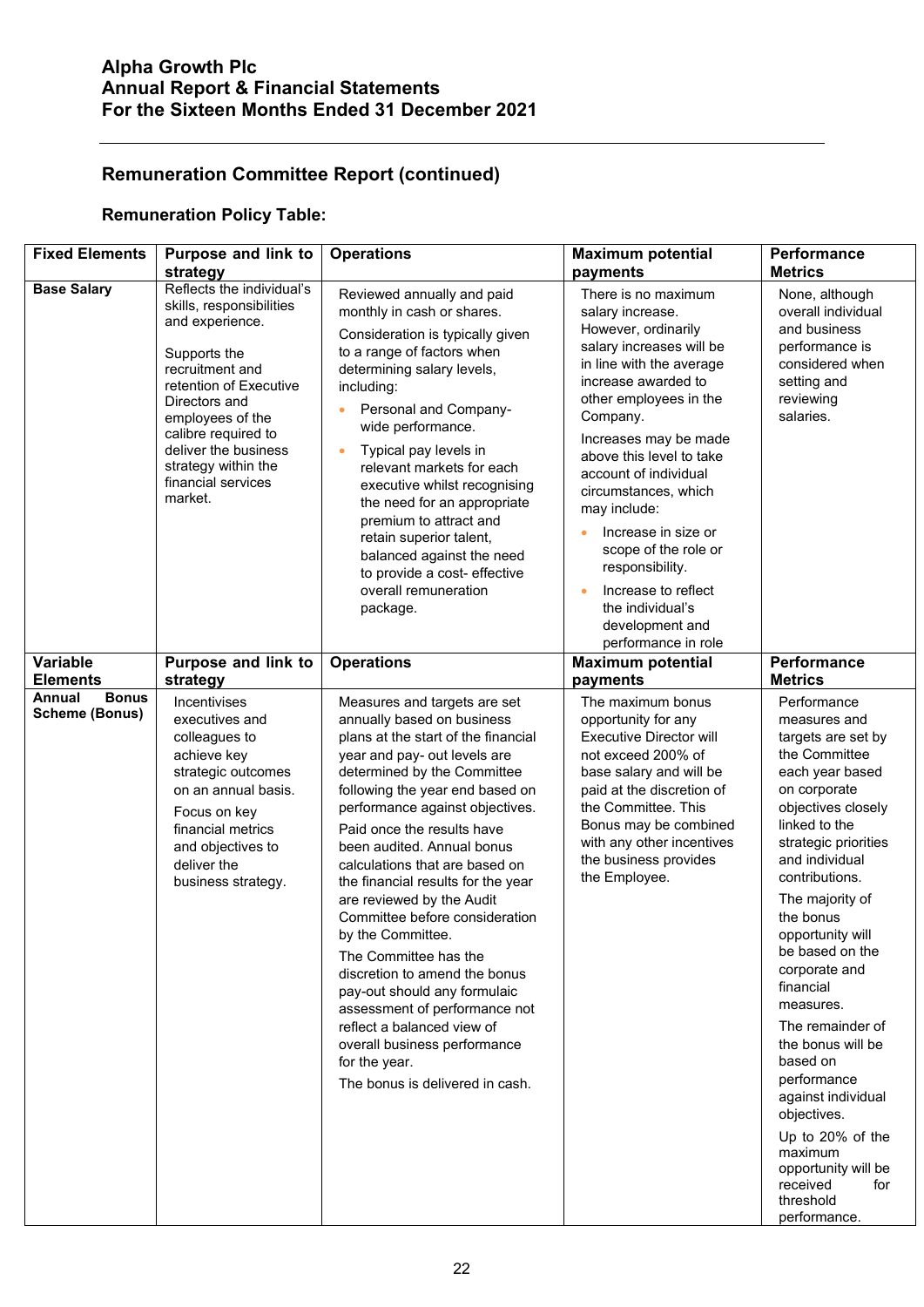| <b>Long Term</b><br><b>Bonus Scheme</b><br>(LT Bonus),<br><b>Share Option</b><br>and Deferred<br><b>Share Award</b><br>Plan (DSA) | Incentivises<br>executives and<br>colleagues to<br>achieve key<br>strategic outcomes<br>on an annual basis<br>and to deliver<br>shareholder value<br>over the long term.<br>Focus on the share<br>price and key<br>financial metrics<br>and objectives to<br>deliver the<br>business strategy.<br>The element<br>focused on<br>shareholder value<br>rewards delivery of<br>outcomes that<br>deliver long term<br>growth in the value<br>of the Company's<br>shares.<br>The element<br>compulsorily<br>deferred into<br>shares, rewards<br>delivery of<br>sustained long-<br>term performance,<br>provides alignment<br>with the<br>shareholder<br>experience and<br>supports the<br>retention of<br>executives. | Measures and targets are set<br>annually or on a case by case<br>basis, based on business plans<br>at the start of the financial year<br>or project, and pay- out levels<br>are determined by the<br>Committee at the onset or<br>following the year end based on<br>the project or performance<br>against objectives.<br>Paid once the results have<br>been audited or on a pre-<br>agreed to schedule. The results<br>are audited by Internal Audit<br>and reviewed by the Audit<br>Committee before consideration<br>by the Committee.<br>The Committee has the<br>discretion to amend the bonus<br>pay-out should any formulaic<br>assessment of performance is<br>deficient of the objective and<br>there is a mutual understanding<br>with the employee. A long-term<br>bonus may be delivered in the<br>form of a Deferred Share<br>Award, which confers unto the<br>employee certain number of<br>shares as agreed to with<br>committee. Once delivered, the<br>DSA is recorded in the<br>company's accounts.<br>Dividends are paid to<br>participants on the deferred<br>shares during the deferral<br>period.<br>Share options are issued<br>annually to reflect the<br>anticipated ability of the<br>executive to drive shareholder<br>value going forward, | The maximum bonus<br>opportunity for any<br><b>Executive Director will</b><br>not exceed 200% of<br>salary.<br>Increases above the<br>current opportunities, up<br>to the maximum limit,<br>may be made to take<br>account of individual<br>circumstances, which<br>may include:<br>Increase in size or scope<br>of the role or<br>responsibility.<br>Increase to reflect the<br>individual's development<br>and performance in their<br>role.<br>The maximum number<br>of awards under the<br>employee share option<br>scheme is 10% of the<br>shares in issue at the<br>end of the financial<br>period for which options<br>are issued. Options will<br>be exercisable at the<br>average share price in<br>the three months<br>immediately preceding<br>the award. | Performance<br>measures and<br>targets are set by<br>the Committee<br>each year based<br>on corporate<br>objectives closely<br>linked to the<br>strategic priorities<br>and individual<br>contributions.<br>The majority of<br>the bonus<br>opportunity will<br>be based on the<br>corporate and<br>financial<br>measures or as<br>defined between<br>the Committee<br>and the<br>employee for<br>specific project.<br>The remainder of<br>the bonus will be<br>based on<br>performance<br>against individual<br>objectives.<br>Up to 20% of the<br>maximum<br>opportunity will<br>be received for<br>threshold<br>performance.<br>The option pool<br>will be allocated<br>to the team<br>based on their<br>ability to drive<br>shareholder<br>value. |
|-----------------------------------------------------------------------------------------------------------------------------------|-----------------------------------------------------------------------------------------------------------------------------------------------------------------------------------------------------------------------------------------------------------------------------------------------------------------------------------------------------------------------------------------------------------------------------------------------------------------------------------------------------------------------------------------------------------------------------------------------------------------------------------------------------------------------------------------------------------------|------------------------------------------------------------------------------------------------------------------------------------------------------------------------------------------------------------------------------------------------------------------------------------------------------------------------------------------------------------------------------------------------------------------------------------------------------------------------------------------------------------------------------------------------------------------------------------------------------------------------------------------------------------------------------------------------------------------------------------------------------------------------------------------------------------------------------------------------------------------------------------------------------------------------------------------------------------------------------------------------------------------------------------------------------------------------------------------------------------------------------------------------------------------------------------------------------------------------------------------------------------------------|----------------------------------------------------------------------------------------------------------------------------------------------------------------------------------------------------------------------------------------------------------------------------------------------------------------------------------------------------------------------------------------------------------------------------------------------------------------------------------------------------------------------------------------------------------------------------------------------------------------------------------------------------------------------------------------------------------------------------------------------------------------------|-------------------------------------------------------------------------------------------------------------------------------------------------------------------------------------------------------------------------------------------------------------------------------------------------------------------------------------------------------------------------------------------------------------------------------------------------------------------------------------------------------------------------------------------------------------------------------------------------------------------------------------------------------------------------------------------------------------------------------------------------------|
|                                                                                                                                   |                                                                                                                                                                                                                                                                                                                                                                                                                                                                                                                                                                                                                                                                                                                 | The treatment of shares awarded under the DSA and options awarded under the share option plan on termination, are set out below:                                                                                                                                                                                                                                                                                                                                                                                                                                                                                                                                                                                                                                                                                                                                                                                                                                                                                                                                                                                                                                                                                                                                       |                                                                                                                                                                                                                                                                                                                                                                                                                                                                                                                                                                                                                                                                                                                                                                      |                                                                                                                                                                                                                                                                                                                                                                                                                                                                                                                                                                                                                                                                                                                                                       |
| <b>DSA</b>                                                                                                                        | Good leaver                                                                                                                                                                                                                                                                                                                                                                                                                                                                                                                                                                                                                                                                                                     | Mutual agreement                                                                                                                                                                                                                                                                                                                                                                                                                                                                                                                                                                                                                                                                                                                                                                                                                                                                                                                                                                                                                                                                                                                                                                                                                                                       | Resignation<br>without<br>reason/misconduct<br>Awards lapse.                                                                                                                                                                                                                                                                                                                                                                                                                                                                                                                                                                                                                                                                                                         | Change of control<br>Awards release in full                                                                                                                                                                                                                                                                                                                                                                                                                                                                                                                                                                                                                                                                                                           |
|                                                                                                                                   | Injury, ill health,<br>disability or transfer<br>of undertakings.<br>Awards release in<br>full at the leaving<br>date.<br>For other<br>good<br>reasons<br>leaver<br>awards release at<br>the end of the<br>deferral period.                                                                                                                                                                                                                                                                                                                                                                                                                                                                                     | Committee has the right to<br>exercise its discretion as to the<br>extent to which awards, if any,<br>may release, for example where<br>someone is asked to leave<br>because of a change in<br>circumstances outside of their<br>control.                                                                                                                                                                                                                                                                                                                                                                                                                                                                                                                                                                                                                                                                                                                                                                                                                                                                                                                                                                                                                              |                                                                                                                                                                                                                                                                                                                                                                                                                                                                                                                                                                                                                                                                                                                                                                      | at effective date of<br>change.                                                                                                                                                                                                                                                                                                                                                                                                                                                                                                                                                                                                                                                                                                                       |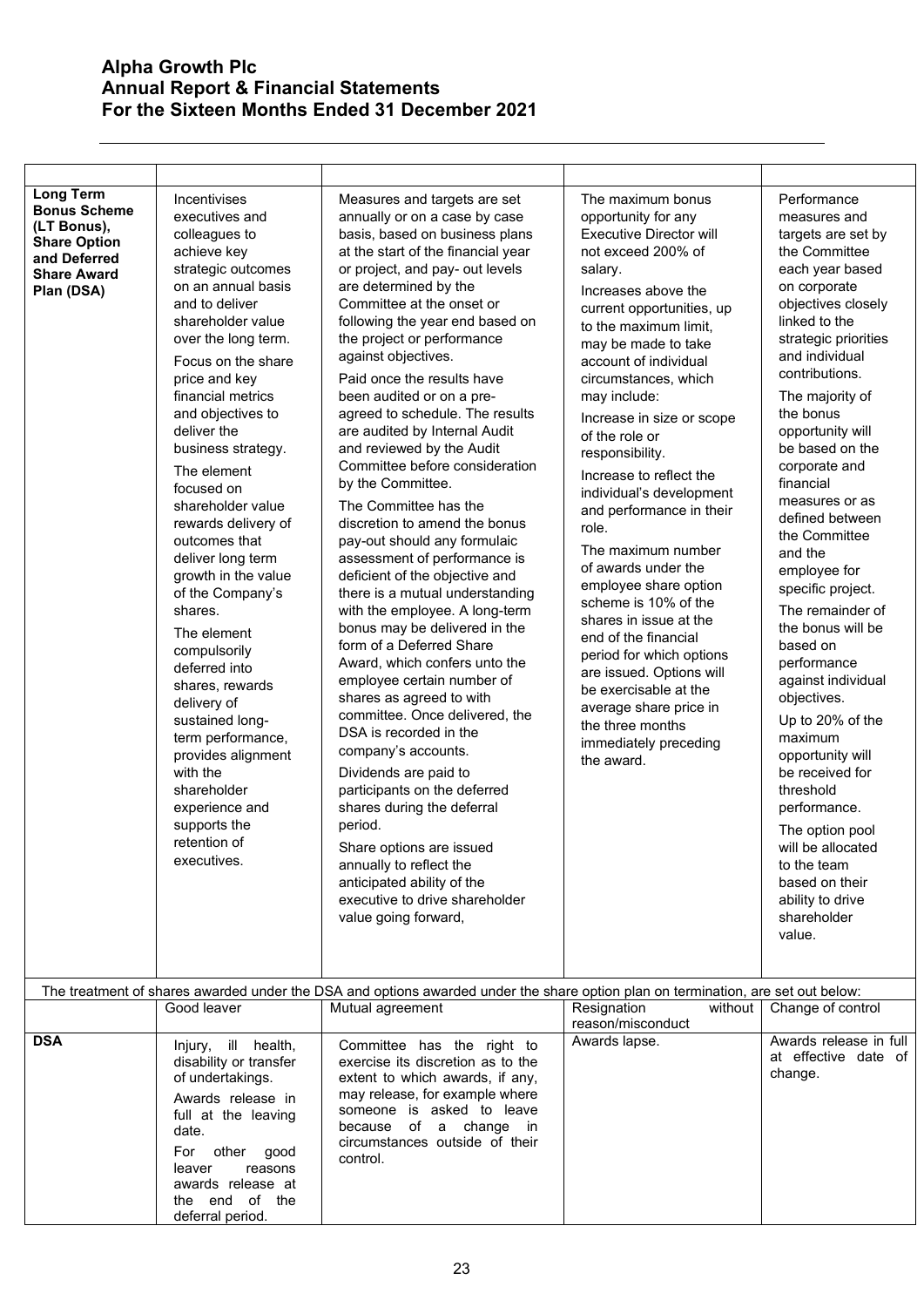There was no vote taken during the last general meeting with regard to the Directors' remuneration policy although it was part of the financial statements that were approved. Specific approval of this policy will be addressed at the upcoming AGM.

#### **Non-executive Directors**

The table below summarises the main elements of remuneration for Non-executive Directors:

| <b>Component</b>          | Approach of the Company                                                                                                                                                                                                                                                                |
|---------------------------|----------------------------------------------------------------------------------------------------------------------------------------------------------------------------------------------------------------------------------------------------------------------------------------|
| <b>Executive fees</b>     | The Committee determines the fees of the Chairman and other Executive<br>Directors and sets the fees at a level that is considered to be appropriate,<br>taking into account the size and complexity of the business and the<br>expected time commitment and contribution of the role. |
| <b>Non-executive fees</b> | The Board determines the fees of the Non-Executive Directors and sets the<br>fees at a level that is considered to be appropriate, taking into account the<br>size and complexity of the business and the expected time commitment<br>and contribution of the role.                    |
|                           | Fees are structured as a basic fee with additional fees payable for<br>membership and/or chairmanship of a committee or other additional<br>responsibilities.                                                                                                                          |
| <b>Benefits</b>           | Additional benefits may also be provided in certain circumstances, if<br>required for business purposes.                                                                                                                                                                               |

#### **Application of remuneration policy**

The chart below provides an indication of the level of remuneration that would be received by each Employee under the following three assumed performance scenarios:

| <b>Below threshold</b>     | Fixed elements of remuneration only – base salary, benefits and |
|----------------------------|-----------------------------------------------------------------|
| performance                | pension or in the discretion of the Committee                   |
| On-target performance      | Assumes 50% pay-out under the Bonus                             |
|                            | Assumes 100% pay-out under the LT Bonus                         |
| <b>Maximum performance</b> | Assumes 100% pay-out under the Bonus                            |
|                            | Assumes 100% pay-out under the LT Bonus                         |

#### **Service contracts and loss of office Executive Directors and Employees**

Executive Directors have rolling service contracts that provide for 12 months' notice on either side. There are no special provisions that apply in the event of a change of control.

A payment in lieu of notice, including base salary, contractual benefits and contractual provision for an income in retirement may be made if:

- the Company terminates the employment of the executive with immediate effect, or without due notice; or
- termination is agreed by mutual consent.

The Company may also make a payment in respect of outplacement costs, legal fees and the cost of any settlement agreement where appropriate.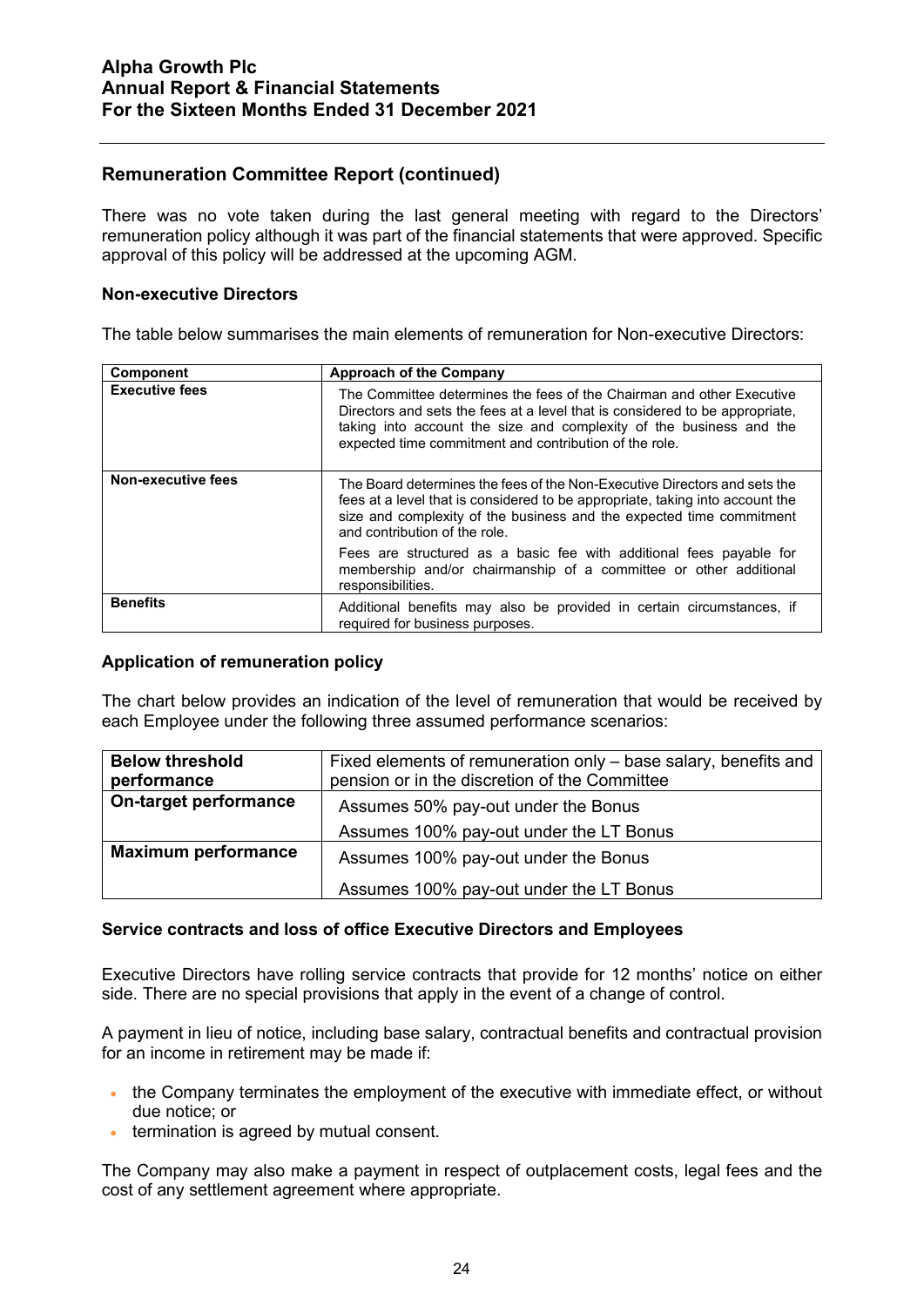With the exception of termination for cause or resignation, Executive Directors will be eligible for a bonus award prorated to reflect the proportion of the financial year for which they were employed and subject to performance achieved, provided they have a minimum of three months' service in the bonus year.

#### **Legacy plans**

The Committee may make any remuneration payments and payments for loss of office (including exercising any discretions available to it in connection with such payments) notwithstanding that they are not in line with the policy set out above. This would apply where the terms of the payment were agreed before the policy came into effect or at a time when the relevant individual was not a director or employee of the Company and the payment was not in consideration for the individual becoming a director or employee of the Company.

#### **Malus and clawback**

Malus is the possible reduction of bonuses and deferred awards or cancellation of share options, whilst clawback is the possible recovery of awards that have already been made to executives. Deferred awards under the DSA and share option awards may be reduced or cancelled at the Committee's discretion in such cases as material misstatement of results, gross misconduct or fraud.

#### **Recruitment**

The Committee already has in place a recruitment and selection process. The process is set up chronologically, from the time that the job becomes open for recruitment to the date the position is filled. The Committee and the Company as a whole is committed to employ, in its best judgment, suitable candidates for approved positions while engaging in recruitment and selection processes that are in compliance with all applicable employment laws. It is the policy of the Company to provide equal employment opportunity for employment to all applicants and employees. The recruitment and selection process is based on the following underlying principles:

- The applicant will be chosen on the basis of suitability with respect to the position.
- The applicant will be informed on the application procedure and the details of the vacant position.
- The Company will request that the applicant provide only the information that is needed to assess suitability for the position.
- The applicant will provide the Company with information it needs to form an accurate picture of the applicant's suitability for the vacant position.
- The information provided by the applicant will be treated confidentially and with due care; the applicant's privacy will also be respected in other matters.
- If an applicant submits a written complaint to the Committee, the Committee will investigate and respond to the complaint in writing.

#### **Maximum Potential Payment**

The maximum potential individual payment (excluding any potential gains on share options) assuming all threshold and maximum performance met is 400% of the individual's base salary on top of their base salary annual amount. There are no specific performance targets in place.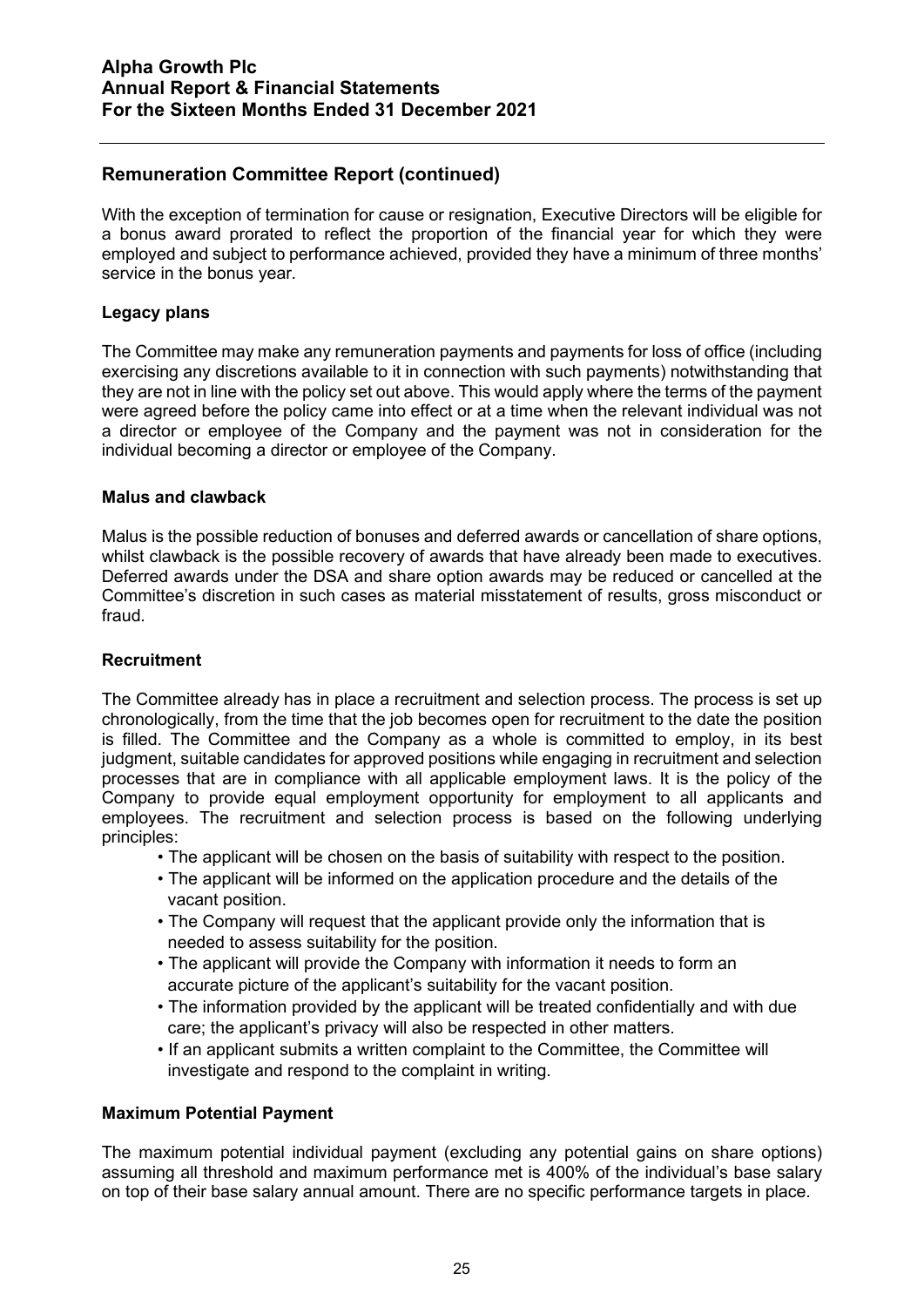#### **Consideration of Shareholders Views**

The views of our shareholders are always important to the Board, hence why the policy is to be formally approved by shareholders at the next available General Meeting. We also welcome shareholders views, where appropriate, at any time during the year, which can be submitted to the Board at [info@algwplc.com.](mailto:info@algwplc.com)

This feedback, plus any additional feedback received from time to time, is considered as part of the Company's annual policy on remuneration.

#### **Other Employees**

At present there are no other employees in the Company other than the Directors, so this policy only applies to the Board.

#### **Terms of appointment**

The services of the Directors are provided under the terms of agreement with the Company dated as follows:

| <b>Director</b>         | <b>Year of</b><br>appointment | <b>Number of years</b><br>completed | Date of current<br>engagement letter |
|-------------------------|-------------------------------|-------------------------------------|--------------------------------------|
| <b>Gobind Sahney</b>    | 2015                          |                                     | 20/12/2017                           |
| <b>Daniel Swick</b>     | 2018                          |                                     | 01/09/2018                           |
| <b>Jason Sutherland</b> | 2019                          | ঽ                                   | 06/03/2019                           |

The Directors' service agreements are available for review on request.

#### **Policy for new appointments**

Base salary levels will take into account market data for the relevant role, internal relativities, the individual's experience and their current base salary. Where an individual is recruited at below market norms, they may be re-aligned over time (e.g. two to three years), subject to performance in the role. Benefits will generally be in accordance with the approved policy.

For external and internal appointments, the Board may agree that the Company will meet certain relocation and/or incidental expenses as appropriate.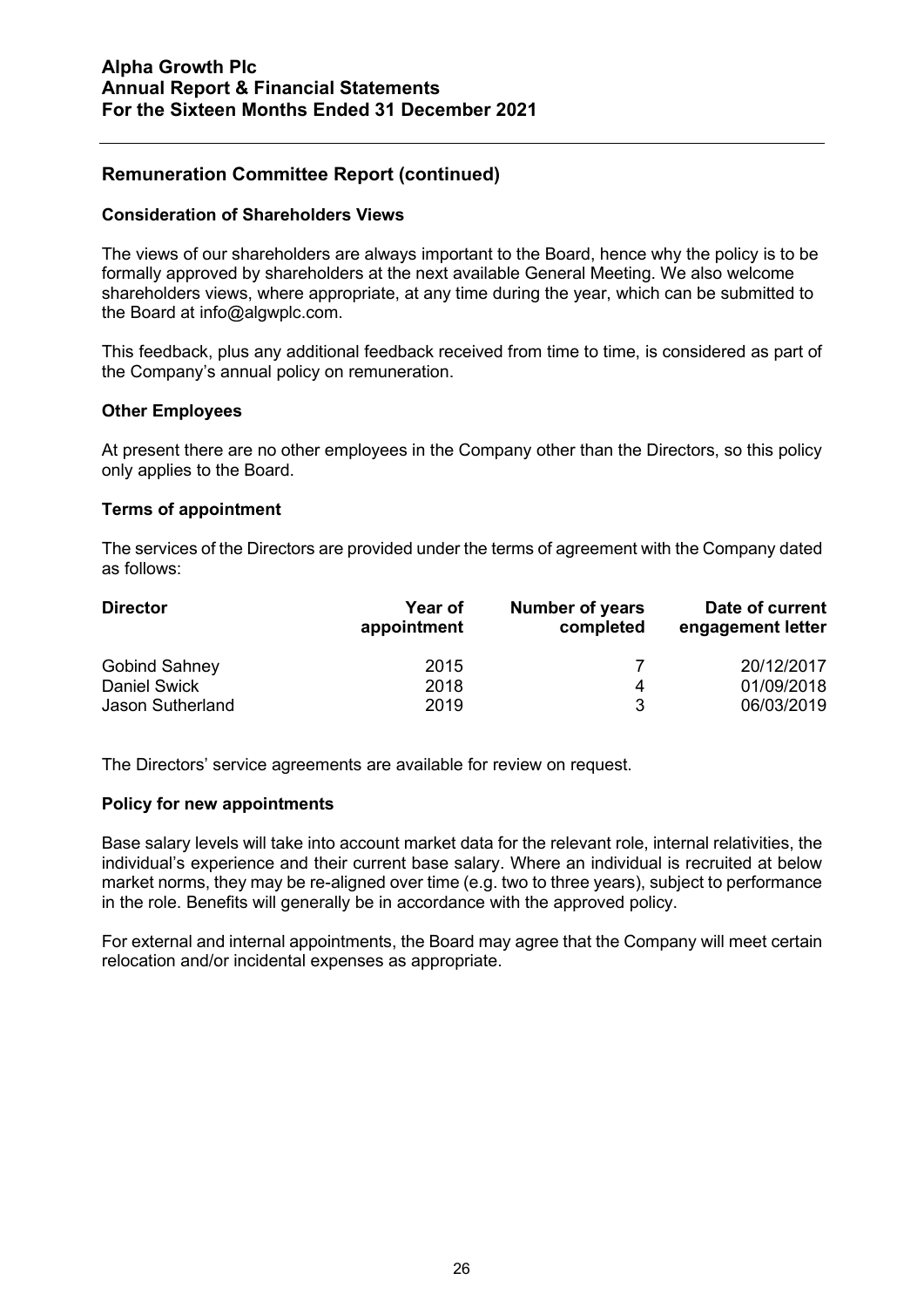#### **Directors' emoluments and compensation (audited)**

Set out below are the emoluments of the Directors for the period ended 31 December 2021 (GBP):

| <b>Name of Director</b> | Salary and<br>fees | <b>Taxable</b><br>benefits | <b>Annual</b><br>bonus and<br>long term<br>benefits | <b>Pension</b><br>related<br>benefits | <b>Other</b> | <b>Total</b> |
|-------------------------|--------------------|----------------------------|-----------------------------------------------------|---------------------------------------|--------------|--------------|
| <b>Gobind Sahney</b>    | 168,013            | ۰                          | 287,251                                             | ٠.                                    | 15.424       | 470,688      |
| <b>Daniel Swick</b>     | 162,434            | $\blacksquare$             | 120,938                                             | $\blacksquare$                        | 15,043       | 298,415      |
| Jason Sutherland        | 32,000             |                            | 45,328                                              | -                                     | 4,000        | 81,328       |

Set out below are the emoluments of the Directors for the year ended 31 August 2020 (GBP):

| <b>Name of Director</b>        | <b>Salary</b><br>and fees | <b>Taxable</b><br>benefits | <b>Annual</b><br>bonus and<br>long term<br>benefits | <b>Pension</b><br>related<br>benefits | <b>Other</b>   | Total   |
|--------------------------------|---------------------------|----------------------------|-----------------------------------------------------|---------------------------------------|----------------|---------|
| Andrew<br>Dennan<br>(Resigned) | 9,083                     |                            |                                                     |                                       |                | 9,083   |
| Heier<br>Rory<br>(Resigned)    | 3,750                     |                            | ۰                                                   |                                       | $\blacksquare$ | 3,750   |
| <b>Gobind Sahney</b>           | 104,144                   |                            |                                                     | ۰                                     | 8,029          | 112,173 |
| <b>Daniel Swick</b>            | 97,995                    |                            | -                                                   |                                       | ۰              | 97,995  |
| <b>Jason Sutherland</b>        | 24,000                    | ۰                          | ۰                                                   |                                       |                | 24,000  |

The long term benefits represent the estimated cost to the Company (see note 20) of options awarded to the Directors in recognition of their level of contribution to the Company's advancement, participation, and other factors considered by the Remuneration Committee

#### **Pension contributions (audited)**

The Company does not currently have any pension plans for any of the Directors and does not pay pension amounts in relation to their remuneration.

The Company has not paid out any excess retirement benefits to any Directors or past Directors.

#### **Payments to past directors (audited)**

The Company has not paid any compensation to past Directors.

## **Payments for loss of office (audited)**

No payments were made for loss of office during the year.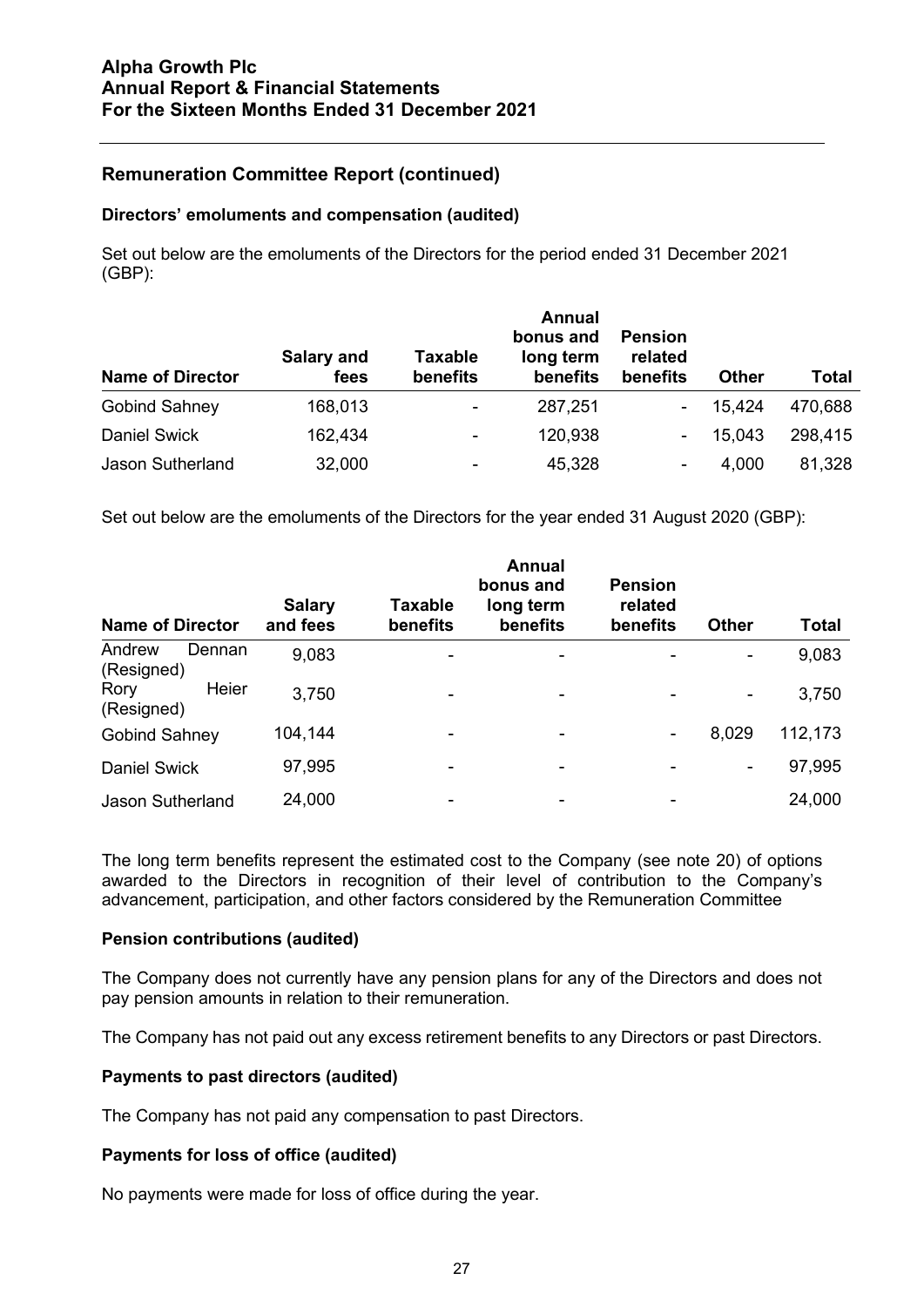#### **UK Remuneration percentage changes**

No percentage changes for remuneration have been set out in this report as the prior year numbers include two Directors who resigned in the current year and therefore the Directors consider that such percentages would be misleading. At a remuneration committee meeting on 9 April 2021 the remuneration of the Executive Directors was increased from US\$10,000 a month to US\$17,500 a month to reflect the increased activity following the acquisition of PLAC .

#### **UK 10-year performance graph**

The Directors have considered the requirement for a UK 10-year performance graph comparing the Company's Total Shareholder Return with that of a comparable indicator. The Directors do not currently consider that including the graph will be meaningful because the Company has only been listed since 2017, is not paying dividends and is currently incurring losses as it gains scale. Accordingly we do not consider the inclusion of this graph to be useful to shareholders at the current time. The Directors will review the inclusion of this table for future reports.

## **UK 10-year CEO table and UK percentage change table**

The Directors have considered the requirement for a UK 10-year CEO table. The Directors do not currently consider that including these tables would be meaningful given that the Company has only been trading for a little over two years. The Directors will review the inclusion of this table for future reports.

## **Relative importance of spend on pay**

The Directors have considered the requirement to present information on the relative importance of spend on pay compared to shareholder dividends paid. Given that the Company does not currently pay dividends we have not considered it necessary to include such information.

#### **UK Directors' shares (audited)**

The interests of the Directors who served during the year in the share capital of the Company at 31 December 2021 and at the date of this report has been set out in the Directors' Report on page 4.

#### **Other matters**

The Company has issued five-year options to the Directors and other key members of staff, which are exercisable at the share price on the date of issue. These options serve to incentivise the Directors to continue to generate shareholder value.

Approved on behalf of the Board of Directors.

……………………… **Jason Sutherland Non-Executive Director** 27 May 2022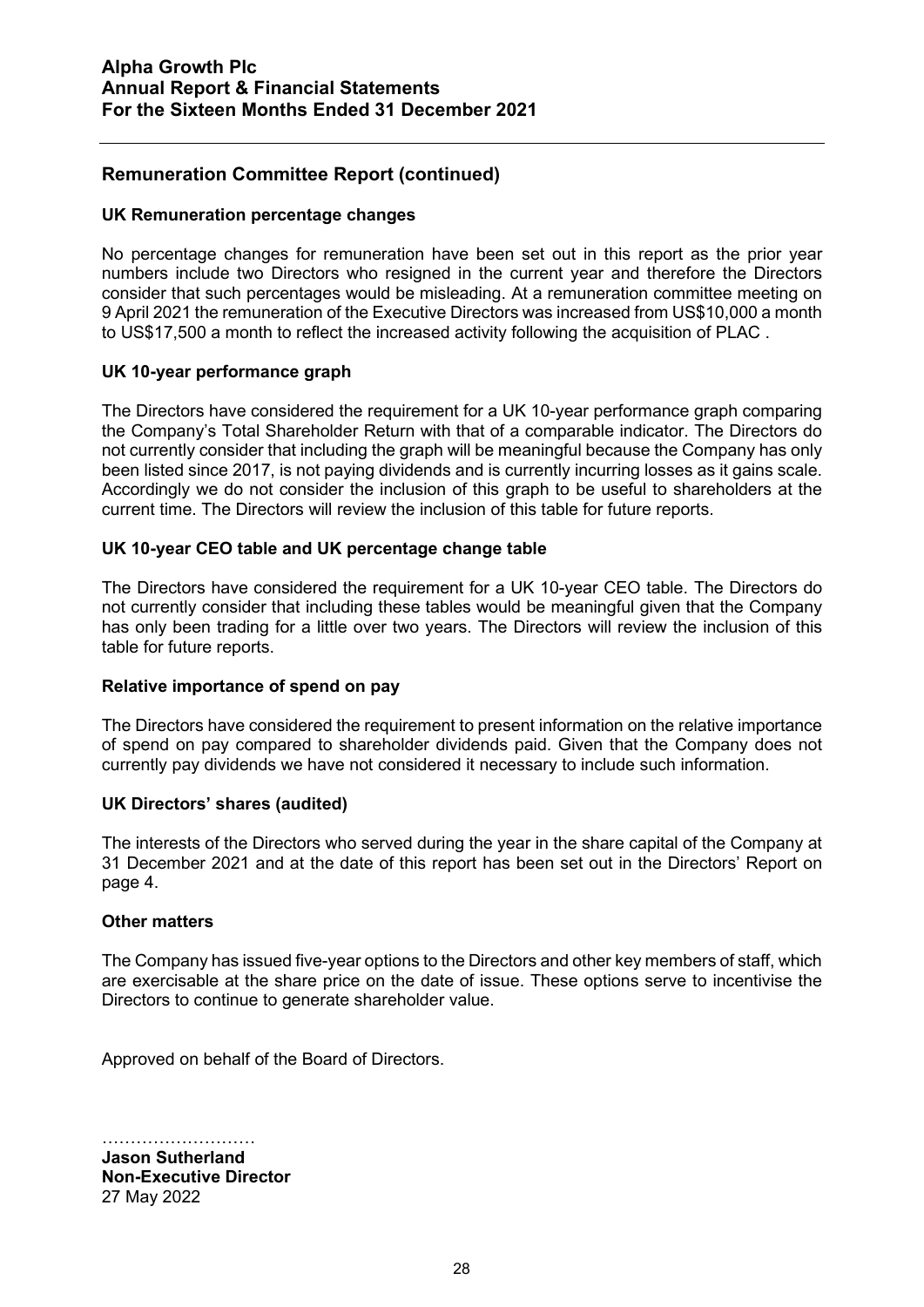## **Audit Committee Report**

The Audit Committee during the year comprised the sole Non-Executive Director, Jason Sutherland. It oversees the Company's financial reporting and internal controls and provides a formal reporting link with the external auditors. The ultimate responsibility for reviewing and approving the annual report and accounts and the half-yearly report remains with the Board.

## **Main Responsibilities**

The Audit Committee acts as a preparatory body for discharging the Board's responsibilities in a wide range of financial matters by:

- monitoring the integrity of the financial statements and formal announcements relating to the Company's financial performance;
- reviewing significant financial reporting issues, accounting policies and disclosures in financial reports, which are considered to be in accordance with the key audit matters identified by the external auditors;
- overseeing that an effective system of internal control and risk management systems are maintained;
- ensuring that an effective whistle-blowing, anti-fraud and bribery procedures are in place;
- overseeing the Board's relationship with the external auditor and, where appropriate, the selection of new external auditors;
- monitoring the statutory audit of the annual financial statements, in particular, its performance, taking into account any findings and conclusions by the competent authority;
- approving non-audit services provided by the external auditor, or any other accounting firm, ensuring the independence and objectivity of the external auditors is safeguarded when appointing them to conduct non-audit services; and
- ensuring compliance with legal requirements, accounting standards and the Listing Rules and the Disclosure and Transparency Rules.

## **Governance**

The Code requires that at least one member of the Audit Committee has recent and relevant financial experience. The Audit Committee does not include anyone with relevant financial experience but the Company Secretary is a qualified Chartered Accountant who has been involved in the production of accounts for listed companies for over 15 years and therefore is able to advise the Audit Committee as required.

Members of the Audit Committee are appointed by the Board and whilst shareholders, the Company believes they are considered to be independent in both character and judgement.

The Company's external auditor is PKF Littlejohn LLP and the Audit Committee will closely monitor the level of audit and non-audit services they provide to the Company.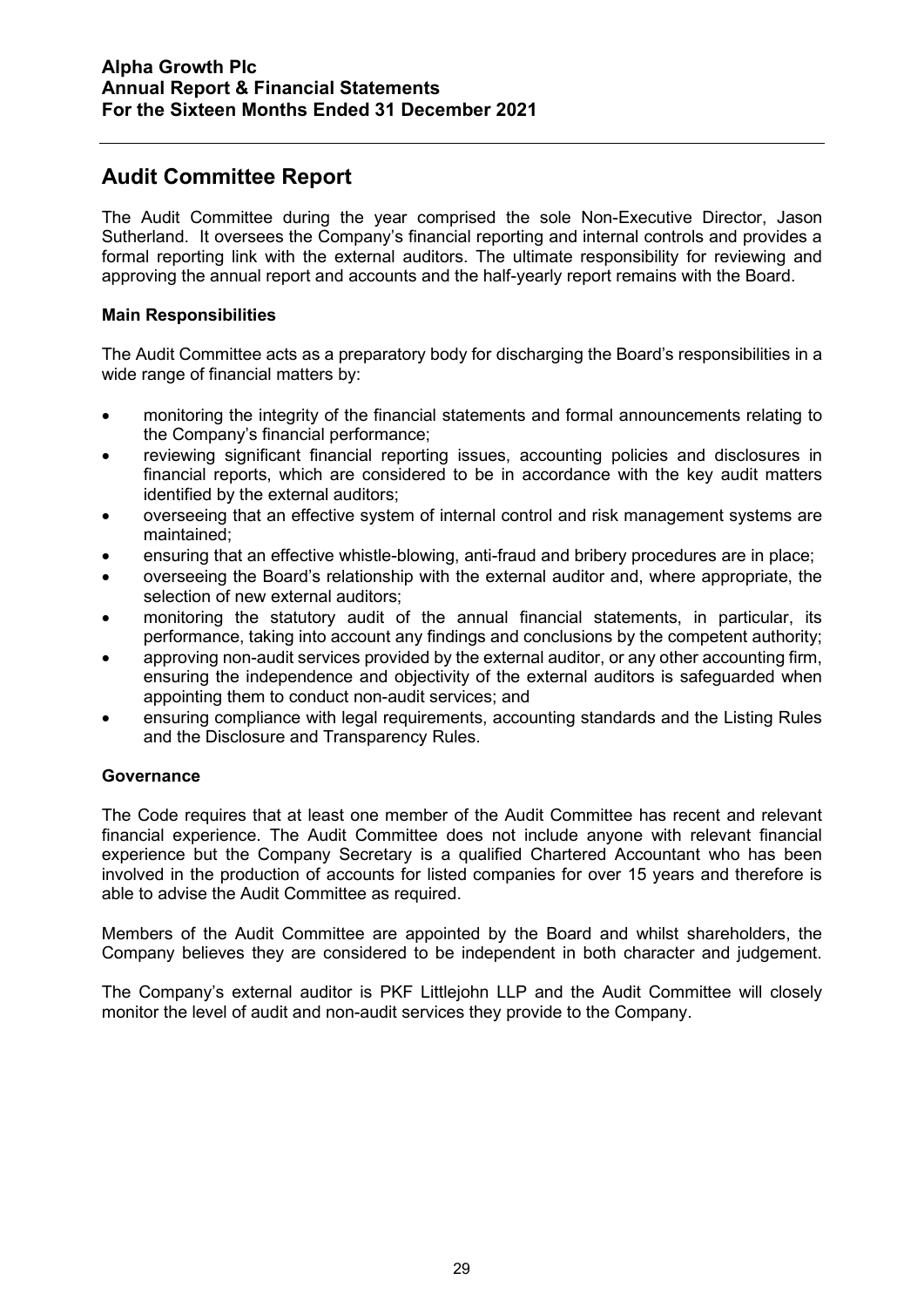## **Audit Committee Report (continued)**

## **Meetings**

In the period to 31 December 2021 the Audit Committee had one formal meeting with the auditors.

The key work undertaken by the Audit Committee is as follows;

- interview of external auditors and recommendation to the Board
- review of audit planning and update on relevant accounting developments;
- consideration and approval of the risk management framework, appropriateness of key performance indicators;
- consideration and review of full-year results;
- review of the effectiveness of the Audit Committee; and
- review of internal controls

The Code states that the Audit Committee should have primary responsibility for making a recommendation on the appointment, reappointment or removal of the external auditor.

#### **External auditor**

The Company's external auditor is PKF Littlejohn LLP. The external auditor has unrestricted access to the Audit Committee Chairman. The Committee is satisfied that PKF Littlejohn LLP has adequate policies and safeguards in place to ensure that auditor objectivity and independence are maintained. The external auditors report to the Audit Committee annually on their independence from the Company. In accordance with professional standards, the partner responsible for the audit is changed every five years. The current auditor, PKF Littlejohn LLP was first appointed by the Company in 2018 following a tender process. The current partner took over during the period and is due to rotate off the engagement after completing the December 2026 audit. Having assessed the performance objectivity and independence of the auditors, the Committee will be recommending the reappointment of PKF Littlejohn LLP as auditors to the Company at the 2022 Annual General Meeting.

**Jason Sutherland** Chairman of the Audit Committee 27 May 2022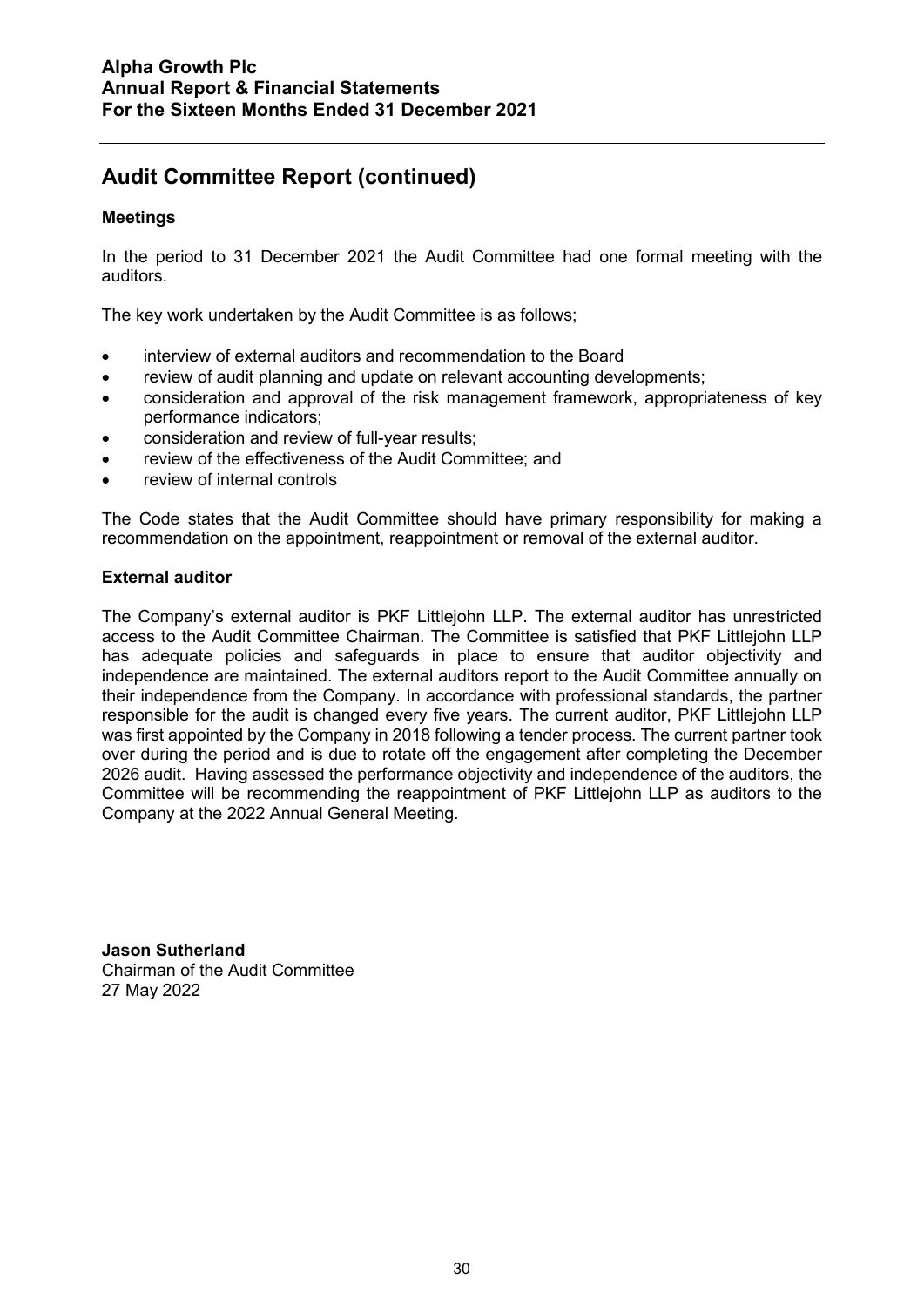#### **Nomination Committee Report**

The Nomination Committee is comprised of the Executive Chairman Gobind Sahney and Executive Director Daniel Swick.

The Committee considers potential candidates for appointment to the Company's board who maintain the highest standards of corporate governance and have sufficient time to commit to the role.

#### **Nomination committee evaluation**

The Nomination Committee evaluates the composition, skills, and diversity of the board and its committees and identifies a requirement for a board appointment. There were no new appointments during the year.

#### **Identify suitable candidates**

The Nomination Committee undertakes a review of each candidate and their experience in accordance with the Company's 'director's profile' and suitable candidates are identified.

For the appointment of a Chairman, the Nomination Committee will prepare a job specification, including an assessment of the time commitment expected, recognising the need for availability in the event of crises.

#### **Nomination committee recommendation**

Following interviews with a candidate conducted by the chairman, and other members of the board, the Nomination Committee makes a recommendation on a preferred candidate to the board.

#### **Due diligence**

After a candidate has been recommended to the board by the Nomination Committee, the Company Secretary undertakes appropriate background checks on a candidate. The board of directors meets any candidate recommended by the Nomination Committee and the candidate is given an opportunity to make a presentation to the board prior to deciding on their appointment.

#### **Board appointment**

The board formally approves a candidate's appointment to the board.

#### **Approach to Diversity**

The Nomination Committee believes in the benefits of diversity, including the need for diversity in order to effectively represent shareholders' interests. This diversity is not restricted to gender but also includes geographic location, nationality, skills, age, educational and professional background. The board's policy remains that selection should be based on the best person for the role.

On Behalf of the Nomination Committee

**Gobind Sahney** Chairman 27 May 2022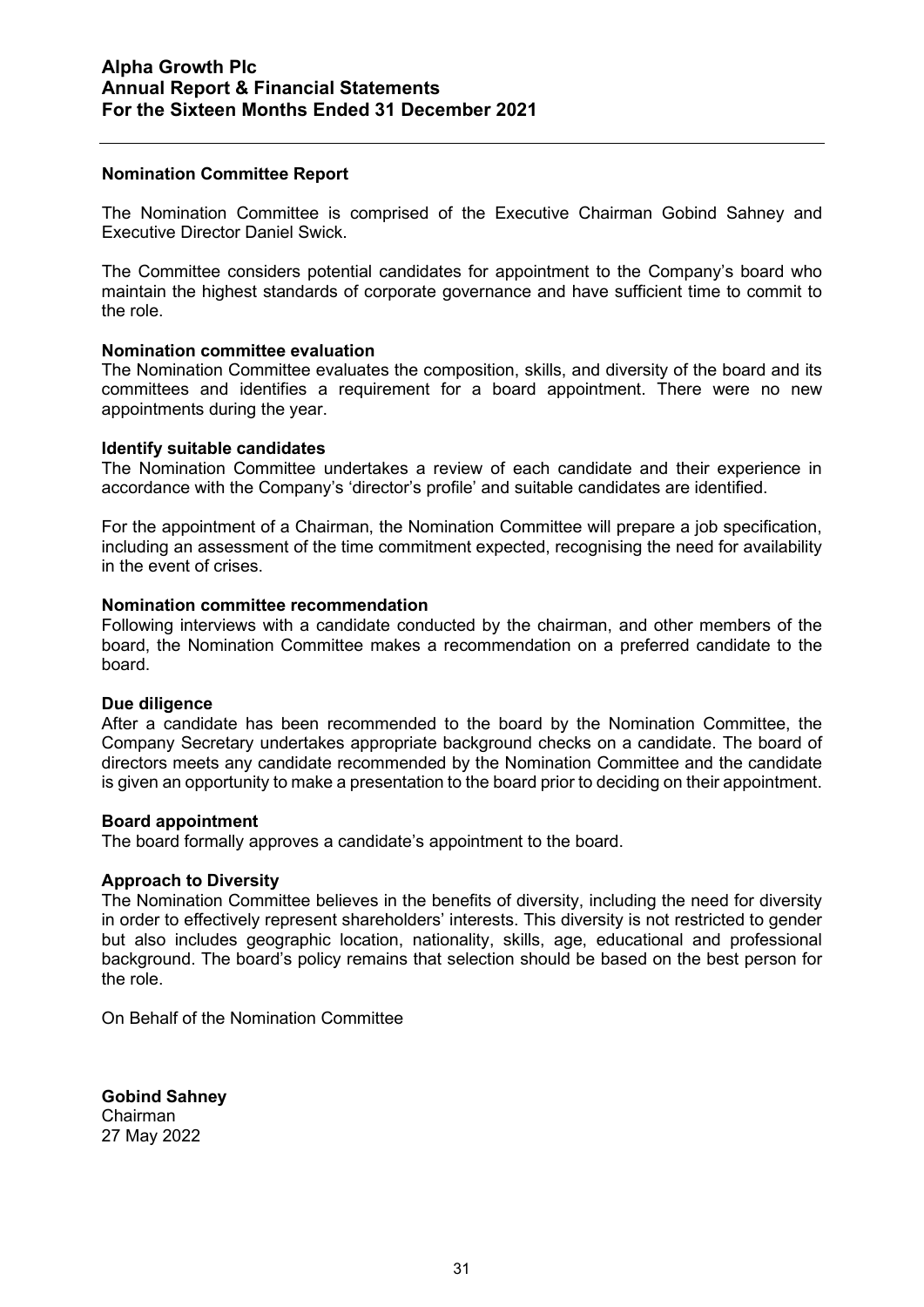## **INDEPENDENT AUDITOR'S REPORT TO THE MEMBERS OF ALPHA GROWTH PLC**

#### **Opinion**

We have audited the financial statements of Alpha Growth Plc (the 'parent company') and its subsidiaries (the 'group') for the period ended 31 December 2021 which comprise the Consolidated Statement of Comprehensive Income, the Consolidated and Company Statements of Financial Position, the Consolidated and Company Statements of Changes in Equity, the Consolidated and Company Statements of Cash Flows and Notes to the Financial Statements, including significant accounting policies. The financial reporting framework that has been applied in their preparation is applicable law and International Financial Reporting Standards (IFRS) as adopted by the European Union and as regards the parent company financial statements, as applied in accordance with the provisions of the Companies Act 2006.

In our opinion:

- the financial statements give a true and fair view of the state of the group's and of the parent company's affairs as at 31 December 2021 and of the group's loss for the period then ended;
- the group financial statements have been properly prepared in accordance with international accounting standards in conformity with the requirements of the Companies Act 2006;
- the parent company financial statements have been properly prepared in accordance with international accounting standards in conformity with the requirements of the Companies Act 2006 and as applied in accordance with the provisions of the Companies Act 2006; and
- the financial statements have been prepared in accordance with the requirements of the Companies Act 2006; and as regard to the group financial statements, international financial reporting standards adopted pursuant to Regulation (EC) No 1606/2002 as it applies in the European Union.

## **Basis for opinion**

We conducted our audit in accordance with International Standards on Auditing (UK) (ISAs (UK)) and applicable law. Our responsibilities under those standards are further described in the Auditor's responsibilities for the audit of the financial statements section of our report. We are independent of the group and parent company in accordance with the ethical requirements that are relevant to our audit of the financial statements in the UK, including the FRC's Ethical Standard as applied to listed public interest entities, and we have fulfilled our other ethical responsibilities in accordance with these requirements. We believe that the audit evidence we have obtained is sufficient and appropriate to provide a basis for our opinion.

## **Conclusions relating to going concern**

In auditing the financial statements, we have concluded that the director's use of the going concern basis of accounting in the preparation of the financial statements is appropriate. Our evaluation of the directors' assessment of the group's and parent company's ability to continue to adopt the going concern basis of accounting included:

- confirmation of any post period end share issuances and review of post period end regulatory news service announcements; and
- review of budgets and forecasts, including challenging any key assumptions; and
- discussion with management to understand the strategy for the business going forward and assess the coherence of budgets and forecasts with this strategy; and
- review of contracts or agreements in place that may result in revenue generation for the group in future periods; and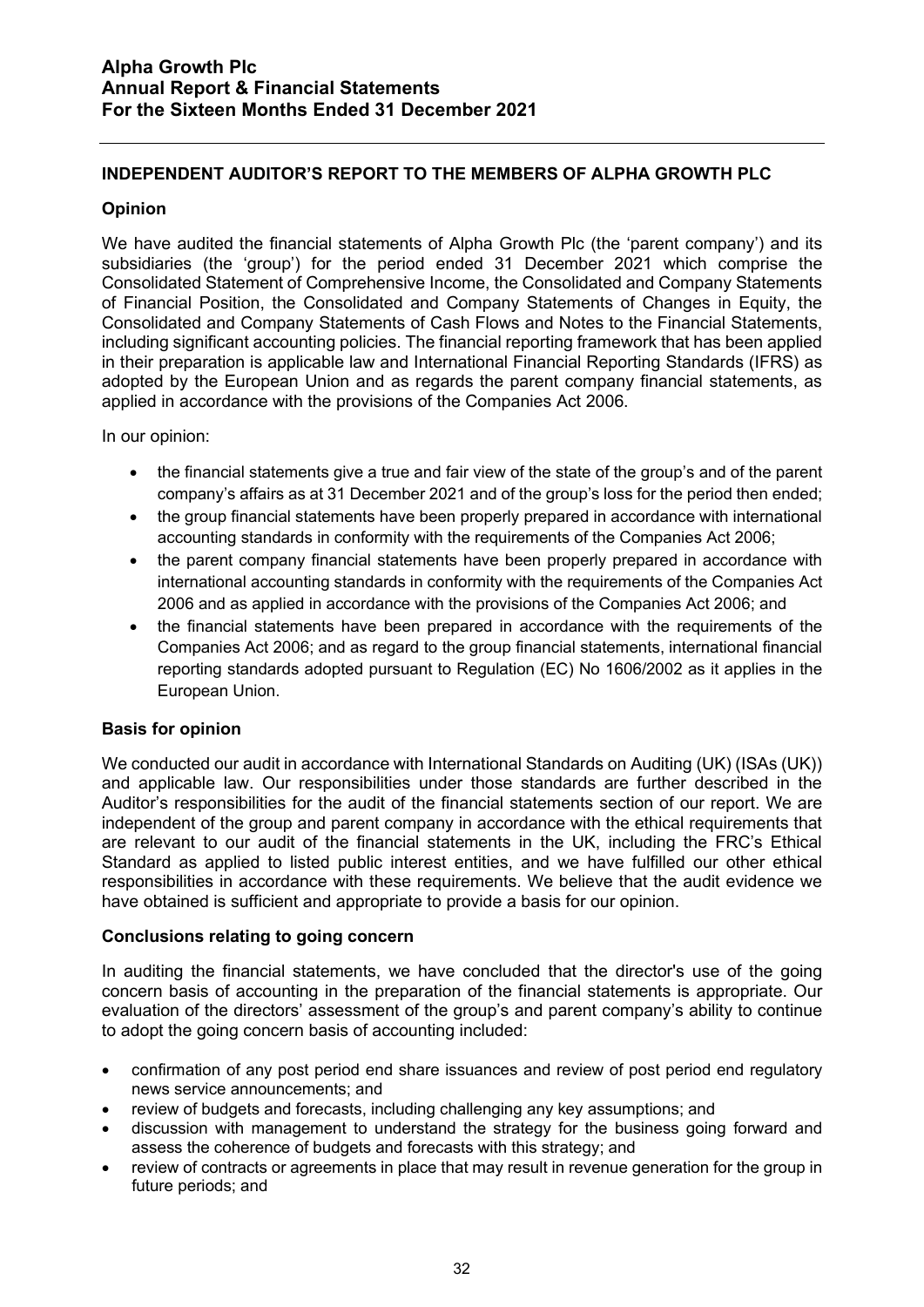- conducting a sensitivity analysis on the group's forecast cash flow position and considering the appropriateness of the disclosures in note 2d to the financial statements and the Director's report; and
- review of the availability of further funding as required.

Based on the work we have performed, we have not identified any material uncertainties relating to events or conditions that, individually or collectively, may cast significant doubt on the group's or parent company's ability to continue as a going concern for a period of at least twelve months from when the financial statements are authorised for issue.

Our responsibilities and the responsibilities of the directors with respect to going concern are described in the relevant sections of this report.

#### **Our application of materiality**

The scope of our audit was influenced by our application of materiality. The quantitative and qualitative thresholds for materiality determine the scope of our audit and the nature, timing, and extent of our audit procedures.

Group materiality was set at £113,600 (2020: £28,400), based on 3% of net assets. Using the net assets as a basis of setting materiality was determined to be most suitable because capital position is the focus of management and other stakeholders, consistent with the nature of the group's business. We compared this with similar businesses and noted this to be a consistent approach. In the previous period, 5% of loss before tax was used in calculating group materiality and the change in the basis of Group materiality was driven by the group's acquisition of PLAC.

Group performance materiality was set at £79,250 (2020: £22,720), based on 70% of group materiality, which was determined to be sufficient in providing a margin of safety to ensure the risk of the aggregated misstatements, both detected and undetected, are sufficiently low. This also considered the heightened risk involved in the audit because of the acquisition of PLAC in the year.

Parent company materiality was set at £32,600 (2020: £28,200), based on 2% of expenses. In the previous period, the basis of the parent company materiality was in line with group materiality at 5% of loss before tax; however, given the acquisition of PLAC, it was determined that the most suitable key performance indicator for the parent is the cost management. With this, we have used expenses as the basis for parent company materiality as the parent is not revenue generating and is mainly cost-driven, consistent with it being a holding company of the group. Parent company performance materiality was set at £26,080 (2020: £22,560), based on 80% of parent company materiality. The level of parent company performance materiality was determined considering the low risk involved in the audit of the parent company and because there were no issues noted in the audit of the parent company, historically.

Furthermore, we agreed with the Audit Committee that we would report to the committee all unadjusted differences identified within the group and parent company during our audit in excess of £5,680 (2020: £1,420), and £1,630 (2020: £1,410), respectively. This represents 5% of overall materiality.

Materiality was reassessed at the closing stages of the audit and no amendments were required to the calculated level of materiality set at the planning stage of the audit for both the group and parent company.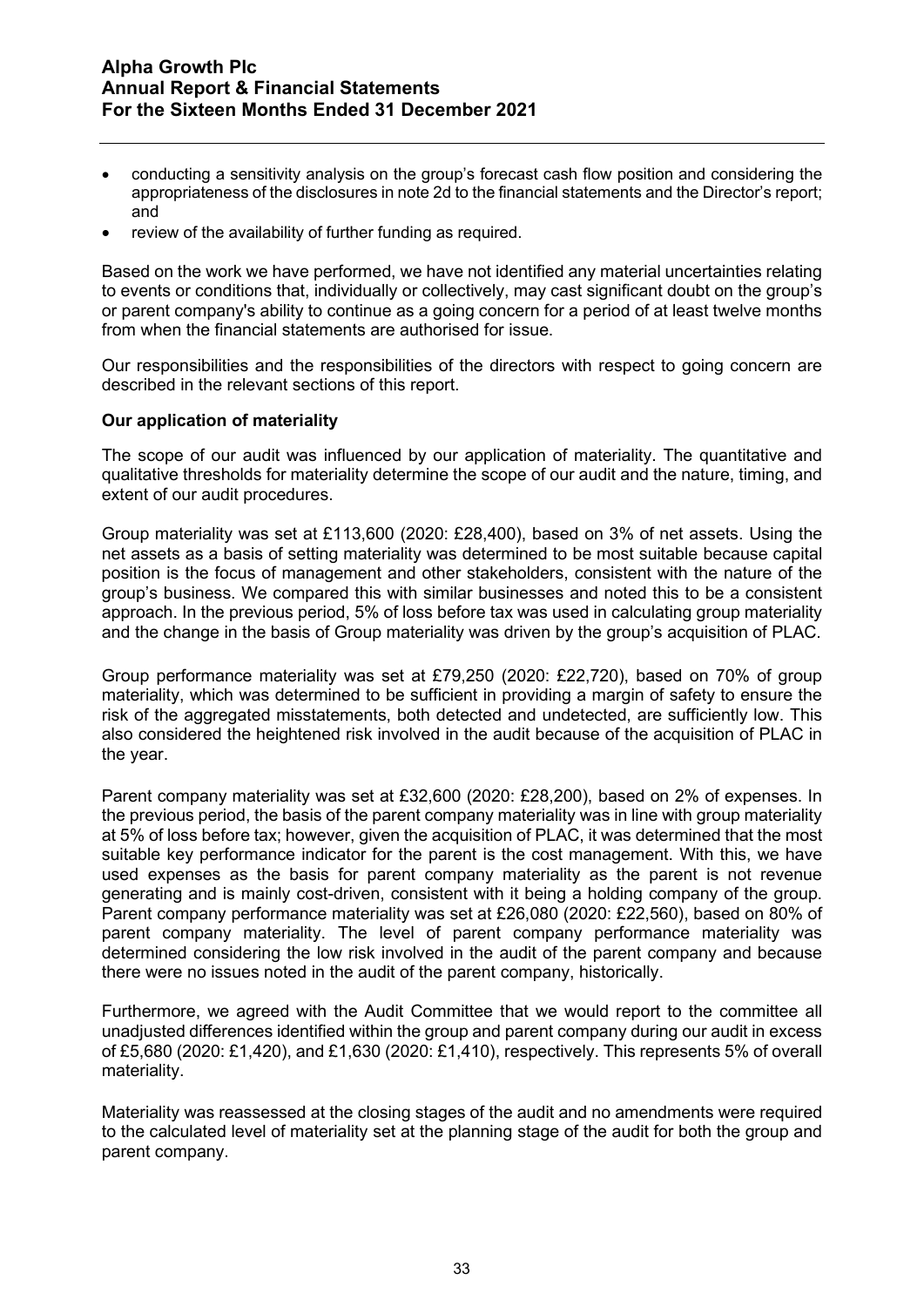## **Our approach to the audit**

As part of designing our audit, we determined materiality, as above, and assessed the risk of material misstatement in the financial statements. Consistent with last year, we performed fullscope audit on the parent entity and looked at areas involving significant accounting estimates and judgements by the directors and considered future events that are inherently uncertain. We also addressed the risk of management override of internal controls, including evaluating whether there was evidence of bias by the directors that represented a risk of material misstatement due to fraud. On 22 March 2021, the group acquired Providence Life Assurance Company (Bermuda) Ltd. ("PLAC") via the group's acquisition of 95% of Northstar Group (Bermuda) Ltd – the holding company for PLAC. PLAC is in-scope in our audit based the entity's significance to the group; thus, we have performed a detailed review of the component auditor's working papers to ensure that the audit has been performed in line with the relevant standards and applicable regulations, and in line with the referral instructions we sent them.

## **Key audit matters**

Key audit matters are those matters that, in our professional judgment, were of most significance in our audit of the financial statements of the current period and include the most significant assessed risks of material misstatement (whether or not due to fraud) we identified, including those which had the greatest effect on: the overall audit strategy, the allocation of resources in the audit; and directing the efforts of the engagement team. These matters were addressed in the context of our audit of the financial statements as a whole, and in forming our opinion thereon, and we do not provide a separate opinion on these matters.

| Valuation of reserves for unreported<br>claims ('IBNR')<br>The valuation of the liabilities in the<br>Our work in this area included:<br>business, specifically<br>the<br>review of the PLAC component auditor's file<br>insurance                                                                                                                                                                                                                                                                                                                                                                                                                                                                                                                                                                                                                                                                                                                                                                                                                                                                                                                                                                                                                                   | <b>Key Audit Matter</b> | How our scope addressed this matter |
|----------------------------------------------------------------------------------------------------------------------------------------------------------------------------------------------------------------------------------------------------------------------------------------------------------------------------------------------------------------------------------------------------------------------------------------------------------------------------------------------------------------------------------------------------------------------------------------------------------------------------------------------------------------------------------------------------------------------------------------------------------------------------------------------------------------------------------------------------------------------------------------------------------------------------------------------------------------------------------------------------------------------------------------------------------------------------------------------------------------------------------------------------------------------------------------------------------------------------------------------------------------------|-------------------------|-------------------------------------|
|                                                                                                                                                                                                                                                                                                                                                                                                                                                                                                                                                                                                                                                                                                                                                                                                                                                                                                                                                                                                                                                                                                                                                                                                                                                                      |                         |                                     |
| to ensure that their work was performed in<br>valuation of the unit-linked investment<br>line with our referral instructions; and<br>contracts in PLAC, has been considered a<br>engagement of an actuarial specialist to<br>key audit matter because it represents the<br>$\bullet$<br>review management's key assumptions<br>single biggest area of judgement for the<br>used to calculate the IBNR and review<br>Within<br>these<br>liabilities,<br>business.<br>methodology<br>management's<br>management calculates a best estimate of<br>reasonableness and consistency with prior<br>the value of claims which have been<br>periods; and<br>incurred but not reported yet as at the<br>recalculating the IBNR figure recognised by<br>٠<br>period end. Valuing this 'IBNR' reserve<br>management; and<br>requires management to make numerous<br>evaluating management's accounting policy<br>estimates and assumptions. (Refer to<br>with respect to the valuation of IBNR and<br>notes 2n and 15)<br>disclosures against the requirements of the<br>International Financial Reporting Standards<br>as adopted by the EU, particularly the<br>application of IFRS 4.<br>We obtained sufficient assurance that the<br>methodology and assumptions used in the |                         | for                                 |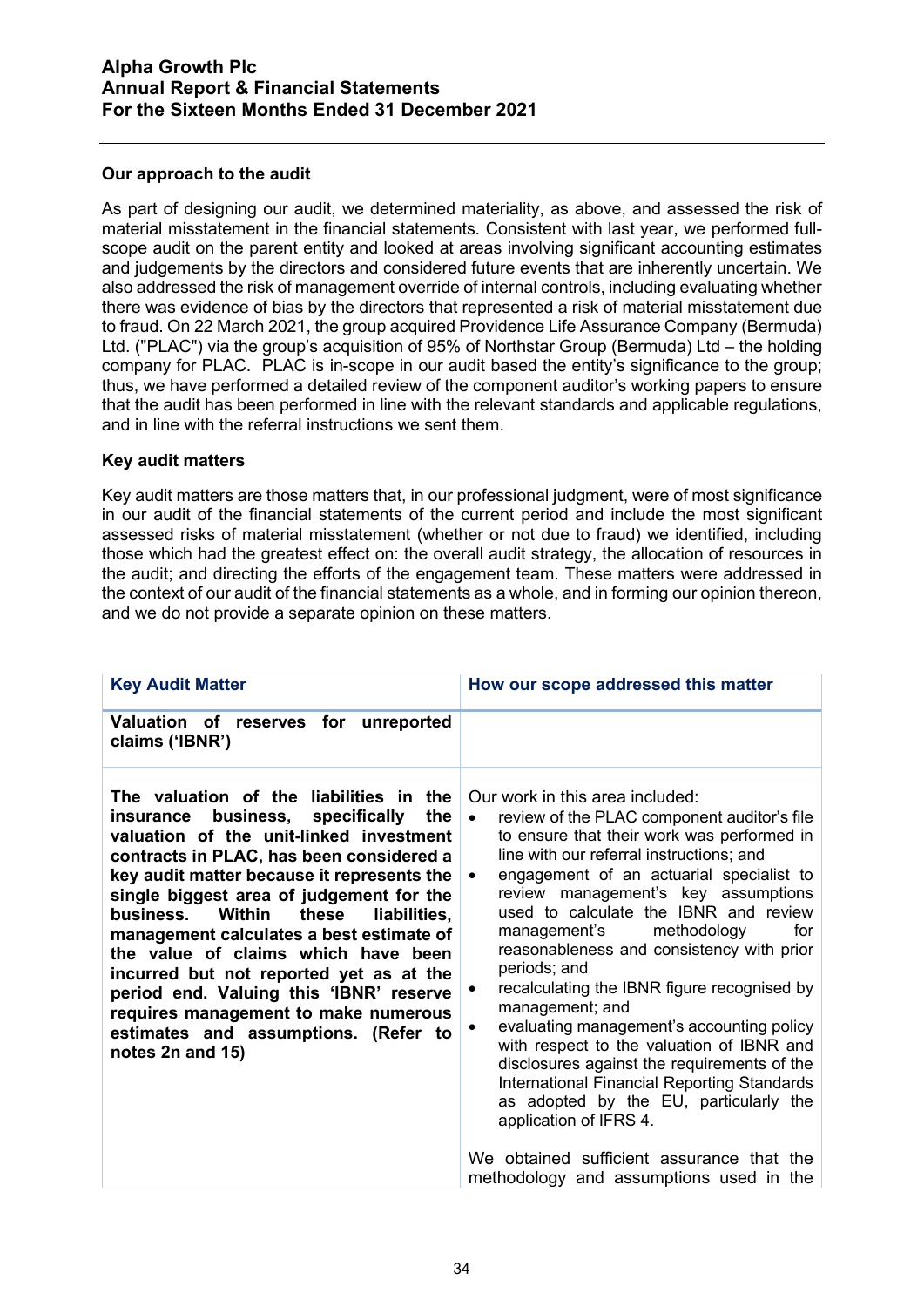|                                                                                                                                                                                                                                                                                                                                                                                                                                                                                                                                                                                                                                                                                                                     | valuation of IBNR are appropriate, based on<br>the performance of the procedures above.                                                                                                                                                                                                                                                                                                                                                                                                                                                                                                                                                                                                                                                                                                                                                                                                                                        |
|---------------------------------------------------------------------------------------------------------------------------------------------------------------------------------------------------------------------------------------------------------------------------------------------------------------------------------------------------------------------------------------------------------------------------------------------------------------------------------------------------------------------------------------------------------------------------------------------------------------------------------------------------------------------------------------------------------------------|--------------------------------------------------------------------------------------------------------------------------------------------------------------------------------------------------------------------------------------------------------------------------------------------------------------------------------------------------------------------------------------------------------------------------------------------------------------------------------------------------------------------------------------------------------------------------------------------------------------------------------------------------------------------------------------------------------------------------------------------------------------------------------------------------------------------------------------------------------------------------------------------------------------------------------|
| <b>Valuation of Deferred Acquisition Costs</b>                                                                                                                                                                                                                                                                                                                                                                                                                                                                                                                                                                                                                                                                      |                                                                                                                                                                                                                                                                                                                                                                                                                                                                                                                                                                                                                                                                                                                                                                                                                                                                                                                                |
| Within the assets held<br>in insurance<br>business, there is an<br>asset which<br>represents costs that are directly related<br>to the successful acquisition of new and<br>business ('DAC').<br>renewal insurance<br>These costs are deferred to the extent that<br>they are deemed recoverable from future<br>profits. DAC is amortised using the<br>present value of estimated gross profits<br>expected to be realised over the life of the<br>policies. This is considered a key audit<br>matter because there is an inherent risk<br>that the assumptions and estimates used<br>determining the present value of<br>in.<br>estimated gross profits to amortize DAC<br>are not appropriate. (Refer to Note 15) | Our work in this area included:<br>review of the PLAC component auditor's file<br>to ensure that their work was performed in<br>line with our referral instructions; and<br>engagement of an actuarial specialist to<br>$\bullet$<br>review management's key assumptions<br>used to determine the estimated gross<br>profits to amortise the DAC; and<br>reviewing the previously forecasted gross<br>٠<br>profits against actual performance and<br>challenging the reasonableness of future<br>profit estimates; and<br>agreeing the policy values used in the DAC<br>calculated back to other audited policy<br>schedules; and<br>evaluating management's accounting policy<br>and disclosures against the requirements of<br>the IFRS 4.<br>We obtained sufficient assurance that the<br>methodology and assumptions used in the<br>valuation of DAC are appropriate, based on<br>the performance of the procedures above. |
|                                                                                                                                                                                                                                                                                                                                                                                                                                                                                                                                                                                                                                                                                                                     |                                                                                                                                                                                                                                                                                                                                                                                                                                                                                                                                                                                                                                                                                                                                                                                                                                                                                                                                |

## **Other information**

The other information comprises the information included in the annual report, other than the financial statements and our auditor's report thereon. The directors are responsible for the other information contained within the annual report. Our opinion on the group and parent company financial statements does not cover the other information and, except to the extent otherwise explicitly stated in our report, we do not express any form of assurance conclusion thereon. Our responsibility is to read the other information and, in doing so, consider whether the other information is materially inconsistent with the financial statements or our knowledge obtained in the course of the audit, or otherwise appears to be materially misstated. If we identify such material inconsistencies or apparent material misstatements, we are required to determine whether this gives rise to a material misstatement in the financial statements themselves. If, based on the work we have performed, we conclude that there is a material misstatement of this other information, we are required to report that fact.

We have nothing to report in this regard.

## **Opinions on other matters prescribed by the Companies Act 2006**

In our opinion the part of the directors' remuneration report to be audited has been properly prepared in accordance with the Companies Act 2006.

In our opinion, based on the work undertaken in the course of the audit: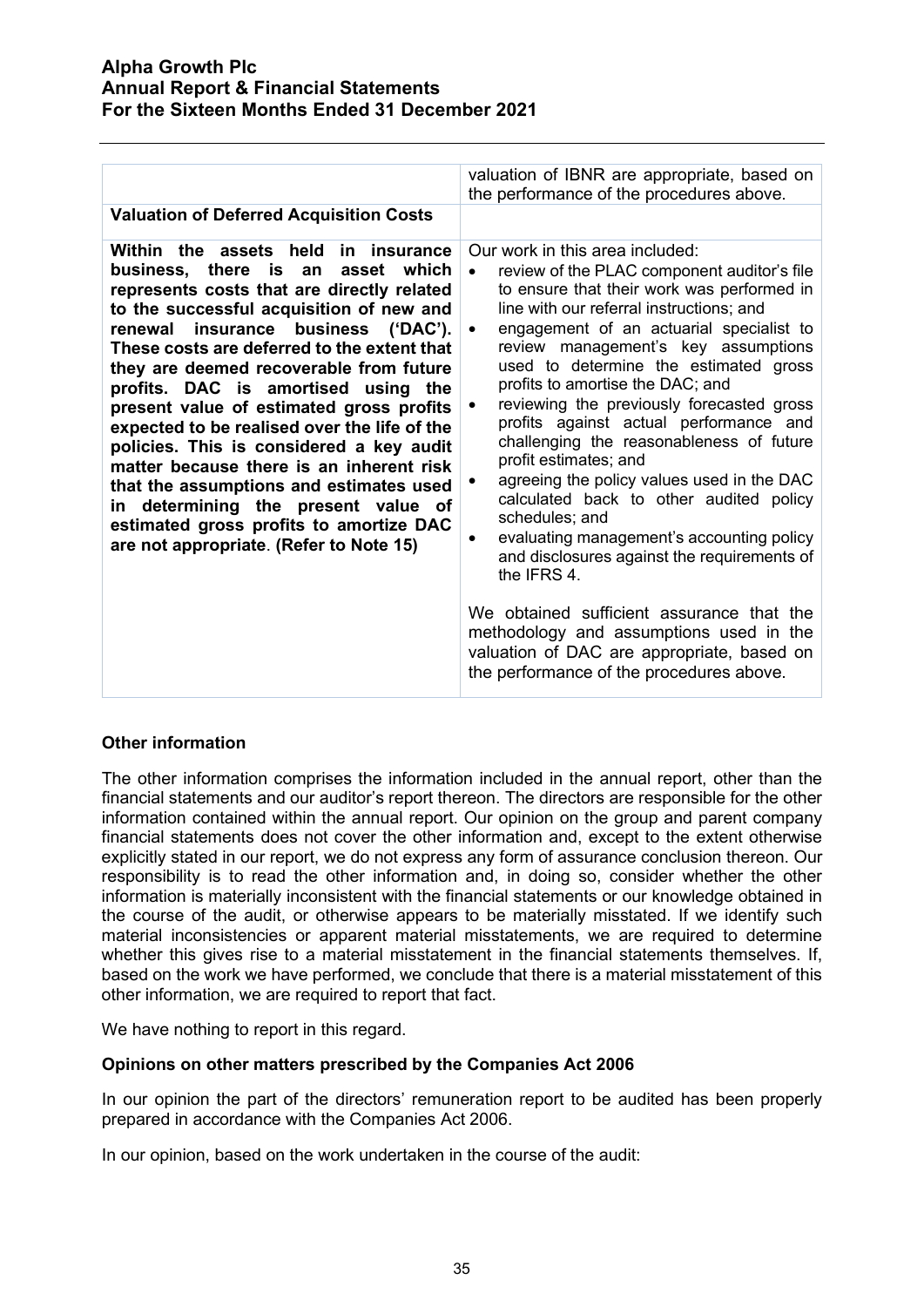- the information given in the strategic report and the directors' report for the financial period for which the financial statements are prepared is consistent with the financial statements; and
- the strategic report and the directors' report have been prepared in accordance with applicable legal requirements.

#### **Matters on which we are required to report by exception**

In the light of the knowledge and understanding of the group and the parent company and their environment obtained in the course of the audit, we have not identified material misstatements in the strategic report or the directors' report.

We have nothing to report in respect of the following matters in relation to which the Companies Act 2006 requires us to report to you if, in our opinion:

- adequate accounting records have not been kept by the parent company, or returns adequate for our audit have not been received from branches not visited by us; or
- the parent company financial statements and the part of the directors' remuneration report to be audited are not in agreement with the accounting records and returns; or
- certain disclosures of directors' remuneration specified by law are not made; or
- we have not received all the information and explanations we require for our audit.

#### **Corporate governance statement**

We have reviewed the directors' statement in relation to going concern and that part of the Corporate Governance Statement relating to the group's and parent company's compliance with the provisions of the UK Corporate Governance Code specified for our review by the Listing Rules.

Based on the work undertaken as part of our audit, we have concluded that each of the following elements of the Corporate Governance Statement is materially consistent with the financial statements or our knowledge obtained during the audit:

- Directors' statement with regards the appropriateness of adopting the going concern basis of accounting and any material uncertainties identified set out on page 6;
- Directors' explanation as to their assessment of the group's prospects, the period this assessment covers and why the period is appropriate set out on page 2;
- Directors' statement on whether they have a reasonable expectation that the group will be able to continue in operation and meet its liabilities set out on page 6:
- Directors' statement that they consider the annual report and the financial statements, taken as a whole, to be fair, balanced and understandable set out on page 7;
- Board's confirmation that it has carried out a robust assessment of the emerging and principal risks set out on pages 12 and 13;
- The section of the annual report that describes the review of effectiveness of risk management and internal control systems set out on page 18; and
- The section describing the work of the audit committee set out on page 29.

#### **Responsibilities of directors**

As explained more fully in the statement of directors' responsibilities, the directors are responsible for the preparation of the group and parent company financial statements and for being satisfied that they give a true and fair view, and for such internal control as the directors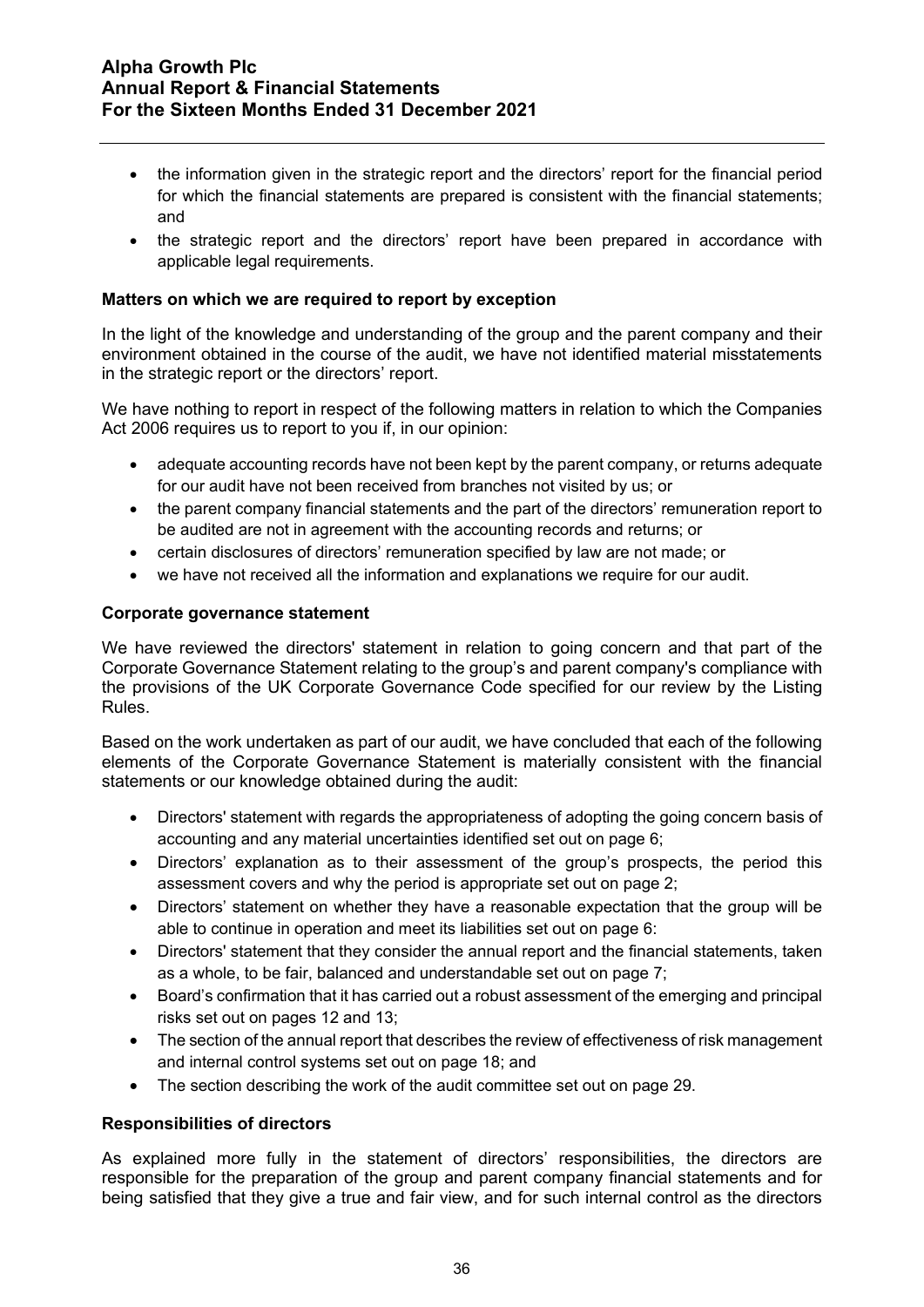determine is necessary to enable the preparation of financial statements that are free from material misstatement, whether due to fraud or error.

In preparing the group and parent company financial statements, the directors are responsible for assessing the group's and the parent company's ability to continue as a going concern, disclosing, as applicable, matters related to going concern and using the going concern basis of accounting unless the directors either intend to liquidate the group or the parent company or to cease operations, or have no realistic alternative but to do so.

#### **Auditor's responsibilities for the audit of the financial statements**

Our objectives are to obtain reasonable assurance about whether the financial statements as a whole are free from material misstatement, whether due to fraud or error, and to issue an auditor's report that includes our opinion. Reasonable assurance is a high level of assurance but is not a guarantee that an audit conducted in accordance with ISAs (UK) will always detect a material misstatement when it exists. Misstatements can arise from fraud or error and are considered material if, individually or in the aggregate, they could reasonably be expected to influence the economic decisions of users taken on the basis of these financial statements.

Irregularities, including fraud, are instances of non-compliance with laws and regulations. We design procedures in line with our responsibilities, outlined above, to detect material misstatements in respect of irregularities, including fraud. The extent to which our procedures are capable of detecting irregularities, including fraud is detailed below:

- We obtained an understanding of the group and parent company and the sector in which they operate to identify laws and regulations that could reasonably be expected to have a direct effect on the financial statements. We obtained our understanding in this regard through discussions with group and component management, industry research, review of minutes and RNSs, application of cumulative audit knowledge and experience of the sector.
- We determined the principal laws and regulations relevant to the group and parent company in this regard to be those arising from taxation, the Companies Act 2006, the Listing Rules and the UK Corporate Governance Code.
- We designed our audit procedures to ensure the audit team considered whether there were any indications of non-compliance by the group and parent company with those laws and regulations. These procedures included, but were not limited to enquiries of management, review of minutes, review of legal / regulatory correspondence, review of legal fees etc.
- We identified the risks of material misstatement of the financial statements due to fraud. We considered, in addition to the non-rebuttable presumption of a risk of fraud arising from management override of controls. We assessed the susceptibility of the financial statements to material misstatement with respect to management override, including the possibility of occurrence of fraud. As in all of our audits, we addressed the risk of fraud arising from management override of controls by performing audit procedures which included, but were not limited to: the testing of journals; reviewing accounting estimates for evidence of bias such as impairment of investments in subsidiaries, impairment of goodwill, the valuation of IBNR and the valuation of deferred acquisition costs; and evaluating the business rationale of any significant transactions that are unusual or outside the normal course of business.
- We reviewed the audit file of PLAC's auditors, placing greater focus on the areas addressing fraud and non-compliance with laws and regulations locally as well as its compliance in the applicable UK laws and regulations. We reviewed the component auditor's audit procedures on the identified key audit matters, management override and its assessment of the entity's compliance with local laws and regulations via review discussions with management and review of the audit file.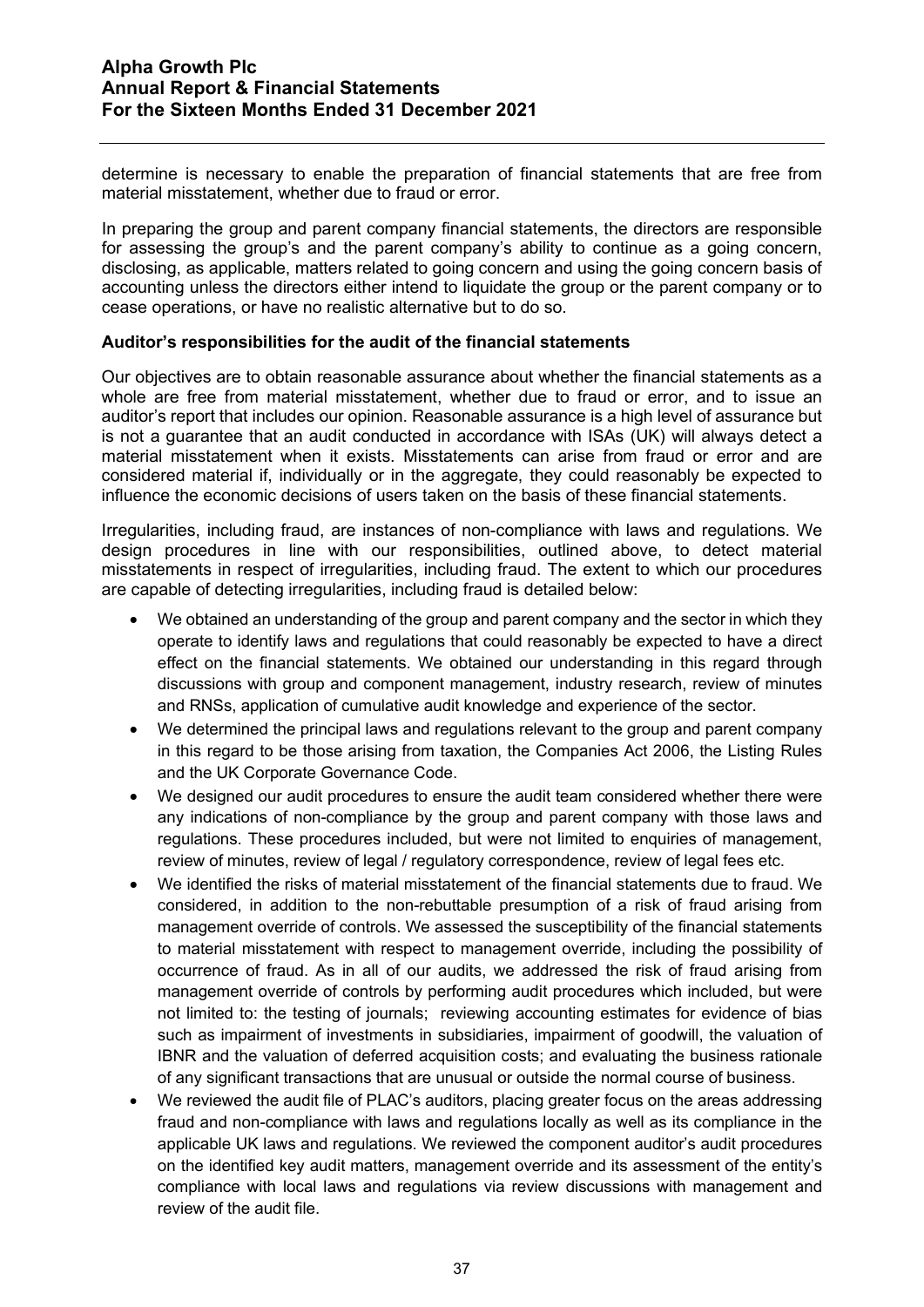Because of the inherent limitations of an audit, there is a risk that we will not detect all irregularities, including those leading to a material misstatement in the financial statements or non-compliance with regulation. This risk increases the more that compliance with a law or regulation is removed from the events and transactions reflected in the financial statements, as we will be less likely to become aware of instances of non-compliance. The risk is also greater regarding irregularities occurring due to fraud rather than error, as fraud involves intentional concealment, forgery, collusion, omission or misrepresentation.

A further description of our responsibilities for the audit of the financial statements is located on the Financial Reporting Council's website at: *[www.frc.org.uk/auditorsresponsibilities](http://www.frc.org.uk/auditorsresponsibilities)*. This description forms part of our auditor's report.

#### **Other matters which we are required to address**

We were appointed by the audit committee on 5 March 2021 to audit the financial statements for the period ending 31 December 2021. Our total uninterrupted period of engagement is four years, covering the periods ended 31 August 2018, 31 August 2019, 31 August 2020 and 31 December 2021.

The non-audit services prohibited by the FRC's Ethical Standard were not provided to the group or the parent company and we remain independent of the group and the parent company in conducting our audit.

During the period, we were asked by the group to act as Reporting Accountant in relation to a Prospectus pertaining to the placing of ordinary shares on the London Stock Exchange Standard Segment. Our role was limited to reporting solely on the historic financial information ('HFI') relating to PLAC, being its financial statements for the year ended 31 December 2020. This service is a permitted non-audit service under the FRC Ethical Standard. The key safeguards to our independence comprised the use of an independent review partner across both the audit and reporting accounting work.

Our audit opinion is consistent with the additional report to the Audit Committee.

#### **Use of our report**

This report is made solely to the company's members, as a body, in accordance with Chapter 3 of Part 16 of the Companies Act 2006. Our audit work has been undertaken so that we might state to the company's members those matters we are required to state to them in an auditor's report and for no other purpose. To the fullest extent permitted by law, we do not accept or assume responsibility to anyone, other than the company and the company's members as a body, for our audit work, for this report, or for the opinions we have formed.

**Martin Watson (Senior Statutory Auditor)** 15 Westferry Circus **For and on behalf of PKF Littlejohn LLP Canary Wharf Statutory Auditor Community Community Community Community Community Community Community Community Community Community Community Community Community Community Community Community Community Community Community Community C** 

*27 May 2022*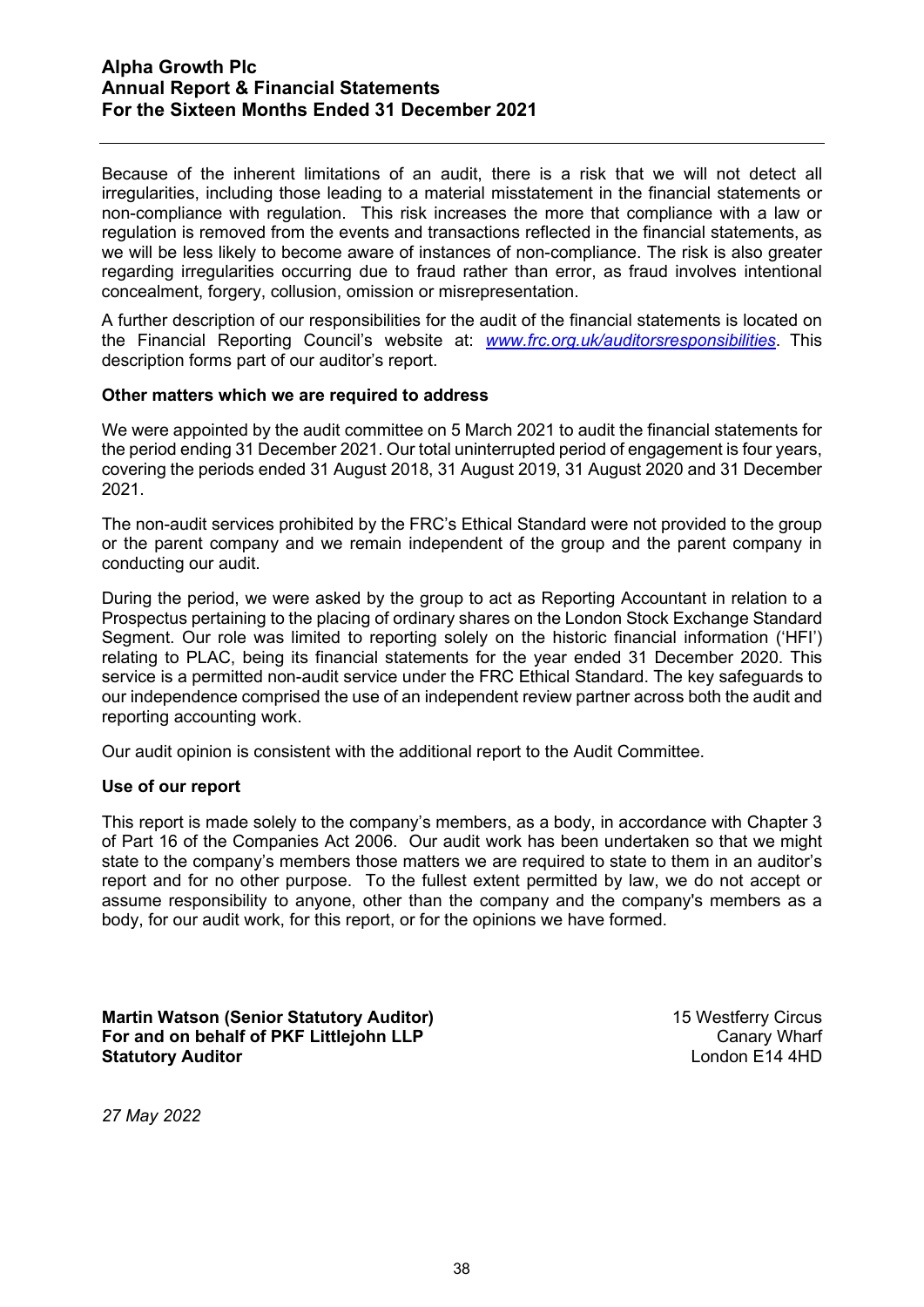## **Consolidated Statement of Comprehensive Income**

|                                                                                       |                | 16 mths ended<br>31 December 2021 | Year ended<br>31 August 2020 |
|---------------------------------------------------------------------------------------|----------------|-----------------------------------|------------------------------|
|                                                                                       | <b>Note</b>    | £                                 | £                            |
| Revenue from Owned Insurance                                                          | 15             |                                   |                              |
| Companies                                                                             |                | 2,290,948                         |                              |
| Revenue from Contracts with Clients                                                   | 3              | 354,224                           | 81,592                       |
| <b>Total revenue</b>                                                                  |                | 2,645,172                         |                              |
| <b>Cost of Sales Owned Insurance</b>                                                  |                |                                   |                              |
| Companies                                                                             |                | (1,639,167)                       |                              |
| Cost of Sales on Contracts with Clients                                               |                | (253,090)                         | (81, 592)                    |
| <b>Gross profit</b>                                                                   |                | 752,915                           |                              |
| Investment income and movement in                                                     |                |                                   |                              |
| deferred acquisition costs                                                            |                | 27,355                            |                              |
| Interest expense                                                                      |                | (8,306)                           |                              |
| Operating expenses                                                                    | $\overline{4}$ | (2,467,888)                       | (567, 200)                   |
| Loss before taxation                                                                  |                | (1,695,924)                       | (567, 200)                   |
| <b>Taxation</b>                                                                       | 6              | 29,620                            |                              |
| Loss for the period                                                                   |                | (1,666,304)                       | (567, 200)                   |
| Attributable to:                                                                      |                |                                   |                              |
| Owners of the Company                                                                 |                | (1,654,811)                       | (567, 200)                   |
| Non-controlling Interests                                                             |                | (11, 493)                         |                              |
|                                                                                       |                | (1,666,304)                       | (567, 200)                   |
| Earnings per share from continuing<br>operations attributable to the equity<br>owners |                |                                   |                              |
| Basic and diluted earnings per share<br>(pence per share)                             | $\overline{7}$ | (0.5p)                            | (0.3p)                       |

All results derive from continuing operations.

The notes to the financial statements form an integral part of these financial statements.

The Group had no comprehensive income other than the loss for the period.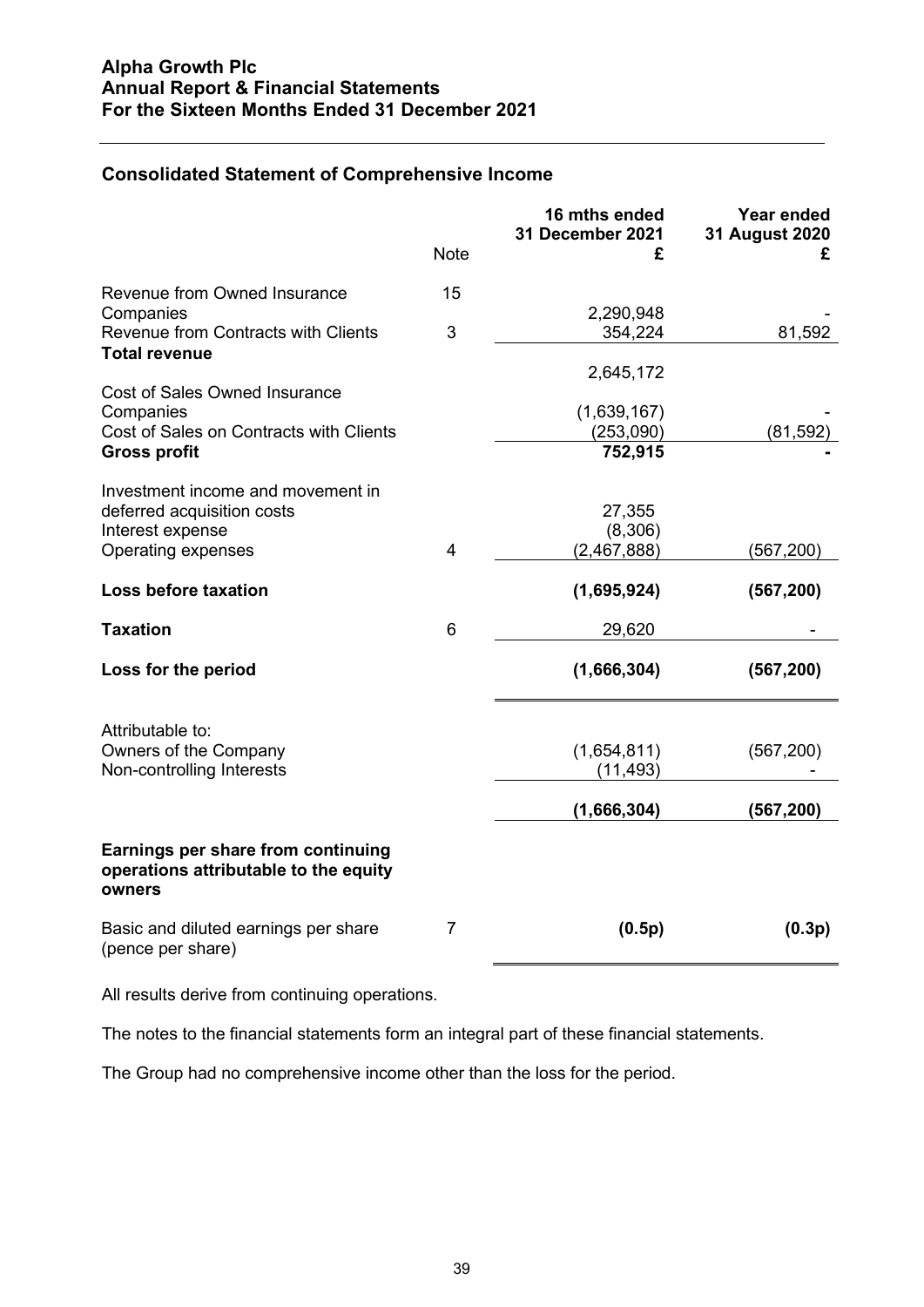| Consondated Statement of Financial Position  |             |                       |                     |
|----------------------------------------------|-------------|-----------------------|---------------------|
|                                              |             | As at                 | As at               |
|                                              | <b>Note</b> | 31 December 2021<br>£ | 31 August 2020<br>£ |
| <b>Assets</b>                                |             |                       |                     |
| Non-current assets                           |             |                       |                     |
| Right of use asset                           | 24          | 262,117               |                     |
| Intangible fixed assets                      | 9           | 864,821               |                     |
|                                              |             | 1,126,938             |                     |
| <b>Current assets</b>                        |             |                       |                     |
| Total assets in insurance business           | 15          | 209,251,676           |                     |
| Trade and other receivables                  | 10          | 273,564               | 245,125             |
| Cash and cash equivalents                    | 11          | 195,523               | 43,520              |
|                                              |             |                       |                     |
| <b>Total current assets</b>                  |             | 209,720,763           | 288,745             |
| <b>Total assets</b>                          |             | 210,847,701           | 288,745             |
|                                              |             |                       |                     |
| <b>Equity and liabilities</b>                |             |                       |                     |
| Equity attributable to shareholders          |             |                       |                     |
| Share capital                                | 12          | 431,887               | 205,102             |
| Share premium                                | 12          | 5,404,313             | 1,789,744           |
| Option reserve                               | 12          | 480,674               |                     |
| Share based payment reserve                  | 12          | 113,390               |                     |
| <b>Retained deficit</b>                      |             | (3,452,925)           | (1,798,114)         |
| Total equity attributable to<br>shareholders |             | 2,977,339             |                     |
| Non-controlling interests                    |             | 89,609                | 196,732             |
|                                              |             |                       |                     |
| <b>Total equity</b>                          |             | 3,066,948             | 196,732             |
|                                              |             |                       |                     |
| <b>Liabilities</b>                           |             |                       |                     |
| <b>Non-current liabilities</b>               |             |                       |                     |
| Lease liabilities                            |             | 217,241               |                     |
| <b>Current liabilities</b>                   |             |                       |                     |
| Total liabilities in insurance               |             |                       |                     |
| business                                     | 15          | 207,449,925           |                     |
| Lease liabilities                            |             | 51,868                |                     |
| Trade and other payables                     | 13          | 61,719                | 92,013              |
| <b>Total liabilities</b>                     |             | 207,780,753           | 92,013              |
|                                              |             |                       |                     |
| <b>Total equity and liabilities</b>          |             | 210,847,701           | 288,745             |

## **Consolidated Statement of Financial Position**

The notes to the financial statements form an integral part of these financial statements**.**

This report was approved by the board and authorised for issue on 27 May 2022 and signed on its behalf by:

………………………

**Gobind Sahney** Chairman Company Registration Number: 09734404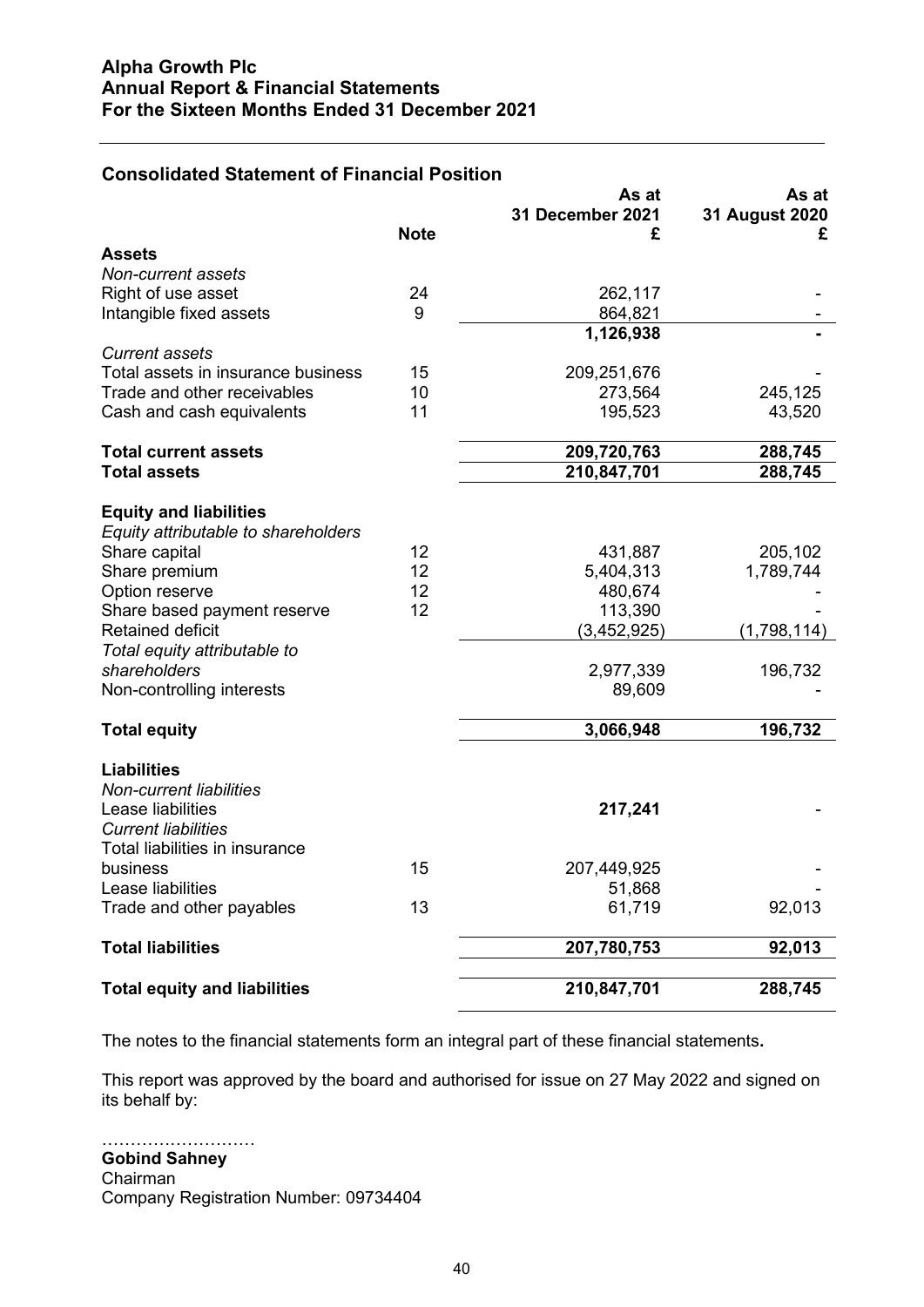## **Company Statement of Financial Position**

|                                     |             | As at<br>31 December 2021 | As at<br>31 August 2020 |
|-------------------------------------|-------------|---------------------------|-------------------------|
| <b>Assets</b>                       | <b>Note</b> | £                         | £                       |
| Non-current assets                  |             |                           |                         |
| Right of use asset                  |             | 262,117                   |                         |
| Investment in subsidiaries          | 8           | 2,894,660                 | $\overline{2}$          |
| <b>Total non-current assets</b>     |             | 3,156,777                 | $\overline{2}$          |
| <b>Current assets</b>               |             |                           |                         |
| Trade and other receivables         | 10          | 369,891                   | 248,658                 |
| Cash and cash equivalents           | 11          | 109,558                   | 43,620                  |
| <b>Total current assets</b>         |             | 479,449                   | 292,278                 |
| <b>Total assets</b>                 |             | 3,636,226                 | 292,280                 |
|                                     |             |                           |                         |
| <b>Equity and liabilities</b>       |             |                           |                         |
| Equity attributable to shareholders |             |                           |                         |
| Share capital                       | 12          | 431,887                   | 205,102                 |
| Share premium                       | 12          | 5,404,313                 | 1,789,744               |
| Option reserve                      | 12          | 480,674                   |                         |
| Share based payment reserve         | 12          | 113,390                   |                         |
| <b>Retained deficit</b>             |             | (3, 130, 915)             | (1,794,579)             |
| <b>Total equity</b>                 |             | 3,299,349                 | 200,267                 |
| <b>Liabilities</b>                  |             |                           |                         |
| <b>Non-current liabilities</b>      |             |                           |                         |
| Lease liabilities                   |             | 217,241                   |                         |
| <b>Current liabilities</b>          |             |                           |                         |
| Lease liabilities                   |             | 51,868                    |                         |
| Trade and other payables            | 13          | 67,768                    | 92,013                  |
|                                     |             |                           |                         |
| <b>Total liabilities</b>            |             | 336,877                   | 92,013                  |
|                                     |             |                           |                         |
| <b>Total equity and liabilities</b> |             | 3,636,226                 | 292,280                 |

The notes to the financial statements form an integral part of these financial statements**.**

The company has elected to take the exemption under section 408 of the Companies Act 2006 not to present the parent company Statement of Comprehensive Income.

The loss for the parent company for the period was £1,336,336 (2020: £563,665 loss).

This report was approved by the board and authorised for issue on 27 May 2022 and signed on its behalf by:

#### …………………………………… **Gobind Sahney**

Chairman Company Registration Number: 09734404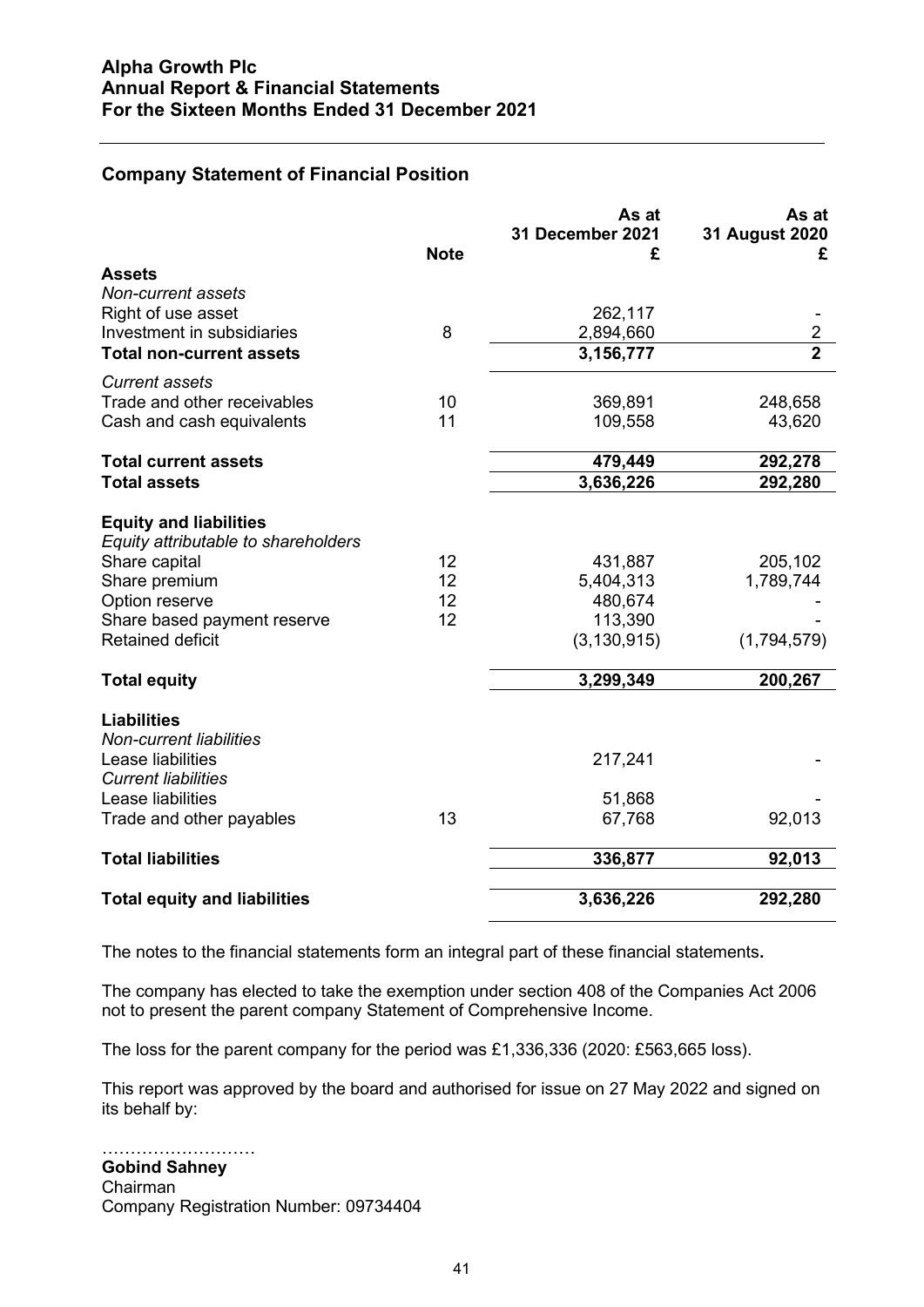## **Consolidated Statement of Changes in Equity**

|                                                                      | <b>Share</b><br>capital<br>£ | <b>Share</b><br>premium<br>£   | Option<br><b>Reserve</b><br>£ | <b>Share</b><br>based<br>payment<br>reserve<br>£ | Retained<br>deficit<br>£ | Non-<br>controlling<br>interests<br>£ | Total<br>£                     |
|----------------------------------------------------------------------|------------------------------|--------------------------------|-------------------------------|--------------------------------------------------|--------------------------|---------------------------------------|--------------------------------|
| Balance as at 1 September<br>2019                                    | 158,702                      | 1,228,641                      |                               | 20,640                                           | (1,230,914)              |                                       | 177,069                        |
| Loss for the year                                                    |                              |                                | $\blacksquare$                | $\blacksquare$                                   | (567, 200)               |                                       | (567, 200)                     |
| Total comprehensive loss for<br>the year                             |                              |                                |                               | $\overline{\phantom{a}}$                         | (567, 200)               |                                       | (567, 200)                     |
| Share based payments<br>Share issue<br>Share issue costs             | 5,826<br>40,574              | 75,674<br>511,087<br>(25, 658) |                               | (20, 640)                                        |                          |                                       | 81,500<br>531,021<br>(25, 658) |
| Balance as at 31 August<br>2020                                      | 205,102                      | 1,789,744                      |                               |                                                  | (1,798,114)              | $\overline{\phantom{a}}$              | 196,732                        |
| Loss for the period                                                  |                              |                                |                               | $\blacksquare$                                   | (1,654,811)              | (11, 493)                             | (1,666,304)                    |
| Total comprehensive loss<br>for the period                           |                              |                                |                               | $\overline{\phantom{a}}$                         | (1,654,811)              | (11, 493)                             | (1,666,304)                    |
| Share issue<br>Share issue costs<br>Employee share options<br>issued | 226,785                      | 4,082,730<br>(468, 161)        |                               | (9, 515)<br>122,905                              |                          |                                       | 4,300,000<br>(345, 256)        |
| Non-controlling interests<br>acquired                                |                              |                                | 480,674                       |                                                  | $\overline{\phantom{a}}$ | 101,102                               | 480,674<br>101,102             |
| <b>Balance as at 31</b><br>December 2021                             | 431,887                      | 5,404,313                      | 480,674                       | 113,390                                          | (3,452,925)              | 89,609                                | 3,066,948                      |

Share capital comprises the ordinary issued share capital of the Company.

Share premium represents consideration less nominal value of issued shares and costs directly attributable to the issue of new shares.

Share based payment reserve represents the value of equity settled share-based payments provided to third parties for services provided.

Option reserve represents the fair value of employee options at the time of issue

Retained deficit represents the cumulative retained losses of the Company at the reporting date. Non-controlling interests represents the amount of equity in subsidiaries attributable to minority interests.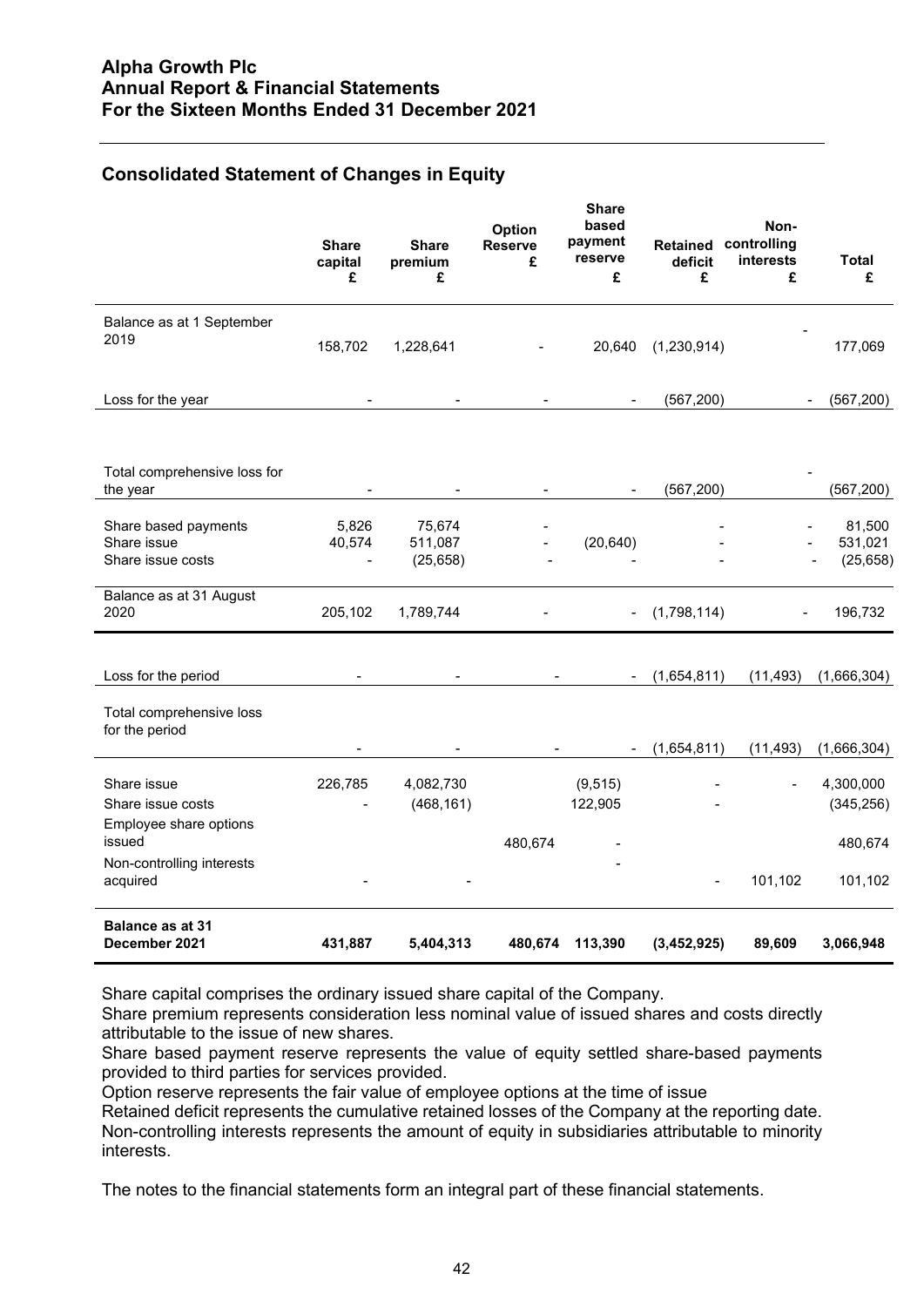| <b>Company Statement of Changes in Equity</b> |                         |                         |                   |                                             |                            |                      |
|-----------------------------------------------|-------------------------|-------------------------|-------------------|---------------------------------------------|----------------------------|----------------------|
|                                               | <b>Share</b><br>capital | <b>Share</b><br>premium | Option<br>reserve | <b>Share</b><br>based<br>payment<br>reserve | <b>Retained</b><br>deficit | <b>Total</b>         |
|                                               | £                       | £                       | £                 | £                                           | £                          | £                    |
| Balance as at 1<br>September 2019             | 158,702                 | 1,228,641               |                   | 20,640                                      | (1,230,914)                | 177,069              |
| Loss for the year                             |                         |                         |                   |                                             | (563, 665)                 | (563, 665)           |
| Total<br>comprehensive<br>loss for the year   |                         |                         |                   |                                             | (563, 665)                 | (563, 665)           |
| Share based<br>payments                       | 5,826                   | 75,674                  |                   |                                             |                            | 81,500               |
| Share issue<br>Share issue costs              | 40,574                  | 511,087<br>(25, 658)    |                   | (20, 640)                                   |                            | 531,021<br>(25, 658) |
|                                               |                         |                         |                   |                                             |                            |                      |
| Balance as at 31<br>August 2020               | 205,102                 | 1,789,744               |                   |                                             | (1,794,579)                | 200,267              |
| Loss for the<br>period                        |                         |                         |                   |                                             | (1, 336, 336)              | (1,336,336)          |
| Total<br>comprehensive<br>loss for the period |                         |                         |                   |                                             | (1, 336, 336)              | (1,336,336)          |
| Share issue                                   | 226,785                 | 4,082,730               |                   | (9, 515)                                    |                            | 4,300,000            |
| Share issue costs                             |                         | (468, 161)              |                   | 122,905                                     |                            | (345, 256)           |
| Options issued                                |                         |                         | 480,674           |                                             |                            | 480,674              |
| <b>Balance as at 31</b><br>December 2021      | 431,887                 | 5,404,313               | 480,674           | 113,390                                     | (3, 130, 915)              | 3,299,349            |

Share capital comprises the ordinary issued share capital of the Company.

Share premium represents consideration less nominal value of issued shares and costs directly attributable to the issue of new shares.

Option reserve represents the fair value of employee options at the time of issue

Share based payment reserve represents the value of equity settled share-based payments provided to third parties for services provided.

Retained deficit represents the cumulative retained losses of the Company at the reporting date.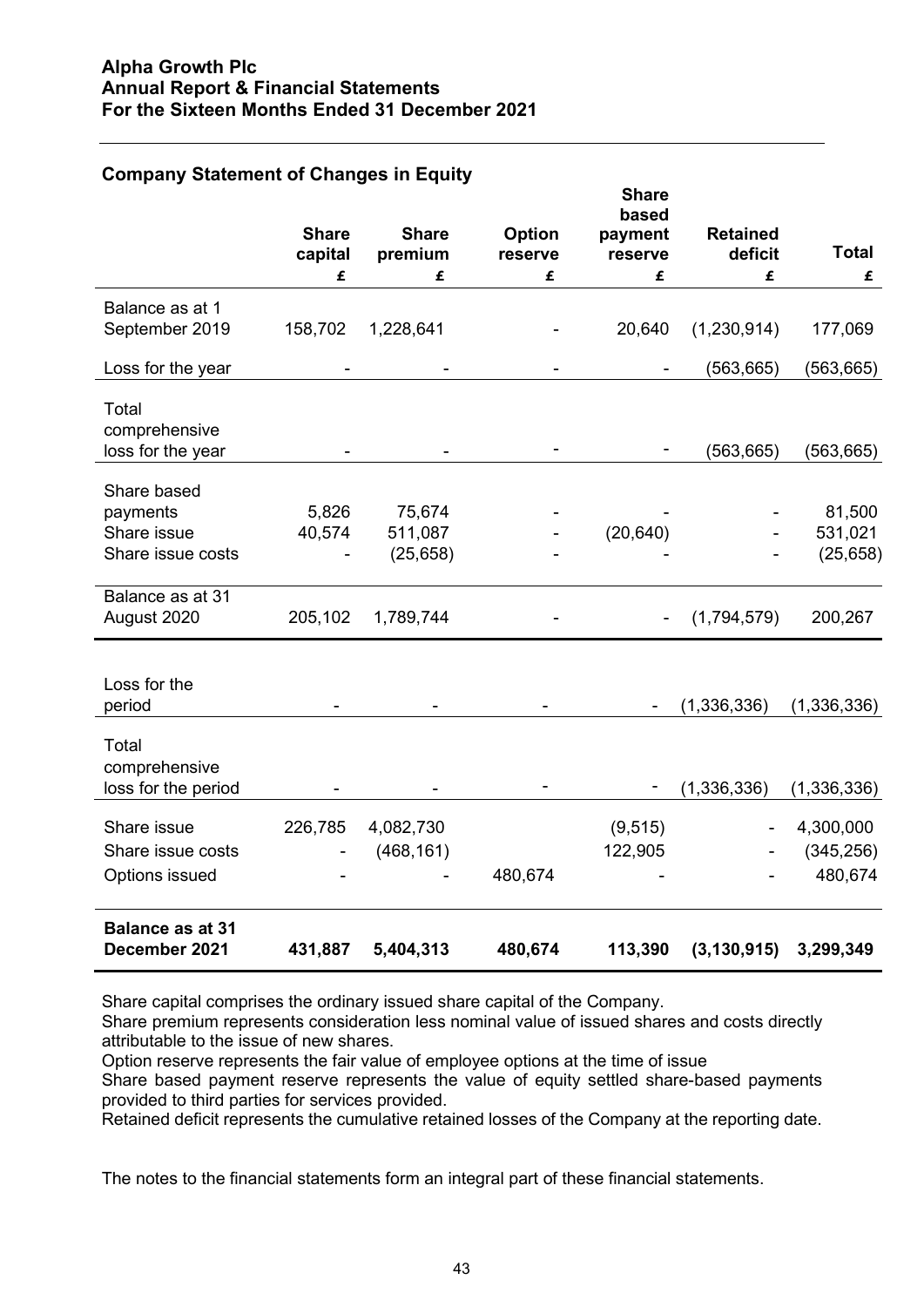## **Consolidated Statement of Cash Flows**

|                                                                                                                      | <b>Note</b> | 16 mths ended<br>31 December<br>2021<br>£ | Year ended<br>31 August<br>2020<br>£ |
|----------------------------------------------------------------------------------------------------------------------|-------------|-------------------------------------------|--------------------------------------|
| <b>Cash flow from operating activities</b>                                                                           |             |                                           |                                      |
| Loss before interest and taxation<br>Adjustments for:                                                                |             | (1,687,618)                               | (567, 200)                           |
| Services settled by way of payment in shares/options<br>Amortisation of intangible assets and right of use<br>assets |             | 480,674<br>72,873                         | 81,500                               |
| <b>Changes in working capital</b>                                                                                    |             |                                           |                                      |
| Increase in trade and other receivables<br>Increase in non-tax assets in insurance company                           |             | (28, 439)<br>(209, 222, 056)              | (1,639)                              |
| Decrease in trade and other payables<br>Increase in liabilities in insurance company                                 |             | (30, 294)<br>207,449,925                  | (148, 345)                           |
| Net cash used in operating activities                                                                                |             | (2,964,935)                               | (635, 684)                           |
| Cash flows from investing activity                                                                                   |             |                                           |                                      |
| Acquisition of intangible asset<br>Acquisition of non-controlling interest                                           |             | (903, 075)<br>101,102                     |                                      |
|                                                                                                                      |             |                                           |                                      |
| Net cash used in investment activity                                                                                 |             | (801, 973)                                |                                      |
| <b>Cash flows from financing activities</b>                                                                          |             |                                           |                                      |
| Repayment of leasing liabilities<br>Interest on leasing liabilities                                                  |             | (27, 627)<br>(8,306)                      |                                      |
| Proceeds from issuance of shares net of issue costs                                                                  |             | 3,954,744                                 | 505,363                              |
| Net cash generated from financing activities                                                                         |             | 3,918,811                                 | 505,363                              |
| Increase/(decrease) in cash and cash equivalents                                                                     |             | 151,903                                   | (130, 321)                           |
| Cash and cash equivalents at beginning of period                                                                     |             | 43,620                                    | 173,941                              |
| Cash and cash equivalents at end of period                                                                           | 11          | 195,523                                   | 43,620                               |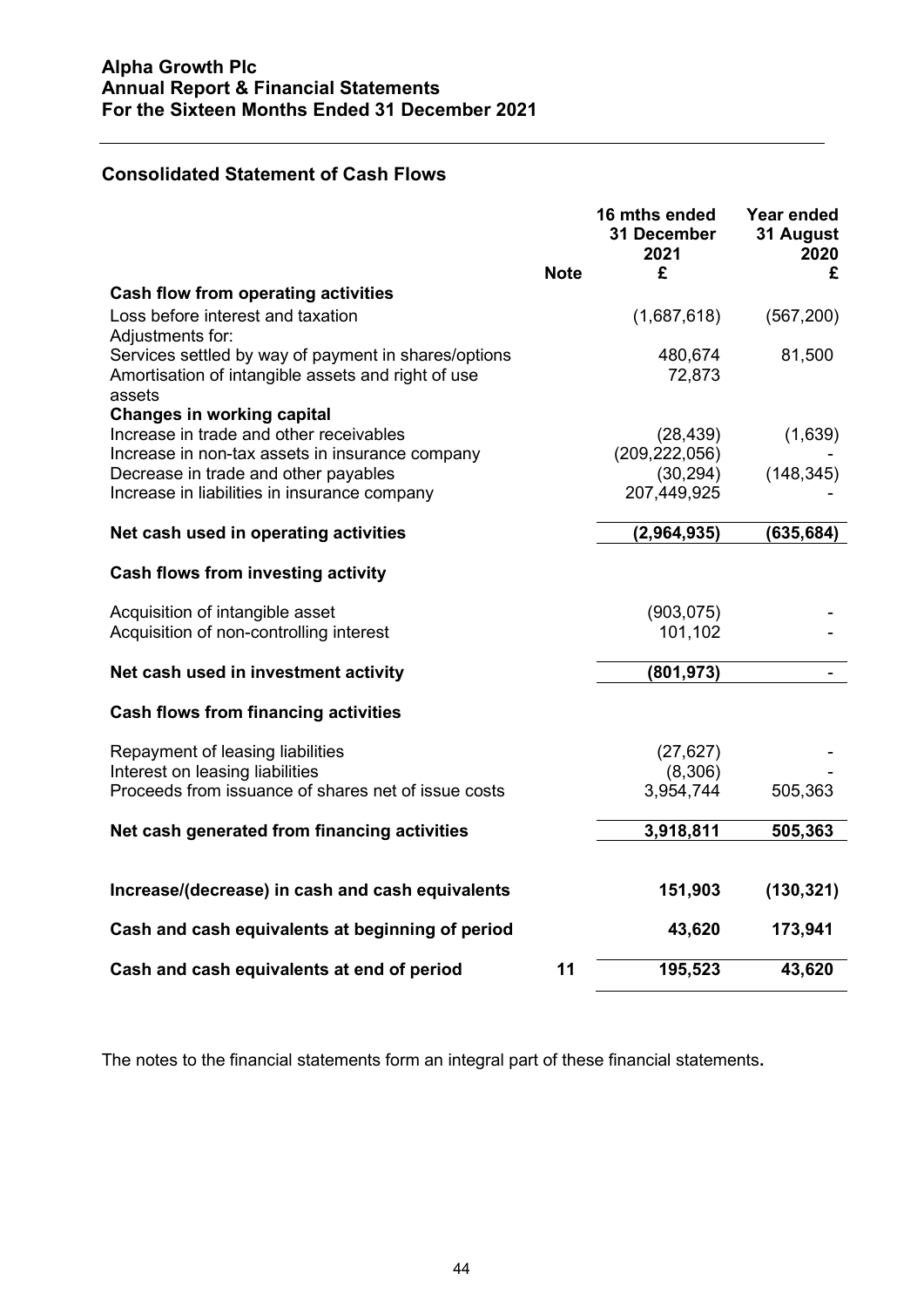## **Company Statement of Cash Flows**

|                                                                                              |             | 16 mths ended<br>31 December<br>2021 | Year ended<br>31 August<br>2020 |
|----------------------------------------------------------------------------------------------|-------------|--------------------------------------|---------------------------------|
|                                                                                              | <b>Note</b> | £                                    | £                               |
| Cash flow from operating activities<br>Loss before taxation and interest<br>Adjustments for: |             | (1,328,030)                          | (563, 665)                      |
| Services settled by way of payment in shares/options<br>Amortisation of right of use asset   |             | 480,674<br>34,619                    | 81,500                          |
| <b>Changes in working capital</b>                                                            |             |                                      |                                 |
| Increase in trade and other receivables<br>Decrease in trade and other payables              |             | (121, 233)<br>(24, 245)              | (15, 445)<br>(138, 073)         |
|                                                                                              |             |                                      |                                 |
| Net cash used in operating activities                                                        |             | (958, 215)                           | (635, 683)                      |
| Cash flows from investing activity                                                           |             |                                      |                                 |
| Investment in subsidiary undertakings                                                        |             | (2,894,658)                          | (1)                             |
| Net cash used in investing activities                                                        |             | (2,894,658)                          | (1)                             |
| <b>Cash flows from financing activities</b>                                                  |             |                                      |                                 |
| Repayment of leasing liabilities                                                             |             | (27, 627)                            |                                 |
| Interest on leasing liabilities<br>Proceeds from issuance of shares net of issue costs       |             | (8,306)<br>3,954,744                 | 505,363                         |
| Net cash generated from financing activities                                                 |             | 3,918,811                            | 505,363                         |
|                                                                                              |             |                                      |                                 |
| Increase/(decrease) in cash and cash equivalents                                             |             | 65,938                               | (130, 321)                      |
| Cash and cash equivalents at beginning of period                                             |             | 43,620                               | 173,941                         |
| Cash and cash equivalents at end of period                                                   | 11          | 109,558                              | 43,620                          |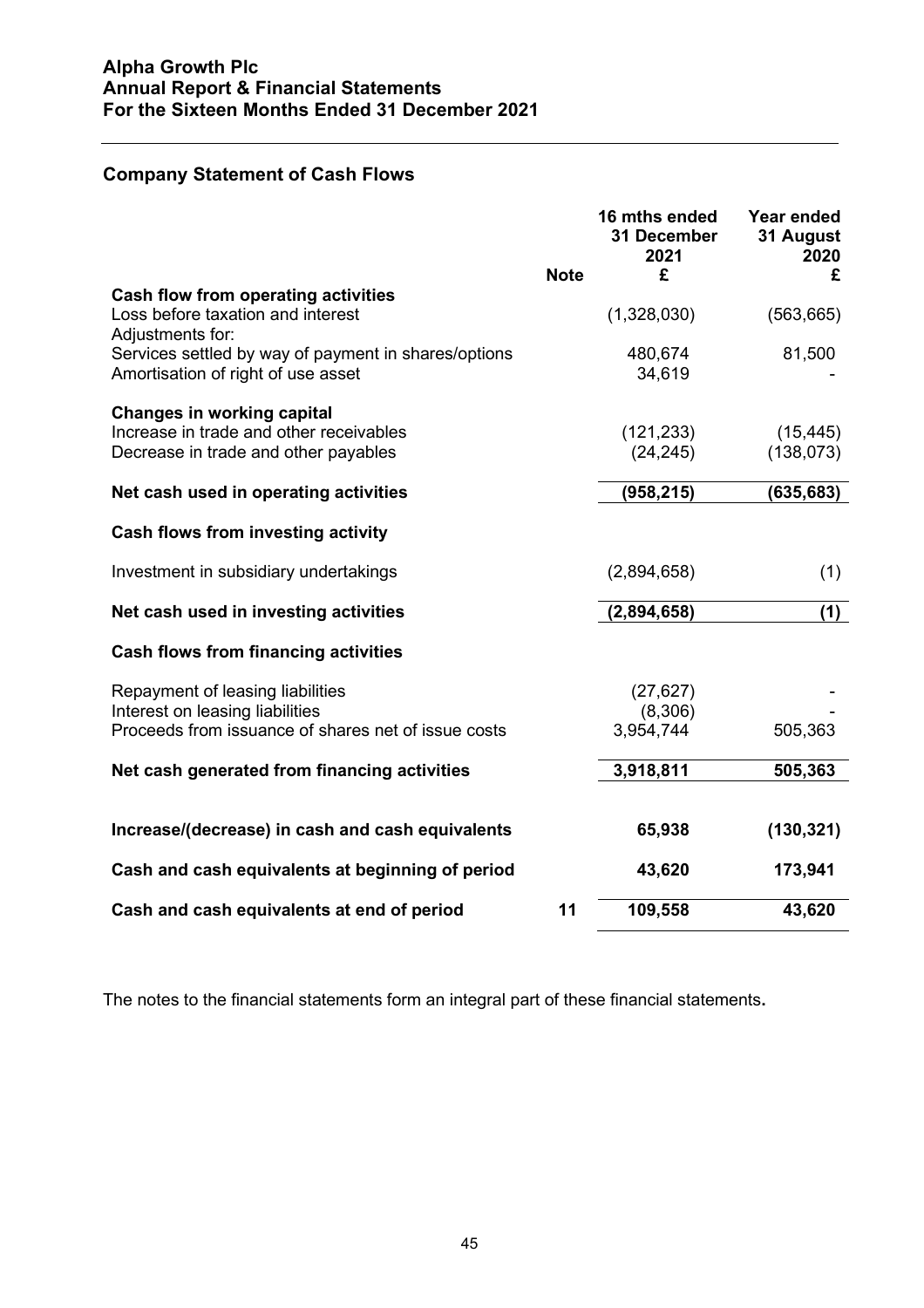## **Notes to the Financial Statements**

#### **1. General Information**

Alpha Growth Plc (the 'Company') is incorporated and domiciled in England and Wales as a public limited company and operates from its registered office at 35 Berkeley Square, London W1J 5BF, and is listed on the London Stock Exchange on the standard segment.

The Company's principal activity is to seek acquisitions and opportunities to provide advisory services, strategies, performance monitoring and analytical services to existing and prospective holders of Senior Life Settlements (SLS) Assets, mainly through acquisition strategies, performance monitoring and analytical services. The Company will only advise on the United States SLS market.

These consolidated financial statements comprise the financial statements of the Company and its subsidiaries Providence Life and Assurance Company Ltd, Northstar Group (Bermuda) Ltd, Alpha Group (Bermuda) Ltd, Alpha Longevity Management Limited, Alpha Growth Management Inc, Pacific Longevity Limited and Alpha Longevity Management (Ireland) Limited (the "Group").

The financial statements are prepared to the nearest £.

#### **2. Summary of Significant Accounting Policies**

The principal accounting policies applied in the preparation of these financial statements are set out below. These policies have been consistently applied to all the years presented, unless otherwise stated.

#### **a) Basis of Preparation**

The consolidated and parent company financial statements of Alpha Growth Plc have been prepared in accordance with International Financial Reporting Standards ("IFRS") and IFRS Interpretations Committee (IFRS IC) interpretations as adopted pursuant to Regulation (EC) No 1606/2002 as it applies in the European Union and the Companies Act 2006.

The financial statements have been prepared under the historical cost convention.

#### **b) Comparative Information**

The Company changed its year-end during the period from 31 August to 31 December in order to make its year-end coterminous with that of PLAC, which is the most significant entity in the Group in terms of gross assets and operating revenues. As a result these accounts show the results for a sixteen month period whereas the comparative information is for a twelve month period and therefore is not directly comparable.

#### **c) New Standards and Interpretations**

*New and amended standards adopted by the Group and Company*

The Group and parent company have adopted all of the new and revised Standards and Interpretations that are relevant to their operations and effective for accounting periods beginning 1 September 2020. The group has and parent company have not adopted any standards or interpretations in advance of the required implementation dates.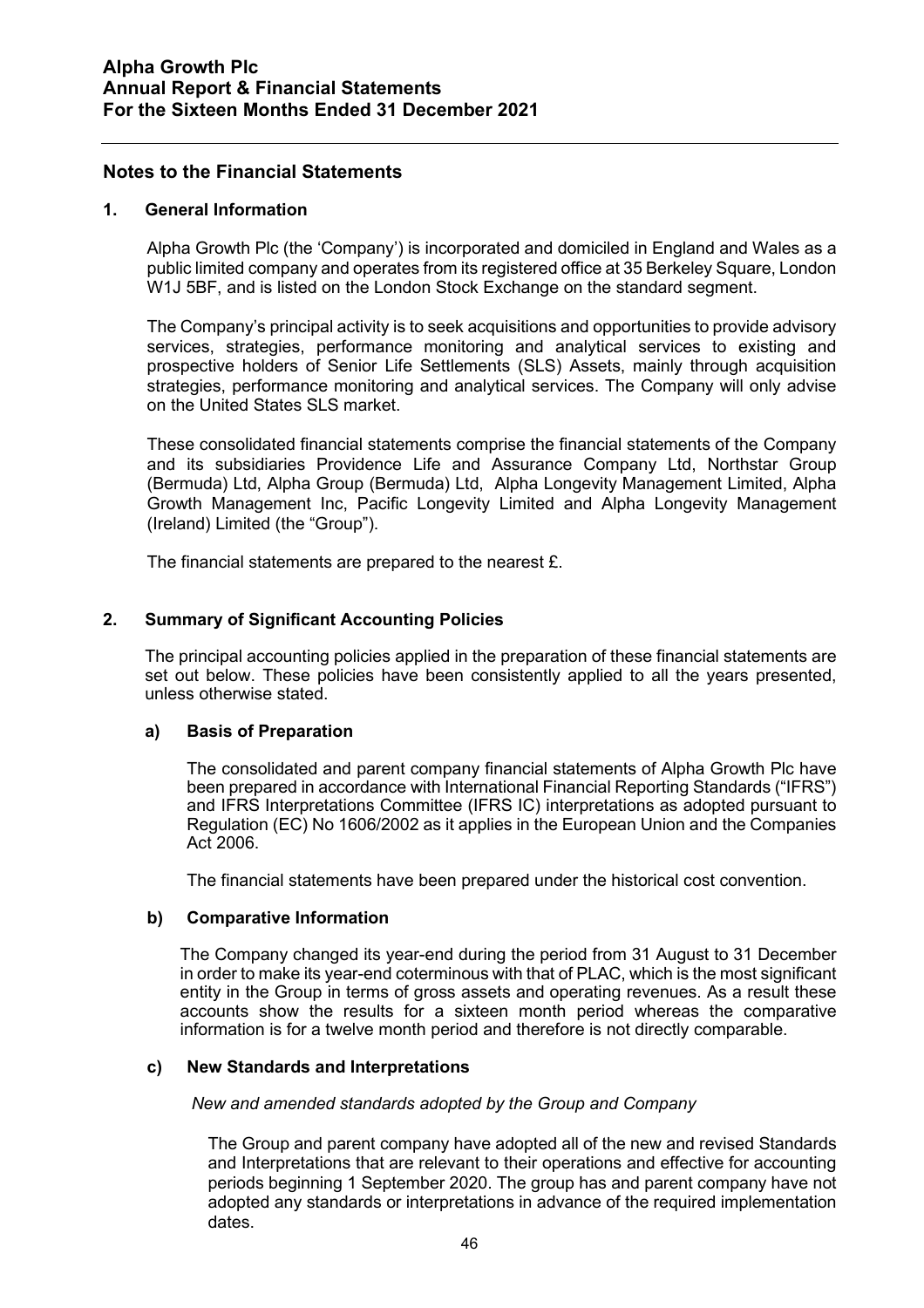#### **2. Summary of Significant Accounting Policies (continued)**

## **c) New Standards and Interpretations (continued)**

The following Standards and Interpretations have become effective and have been adopted in these financial statements. No other Standards or Interpretations have been adopted early in these financial statements.

*Standard/Interpretation Subject* IFRS 9/ IAS 39/ IFRS 7/ IFRS 4/ IFRS Interest rate benchmark reform 16

#### **Standards not yet applied**

At the date of authorisation of these financial statements, the following relevant Standards and Interpretations, which have not been applied in these financial statements, were in issue but not yet effective (and in some cases have not yet been adopted by the UK Endorsements Board):

| Standard/Interpretation | Subject                                 | Period first applies<br>(year ended) |
|-------------------------|-----------------------------------------|--------------------------------------|
| IAS <sub>1</sub>        | Presentation of financial<br>statements | 31 December 2023                     |
| IAS 8                   | Definition of accounting<br>estimates   | 31 December 2023                     |
| IFRS 17                 | Insurance contracts                     | 31 December 2023                     |

The Group has yet to quantify the impact of these new standards but does not expect them to have a material impact on the Group in future periods.

#### **d) Going Concern**

The preparation of the financial statements requires an assessment on the validity of the going concern assumption.

The Directors have reviewed projections for a period of at least 12 months from the date of approval of the financial statements. The Group revenues mainly comprise policy charges and premiums on life assurance policies issued by PLAC together with a share of management fees earned from BOAGF. The PLAC revenues are partly used to service the life policies but the board of PLAC has agreed to pay \$75,000 a quarter to Alpha Group (Bermuda) Ltd to cover support from head office. The Group's share of management fees from BOAGF for 2022 is projected to be circa £175,000. Since the period end Northstar Group (Bermuda) Ltd, the Company's 95% subsidiary, has signed heads of terms to acquire a Guernsey insurance company subject to regulatory approvals. If this acquisition goes ahead in will generate additional fees for the Group of over £500,000 per year. Operating costs, excluding those related to PLAC are currently running at approximately £50,000 a month which means that if the planned acquisition were to complete in the second quarter, as planned, the Group will be cash flow positive as an operating business. If the transaction does not complete, or is delayed, the Group may need to raise additional funds in order to meet its working capital needs during the going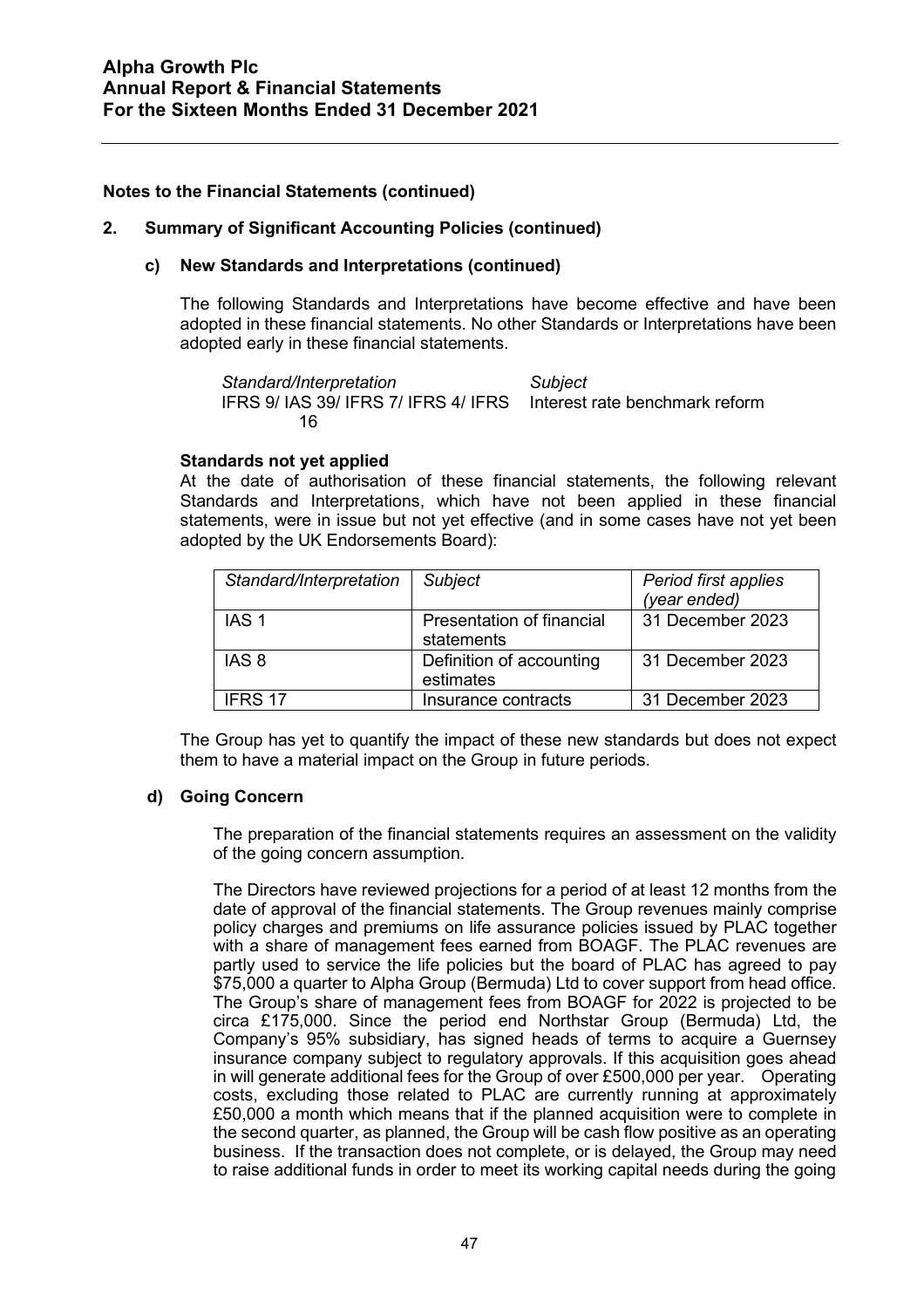#### **2. Summary of Significant Accounting Policies (continued)**

#### **d) Going Concern (continued)**

concern period, being 12 months for the date of signing the financial statements, depending on the assets raised in the fund but this is only necessary to facilitate future growth and there is a reasonable expectation that such additional funds will arise from warrant holders exercising their warrants.

In making their assessment of going concern, the Directors acknowledge that the Group has a very small cost base and can therefore confirm that they consider sufficient funds will be available to ensure the Group continues to meet its obligations they fall due for a period of at least one year from the date of approval of these financial statements. Accordingly, the Board believes it is appropriate to adopt the going concern basis in the preparation of the financial statements

#### **e) Basis of Consolidation**

Subsidiaries are all entities over which the group has control, either directly or indirectly through other subsidiaries. The group controls an entity when the group is exposed to, or has rights to, variable returns from its involvement with the entity and has the ability to affect those returns through its power over the entity. Subsidiaries are fully consolidated from the date on which control is transferred to the group. They are deconsolidated from the date that control ceases.

These consolidated financial statements include the results of the Company and its 100% owned subsidiaries Alpha Longevity Management Limited, Pacific Longevity Limited, Alpha Group (Bermuda) Limited and Alpha Growth Management Inc as well as its 95% owned subsidiaries Northstar Group (Bermuda) Ltd and Providence Life Assurance Company Ltd ("PLAC"). Of the results for the year losses of £1,336,336 (2020: £563,665) were incurred by the Company.

The Group applies the acquisition method to account for business combinations. The consideration transferred for the acquisition of a subsidiary is the fair values of the assets transferred, the liabilities incurred to the former owners of the acquiree and the equity interests issued by the group. The consideration transferred includes the fair value of any asset or liability resulting from a contingent consideration arrangement. Identifiable assets acquired and liabilities and contingent liabilities assumed in a business combination are measured initially at their fair values at the acquisition date. The Group recognises any non-controlling interest in the acquiree on an acquisition-by-acquisition basis, either at fair value or at the non-controlling interest's proportionate share of the recognised amounts of acquiree's identifiable net assets.

Inter-company transactions, balances and unrealised gains on transactions between group companies are eliminated. Unrealised losses are also eliminated.

None of the subsidiaries except PLAC are required to produce financial statements and only PLAC has produced any. For the purpose of these consolidated financial statements the results have been prepared for the period 1 September 2020 to 31 December 2021, in order to be co-terminous with the Company. PLAC was acquired in March 2021 and its accounts are prepared for the year to 31 December 2021 with revenues and expenses incorporated on a pro-rata basis from the date of acquisition.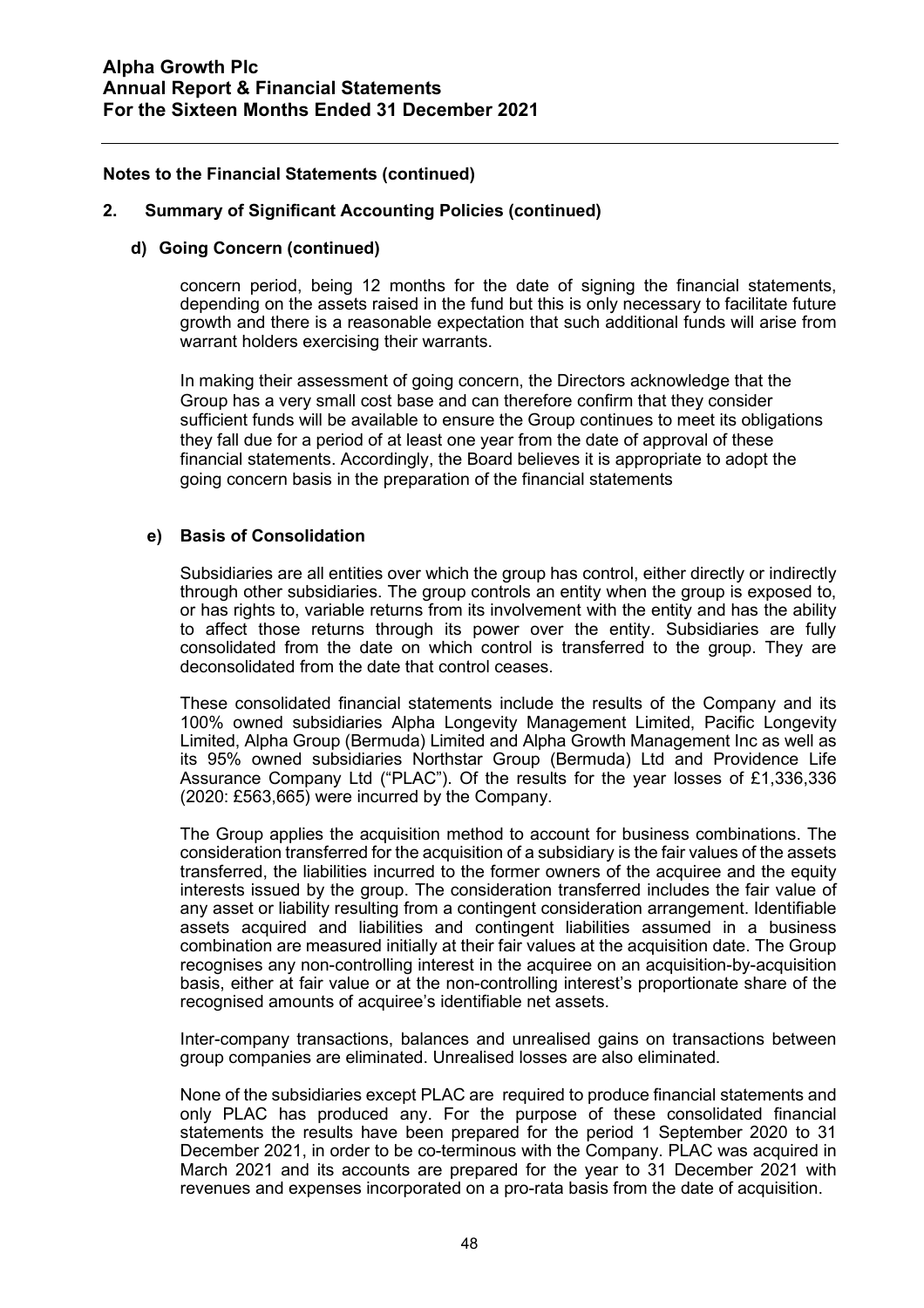## **2) Summary of Significant Accounting Policies (continued)**

#### **f) Foreign Currency Translation**

i) Functional and Presentation Currency

The financial statements are presented in Pounds Sterling  $(E)$ , which is the Group's functional and presentational currency.

ii) Transactions and Balances

Foreign currency transactions are translated into the functional currency using the exchange rates prevailing at the dates of the transactions or valuation where items are re-measured. Foreign exchange gains and losses resulting from the settlement of such transactions and from the translation at year-end exchange rates of monetary assets and liabilities denominated in foreign currencies are recognised in the income statement.

#### iii) Group Companies

The results and financial position of all the group entities that have a functional currency different from the presentation currency are translated into the presentation currency as follows:

- i) The assets and liabilities for each statement of financial position presented are converted using the rates in effect at the date of the statement of the financial position;
- ii) The income and expenses for each statement of comprehensive income presented are converted using the average rates for the period (unless this average is not a reasonable approximation of the cumulative effect of the rates prevailing on the transaction dates, in which case income and expenses are translated at the rate on the dates of the transactions); and
- iii) All resulting exchange differences are recognised in other comprehensive income and are transferred to the income statement upon disposal of these companies.

## **g) Financial Instruments**

i) Initial recognition

A financial asset or financial liability is recognised in the statement of financial position of the group when it arises or when the group becomes part of the contractual terms of the financial instrument.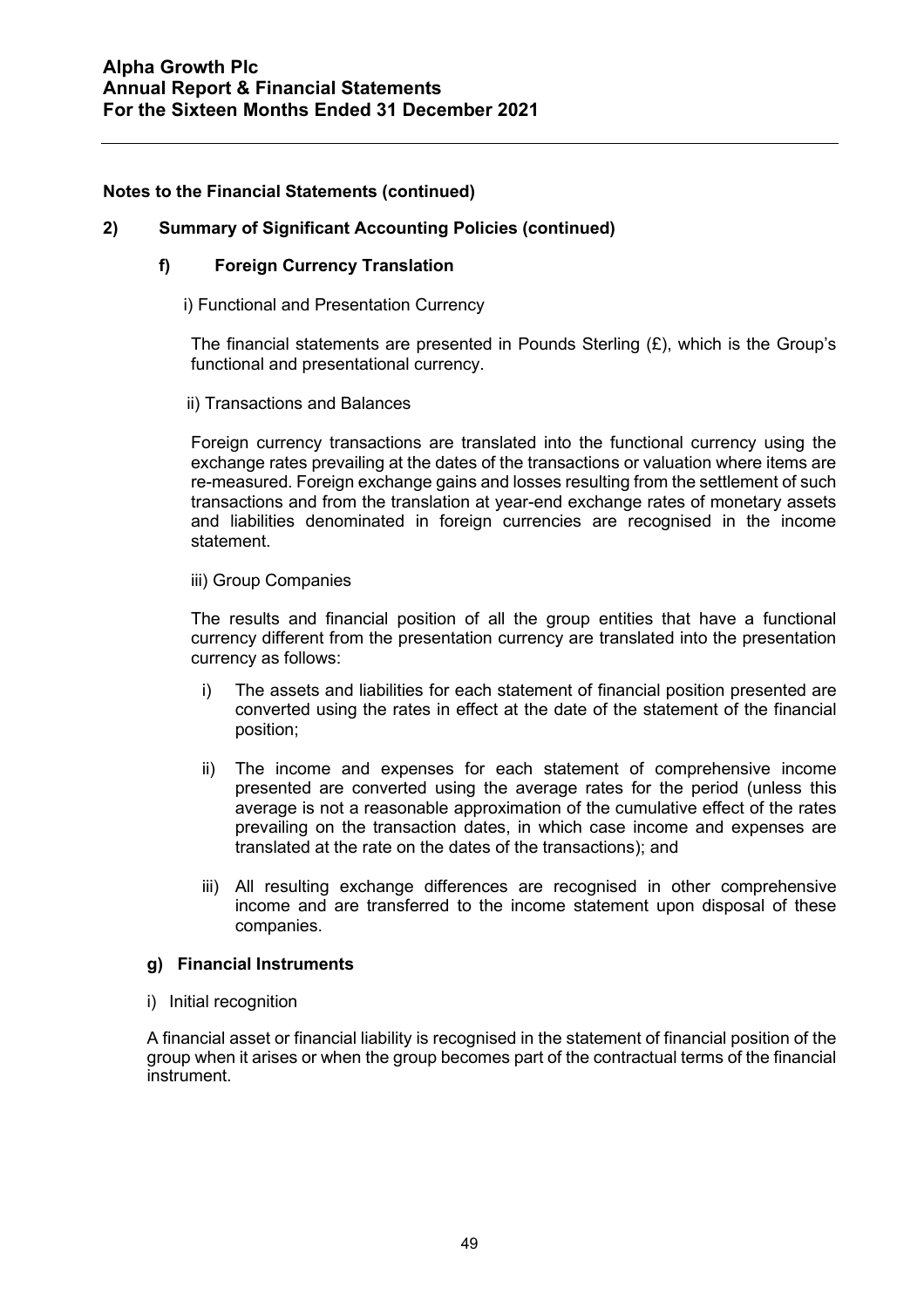#### **g) Financial Instruments - continued**

- ii) Classification
- a) Financial assets at amortised cost

The Group measures financial assets at amortized cost if both of the following conditions are met:

- the asset is held within a business model whose objective is to collect contractual cash flows; and
- the contractual terms of the financial asset generating cash flows at specified dates only pertain to capital and interest payments on the balance of the initial capital.

Financial assets which are measured at amortised cost, using the Effective Interest Rate Method (EIR) and are subject to impairment where there is significant uncertainty as to the timing and likelihood of recovery due to credit risks. Gains and losses are recognised in profit or loss when the asset is derecognised, modified or impaired

b) Financial liabilities at amortised cost

Financial liabilities measured at amortised cost using the effective interest rate method include trade and other payables that are short term in nature. Financial liabilities are derecognised if the Group's obligations specified in the contract expire or are discharged or cancelled.

Amortised cost is calculated by taking into account any discount or premium on acquisition and fees or costs that are an integral part of the effective interest rate ("EIR"). The EIR amortisation is included as finance costs in profit or loss. Trade payables other payables are non-interest bearing and are stated at amortised cost using the effective interest method

c) Financial assets and liabilities at fair value through profit and loss

Insurance contracts transfer financial risk of the financial assets held within those contracts to the Group. The financial assets are recorded at fair value as are the offsetting unit-linked liabilities. Movements in fair value are recognised in profit and loss but will offset each other.

- iii) Derecognition
- A financial asset is derecognised when:

The rights to receive cash flows from the asset have expired, or the Group has transferred its rights to receive cash flows from the asset or has undertaken the commitment to fully pay the cash flows received without significant delay to a third party under an arrangement and has either (a) transferred substantially all the risks and the assets of the asset or (b) has neither transferred nor held substantially all the risks and estimates of the asset but has transferred the control of the asset.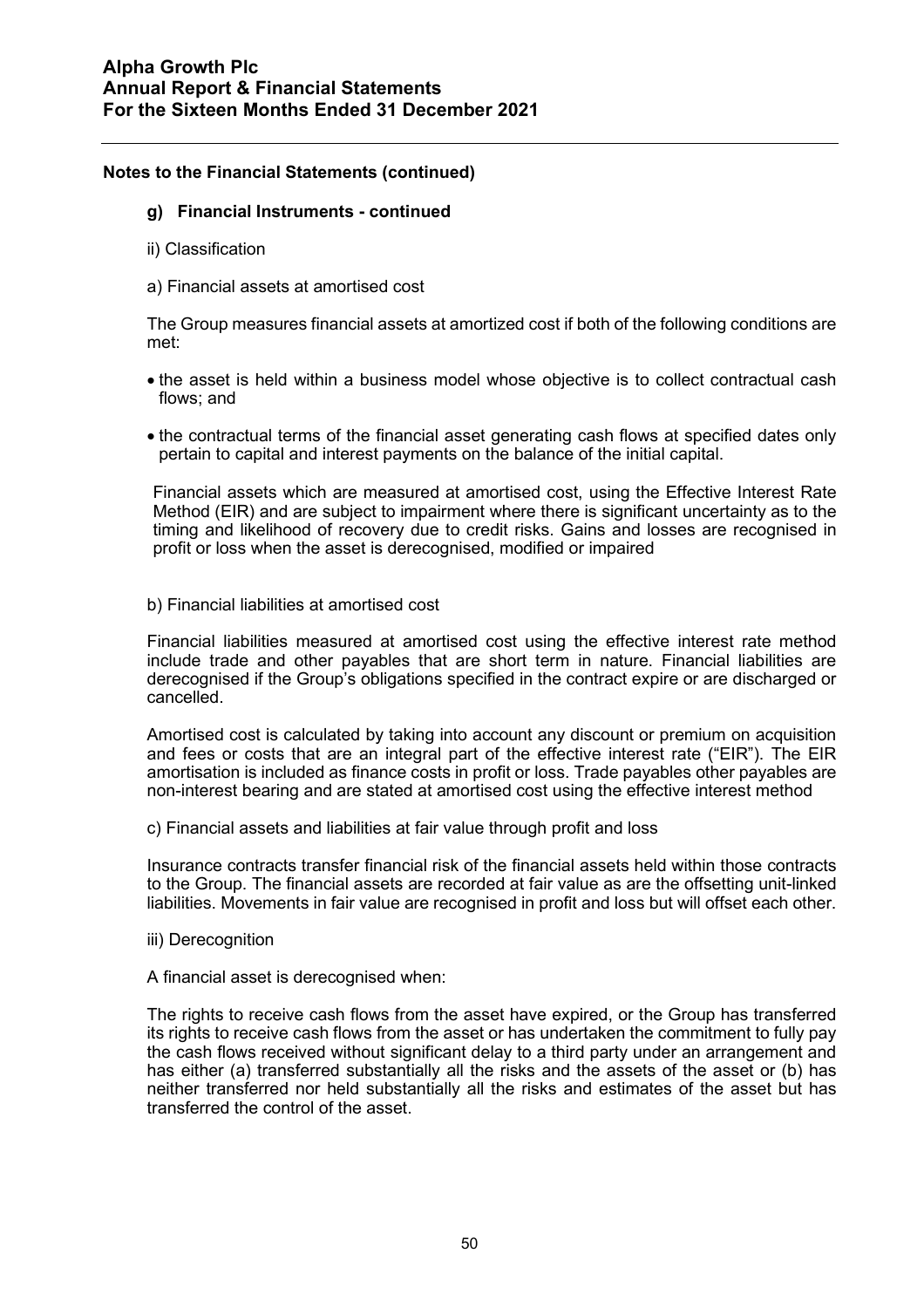## **2. Summary of Significant Accounting Policies (continued)**

#### **h) Revenue and Cost of Sales from Contracts with Clients**

Revenue from contracts with clients represents management fees and investment contract fees earned by the Group and is recognised on an accruals basis when earned. Cost of sales from contracts with sales represents that proportion of the management fees due to the Group's joint venture partner whilst cost of sales on investment contracts represents reinsurance and other costs directly related to those contracts..

#### **i) Taxation**

#### **Current Tax**

Current tax assets and liabilities for the current and prior periods are measured at the amount expected to be recovered from or paid to the tax authorities. The tax rates and the tax laws used to compute the amount are those that are enacted or substantively enacted by the statement of financial position date.

#### **Deferred Tax**

Deferred income tax is recognised on all temporary differences arising between the tax bases of assets and liabilities and their carrying amounts in the financial statements, with the following exceptions:

- where the temporary difference arises from the initial recognition of goodwill or of an asset or liability in a transaction that is not a business combination and, at the time of the transaction, affects neither accounting nor taxable profit or loss;
- in respect of taxable temporary differences associated with investment in subsidiaries, associates and joint ventures, where the timing of the reversal of the temporary differences can be controlled and it is probable that the temporary differences will not reverse in the foreseeable future; and
- deferred income tax assets are recognised only to the extent that it is probable that taxable profit will be available against which the deductible temporary differences, carried forward tax credits or tax losses can be utilised.

Deferred income tax assets and liabilities are measured on an undiscounted basis at the tax rates that are expected to apply when the related asset is realised or liability is settled, based on tax rates and laws enacted or substantively enacted at the statement of financial position date.

The carrying amount of deferred income tax assets is reviewed at each statement of financial position date. Deferred income tax assets and liabilities are offset, only if a legally enforcement right exists to set off current tax assets against current tax liabilities, the deferred income taxes related to the same taxation authority and that authority permits the Company to make a single net payment.

Income tax is charged or credited directly to equity if it relates to items that are credited or charged to equity. Otherwise, income tax is recognised in the statement of comprehensive income.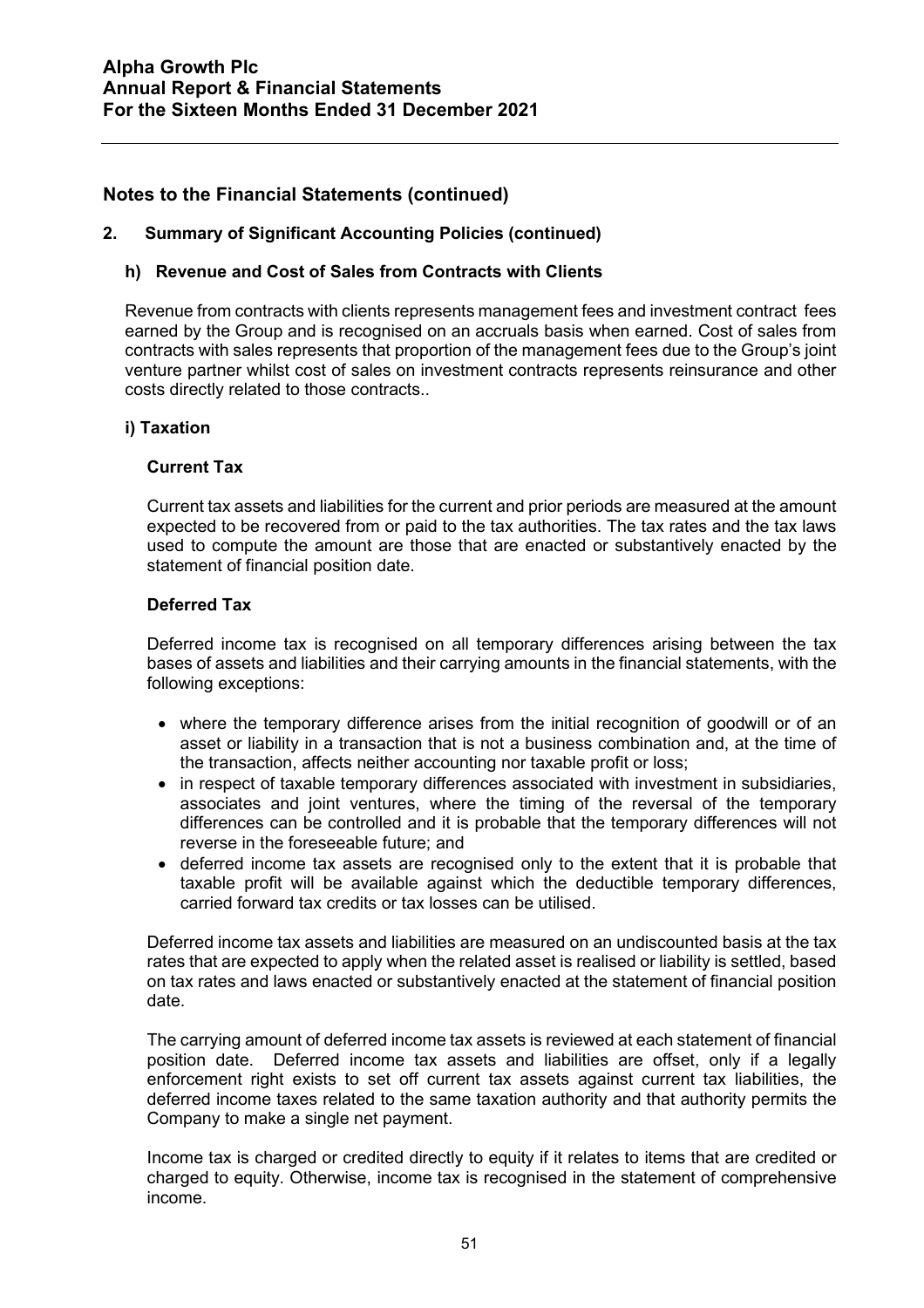#### **2. Summary of Significant Accounting Policies (continued)**

#### **j) Segmental Reporting**

At this point, identifying and assessing investment projects is the only activity the Group is involved in and is therefore considered as the only operating/reportable segment. The Group has to date implemented two such investment projects, namely the launching of Black Oak Alpha Growth Fund and the acquisition of PLAC.

The financial information of the single segment is therefore the same as that set out in the statements of comprehensive income, statements of financial position, the statements of changes to equity and the statements of cashflows.

#### **k) Share-based payments**

The Group has applied the requirements of IFRS 2 Share-based payments to the extent that warrants or options have been issued for services rather than to shareholders in relation to share subscriptions.

The cost of employees share options has been calculated using a Back Scholes model and is recognised in the statement of comprehensive income in the period in which the options are issued. The corresponding credit is recognised as an option reserve.

In addition to the above the Company when placing shares through its Broker has granted the Broker warrants to subscribe for additional shares at a future date. The fair value, calculated using a Black-Scholes model in the absence of any clearly delineated service and determined at the grant date of the warrants is credited to share based payment reserves with an offsetting reduction in the share premium account to reflect the cost to the Company of the share issue. On exercise of the warrants, the share-based payment reserve has been reversed with an offsetting increase in the share premium account.

Details of outstanding warrants and employee options and the inputs to the models used to calculate fair value can be found in note 19 and 20.

## **l) Financial Risk Management Objectives and Policies**

The Company does not enter into any forward exchange rate contracts.

The main financial risks arising from the Company's activities are market risk, interest rate risk, foreign exchange risk, credit risk, liquidity risk and capital risk management. Further details on the risk disclosures can be found in Note 21.

#### **m) Equity**

Equity instruments issued by the Company are recorded at the value of net proceeds after direct issue costs.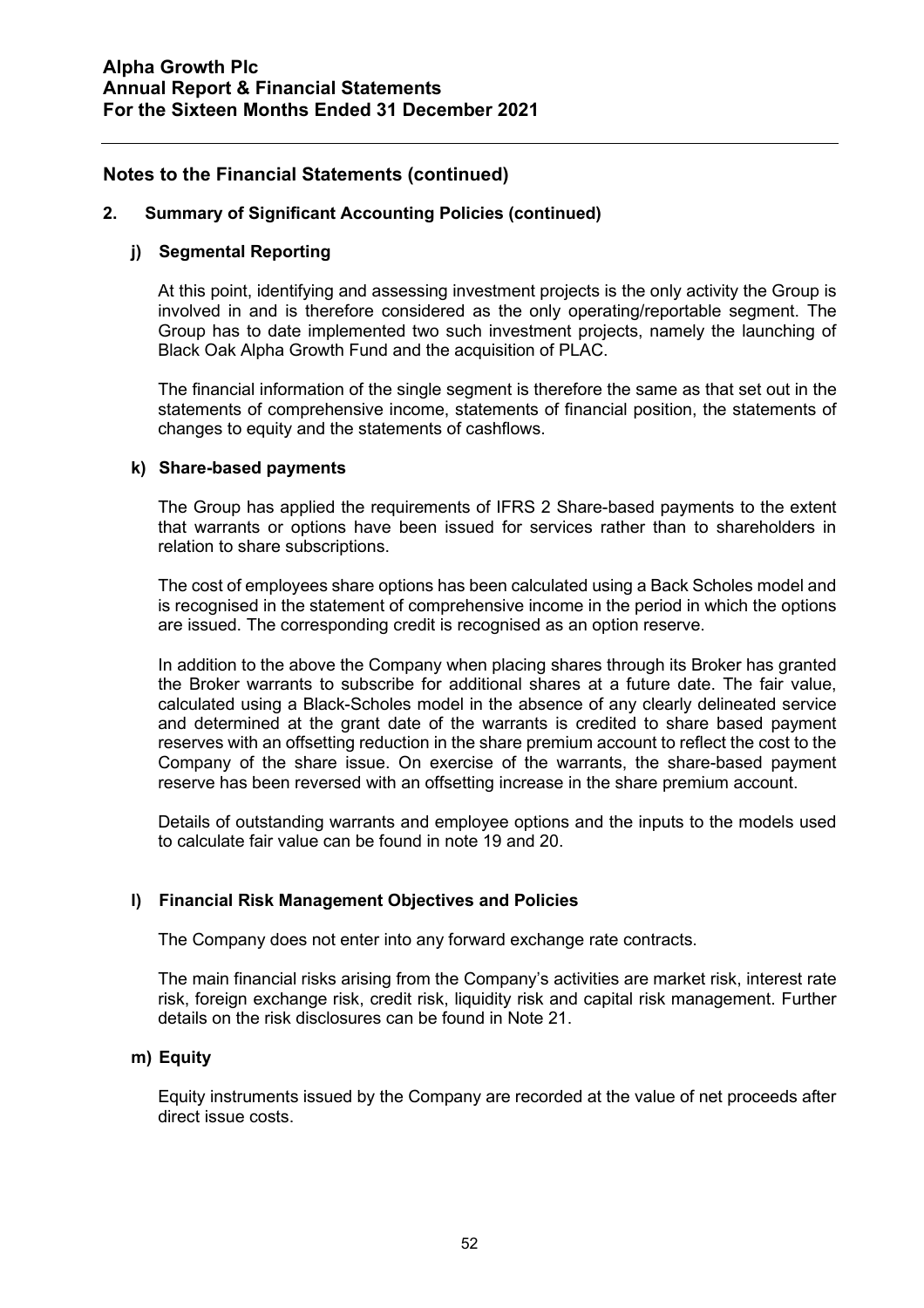#### **2. Summary of Significant Accounting Policies (continued)**

#### **n) Cash and Cash Equivalents**

Cash and cash equivalents comprise cash held in bank. This definition is also used for the Statement of Cash Flows.

The Company considers the credit ratings of banks in which it holds funds in order to reduce exposure to credit risk. The Company only keeps its holdings of cash and cash equivalents with institutions which have a minimum credit rating of 'A-'.

The Company considers that it is not exposed to major concentrations of credit risk.

#### **o) Accounting for insurance contracts and investment contracts in owned insurance business**

#### *Insurance and investment contracts classification*

The policy holders own contracts that transfer insurance risk or financial risk, or both.

Insurance contracts are those that transfer significant insurance risk. Such contracts may also transfer financial risk. As a general guidance, the Group defines as significant insurance risk the possibility of having to pay benefits on the occurrence of an insured event that are at least 10% more than the benefits payable if the insured event did not occur. In all cases the insurance risk is reinsured such that the net amount of life assurance risk that the Group has on each contract is US \$100,000.

Investment contracts are those contracts significant financial risk with no significant insurance risk. All investment contracts issued by PLAC are unit-linked.

#### *Revenue recognition*

For investment contracts, amounts collected as "premiums" are not included in the income statement. They are reported as deposits in the balance sheet (under investment contract assets). Insurance premiums on insurance policies and fees charged on insurance contracts are included as revenue in the income statement and are recognised as services are provided.

#### *Claims*

Claims under insurance contracts are recognised when payments are due. Claims costs includes the costs of handling claims. "Claims" under investment contracts are not reflected in the income statement. They are deducted from insurance contract liabilities in the balance sheet.

#### *Provisions for liabilities*

The provision for insurance contract liabilities comprises a unit-linked component together with a claims reserve for non unit-linked contracts. The provision is determined on a bestestimate basis and is established based on methods and assumptions approved by management based on advice from actuaries. Provisions are shown gross of reinsurance recoveries

Investment contracts consist of unit-linked contracts. Unit-linked liabilities are determined by reference to the value of the underlying matched assets.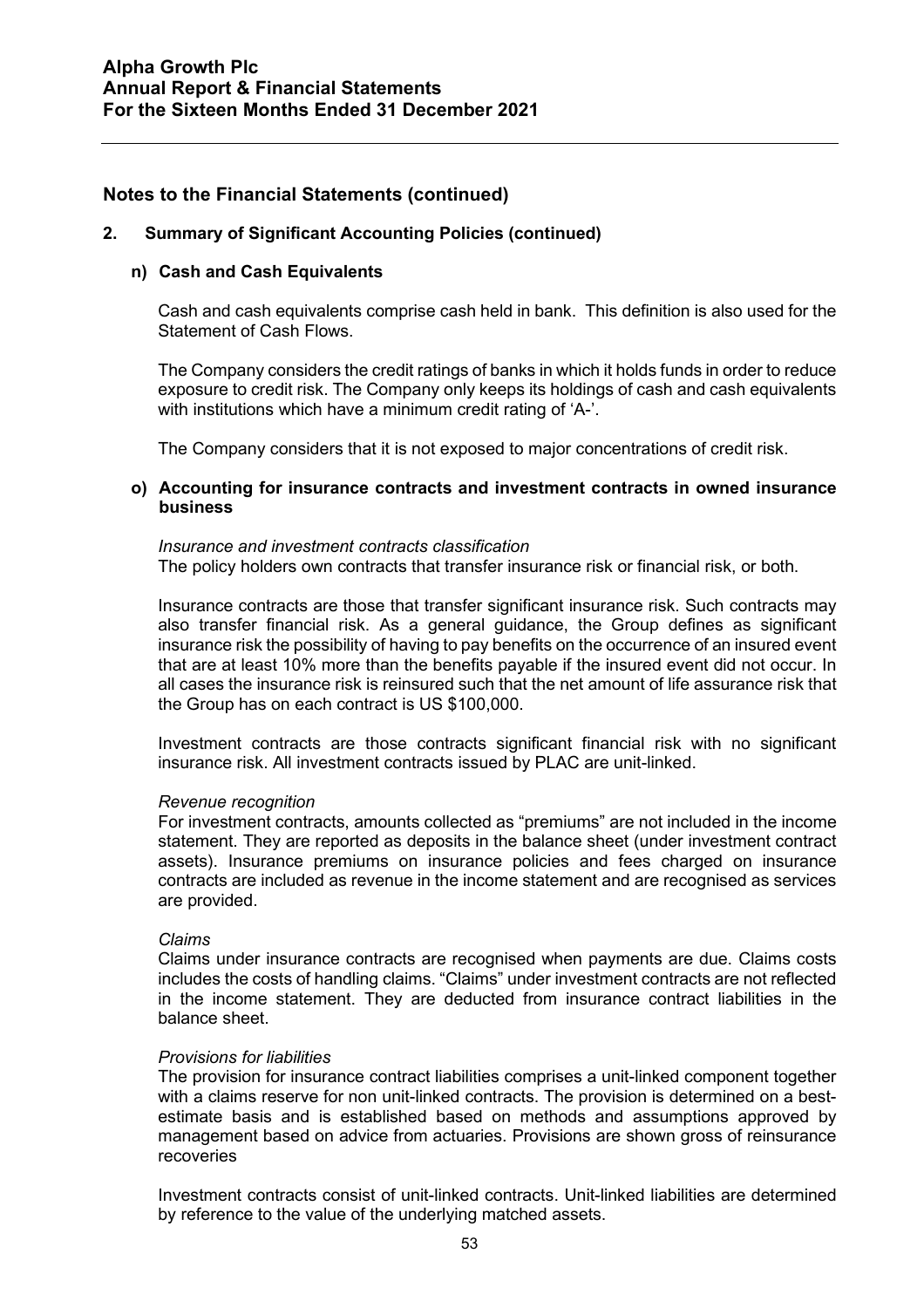#### **2. Summary of Significant Accounting Policies (continued)**

#### **p) Intangible assets**

The present value of acquired in-force business (PVIF) arises on the acquisition of portfolios of investment and insurance contracts, either directly or through the acquisition of a subsidiary. It represents the net present value of the expected pre-tax cash flows of the contracts which existed at the date of acquisition and is amortised over the remaining lifetime of those contracts. The amortisation is recognised in the statement of comprehensive income and is calculated on a systematic basis to reflect the pattern of emergence of profits from the acquired contracts. Amortisation is stated net of any unwind of the discount rate.

The estimated lifetime of the acquired contracts ranges from 7 to 27 years.

The value of the acquired PVIF is assessed annually for impairment and any impairment is recognised in full in the statement of comprehensive income in the year it is identified.

#### q) **Leased assets**

#### *Identification of leased assets*

For any new contracts entered into on or after 1 January 2019, the Group considers whether a contract is, or contains a lease. A lease is defined as 'a contract, or part of a contract, that conveys the right to use an asset (the underlying asset) for a period of time in exchange for consideration'. To apply this definition the Group assesses whether the contract meets three key evaluations which are whether

- i) the contract contains an identified asset, which is either explicitly identified in the contract or implicitly specified by being identified at the time the asset is made available to the Group
- ii) the Group has the right to obtain substantially all of the economic benefits from use of the identified asset throughout the period of use, considering its rights within the defined scope of the contract the Group has the right to direct the use of the identified asset throughout the period of use.

The Group assess whether it has the right to direct 'how and for what purpose' the asset is used throughout the period of use.

#### *Measurement and recognition of leases*

At lease commencement date, the Group recognises a right-of-use asset and a lease liability on the balance sheet. The right-of-use asset is measured at cost, which is made up of the initial measurement of the lease liability, any initial direct costs incurred by the Group, an estimate of any costs to dismantle and remove the asset at the end of the lease, and any lease payments made in advance of the lease commencement date (net of any incentives received). The Group depreciates the right-of-use assets on a straightline basis from the lease commencement date to the earlier of the end of the useful life of the right-of-use asset or the end of the lease term. The Group also assesses the right-ofuse asset for impairment when such indicators exist. At the commencement date, the Group measures the lease liability at the present value of the lease payments unpaid at that date, discounted using the interest rate implicit in the lease if that rate is readily available or the Group's incremental borrowing rate. Subsequent to initial measurement, the liability will be reduced for payments made and increased for interest.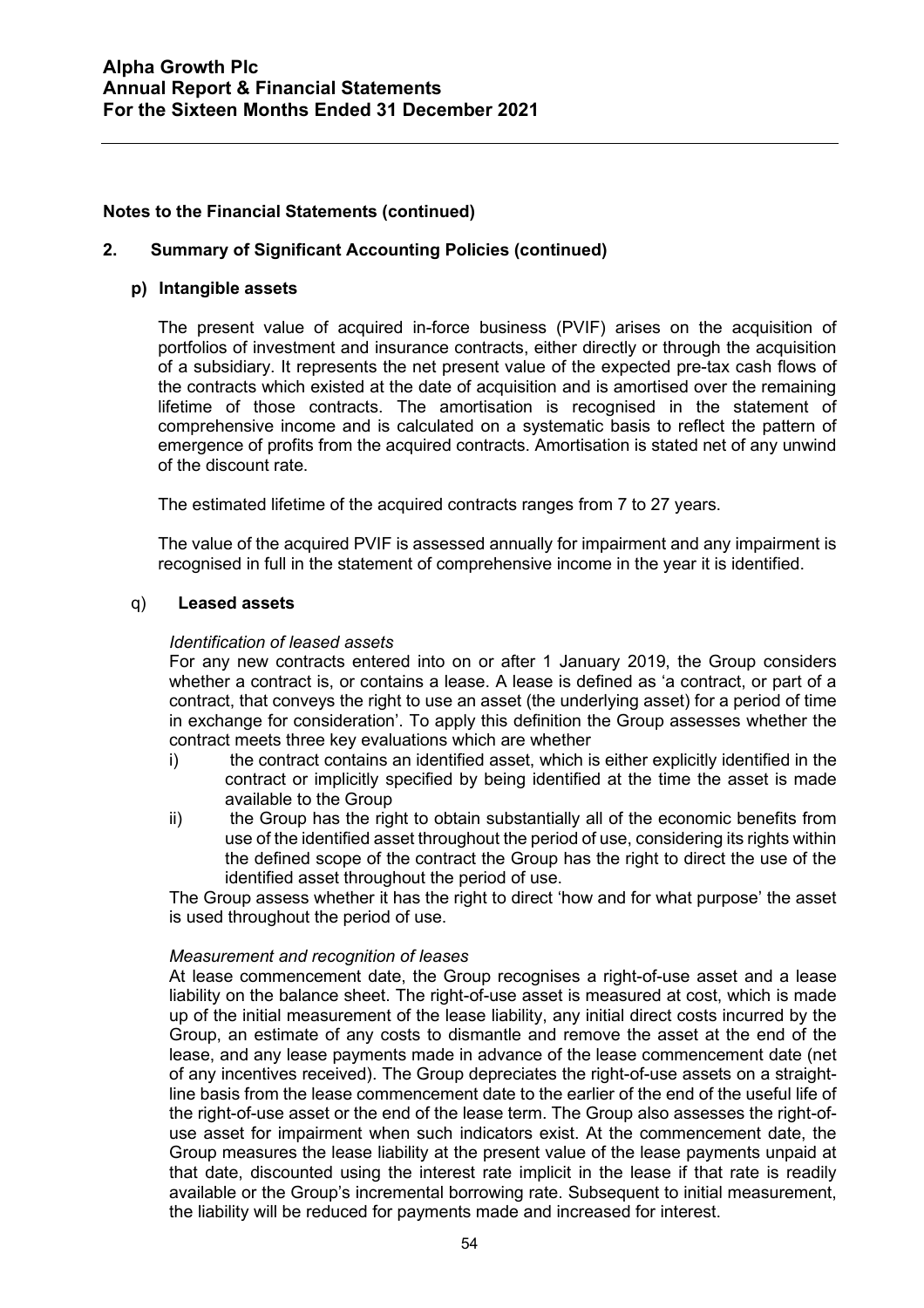#### **2. Summary of Significant Accounting Policies (continued)**

#### **r) Significant accounting judgements, estimates and assumptions**

The preparation of the financial statements in conformity with International Financial Reporting Standards requires the use of certain critical accounting estimates. It also requires management to exercise its judgement in the process of applying the Company's accounting policies.

Estimates and judgements are continually evaluated, and are based on historical experience and other factors, including expectations of future events that are believed to be reasonable under the circumstances. The estimates and assumptions that have a significant risk of causing a material adjustment to the carrying amounts of assets and liabilities within the financial statements for the period ended 31 December 2021 are discussed below:

#### **Acquisition of subsidiary**

During the year the Group acquired an insurance subsidiary which has gross assets significantly higher than those of the rest of the Group. When accounting for the acquisition of PLAC management is required to make an assessment of the fair value of the assets and liabilities acquired at the date of acquisition. This assessment was based on the audited accounts of PLAC at 31 December 2020 adjusted to reflect movements reported in PLAC's management accounts for the three months to 31 March 2021. The assessment of those fair values is subject to significant uncertainties and judgements.

#### **Determination of AVIF**

The intangible asset arising on the acquisition of PLAC, which represents the difference between the acquisition cost and the fair value of net assets acquired, represents an amount paid for the future value of in-force contracts which is amortised over the expected term of those contracts and a separate amount of goodwill, which is not amortised but is subject to an ongoing impairment assessment. The PVIF number requires management to make judgements about the future value of the profitability of those contracts which is, in turn, based on an assessment of how long death benefits will remain in place. Given the limited number of contracts in place such judgements are subject to significant uncertainties.

#### **Fair value of warrants**

In the current period the Company has included a share-based payment reserve for the value of warrants issued to brokers in relation to services provided during the current and prior year. The fair value of the warrants was based on a Black Scholes model that is better suited to securities with a much longer trading history and a Company with a more established business model. Accordingly, there is significant uncertainty as to whether the share-based payment reserve accurately reflects the cost to the Company of issuing warrants

#### **Employee share options**

During the period the Company awarded a number of employee share options to the Directors, former directors and senior management. The value of these options has been reported as an expenses in the profit and loss account with a corresponding credit to option reserve. The value of these options has been calculated using a Black-Scholes model with a volatility adjustment applied to reflect the fact that the Company has a limited trading history. The amount of the discount is subject to a significant amount of judgement and a reduction in that discount would materially impact the stated value of the options.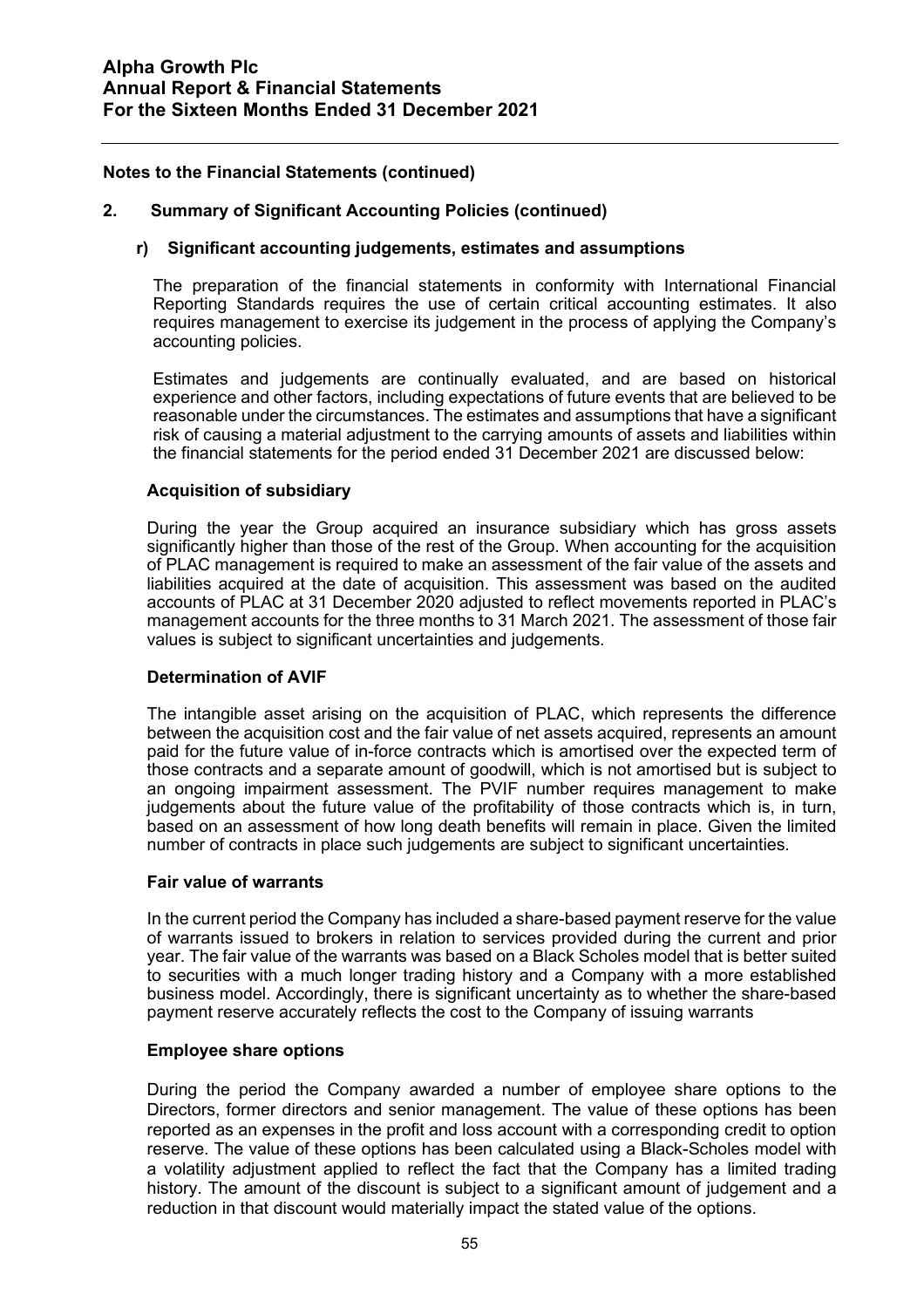#### 3**. Revenue and Cost of Sales**

Revenue relates to the two business segments of fund management and owned insurance businesses, whilst cost of sales relates solely to the fund management activities. All revenues are from the one geographical area of North America.

#### 4. **Expenses by Nature**

|                                     | <b>Group</b><br>2021 | Company<br>2021 | <b>Group</b><br>2020 | Company<br>2020 |
|-------------------------------------|----------------------|-----------------|----------------------|-----------------|
|                                     | £                    | £               | £                    | £               |
| Directors' fees (Note 17)           | 850,431              | 850,431         | 247,001              | 247,001         |
| Audit fees                          | 130,363              | 43,850          | 21,000               | 21,000          |
| Costs relating to acquisitions      | 60,389               | 60,389          |                      |                 |
| Amortisation of right of use assets | 34,619               | 34,619          |                      |                 |
| Amortisation of intangible assets   | 38,254               |                 |                      |                 |
| Professional and consultancy fees   | 67,700               | 61,158          | 94,190               | 94,190          |
| Other expenses                      | 1,286,132            | 378,718         | 205,009              | 201,474         |
| Operating expenses                  | 2,467,888            | 1,429,165       | 567,200              | 563,665         |
| <b>Auditors' remuneration</b><br>5. |                      |                 |                      |                 |

#### **Group Company 2021 2021 Group 2020 Company 2020 £ £ £ £** Fees payable to the Company's current auditor for the audit of the Company's annual accounts: 43,850 43,850 21,000 21,000 Fees payable to the Company's current auditor for non-audit services: 14,900 14,900 11,000 11,000 11,000

#### 6. **Income tax**

## **Analysis of tax credit in the year**

| . .                                | <b>Group</b><br>2021 | Company<br>2021 | Group<br>2020 | Company<br>2020 |
|------------------------------------|----------------------|-----------------|---------------|-----------------|
|                                    |                      |                 |               |                 |
| <b>Current tax</b><br>Deferred tax | ۰<br>29,620          | ۰               | ۰             |                 |
| Income tax                         | 29,620               |                 |               |                 |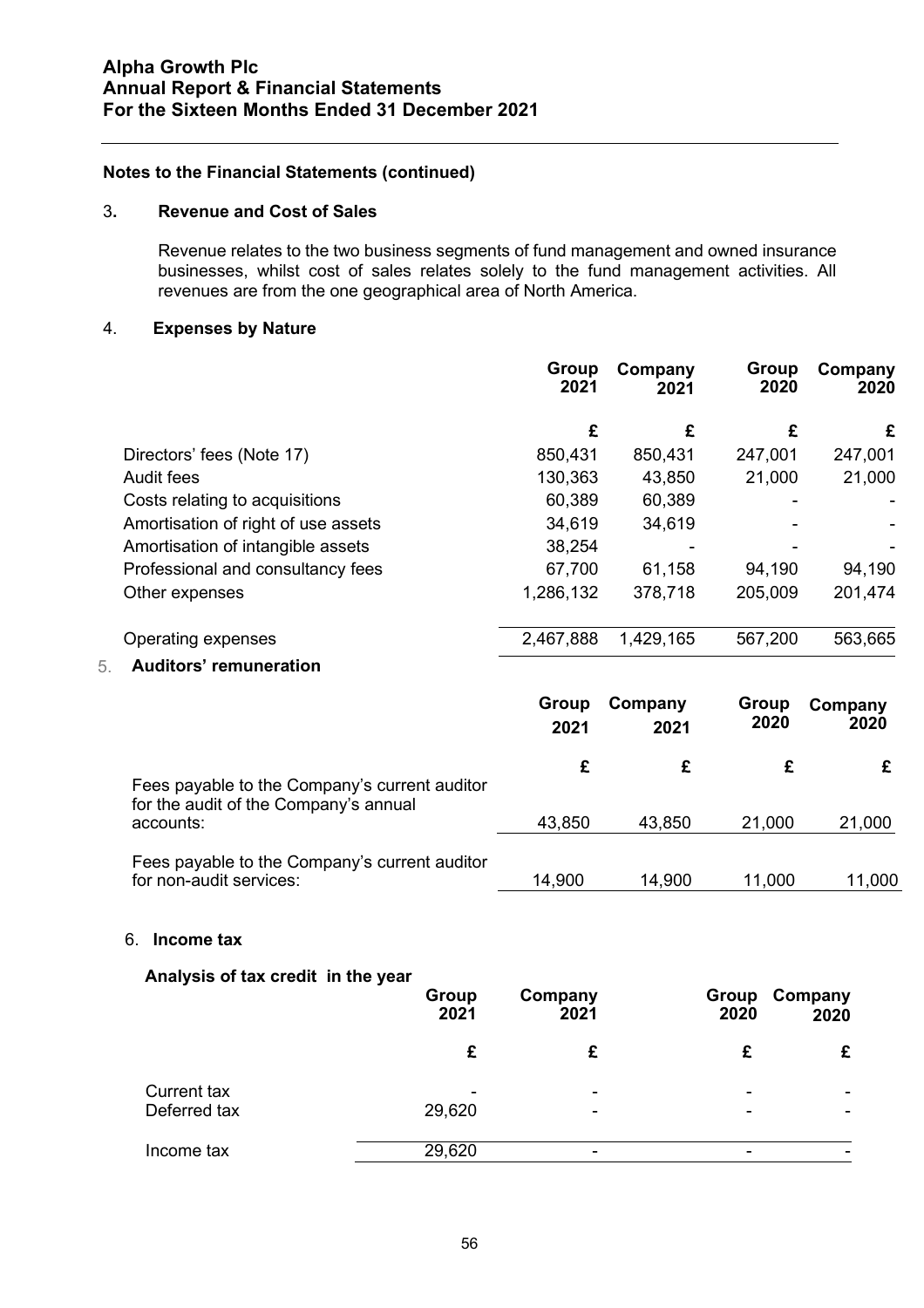#### 6. **Income tax (continued)**

| ordinary<br><b>Loss</b><br><b>on</b><br>activities before tax                                                                | (1,695,924) | (1,336,336) | (567,200)  | (563,665) |
|------------------------------------------------------------------------------------------------------------------------------|-------------|-------------|------------|-----------|
| Analysis of charge in the<br>year<br>Loss on ordinary activities<br>multiplied<br>by<br>rate of<br>corporation tax in the UK | 322,226     | 253,904     | 107,768    | 107,096   |
| of 19% (2020: 19%)<br>Expenses not deductible                                                                                | (128, 364)  | (89,662)    |            |           |
| for tax purposes<br>Tax losses carried forward                                                                               | (164, 242)  | (164, 242)  | (107, 768) | (107,096) |
| Deferred credit tax for the<br>year                                                                                          | 29,620      | -           |            |           |

The Group has accumulated tax losses of approximately £3,100,000 (2020: £1,758,000) that are available, under current legislation, to be carried forward indefinitely against future profits.

A deferred tax asset has not been recognised in respect of the losses of the Company due to the uncertainty of future profits. The amount of the deferred tax asset not recognised is approximately £474,000 (2020: £310,000). A deferred tax asset of £378,000 has been recognised in the assets of the insurance business relating to deferred acquisition costs.

## 7. **Earnings per share**

The calculation of the basic and diluted earnings per share is calculated by dividing the loss for the year from continuing operations of £1,666,304 (2020: £567,200) for the Group by the weighted average number of ordinary shares in issue during the year of 354,478,424 (2020: 190,901,671):

|                                              | 2021        | 2020        |
|----------------------------------------------|-------------|-------------|
|                                              | ₽           |             |
| Loss for the year from continuing operations | (1,666,304) | (567, 200)  |
| Weighted average number of shares in issue   | 354,478,424 | 190,901,671 |
| Basic and diluted earnings per share         | (0.5p)      | (0.3p)      |

In accordance with IAS 32 no diluted EPS is shown as the Group is loss making.

Potential dilutive shares are detailed in notes 19 and 20.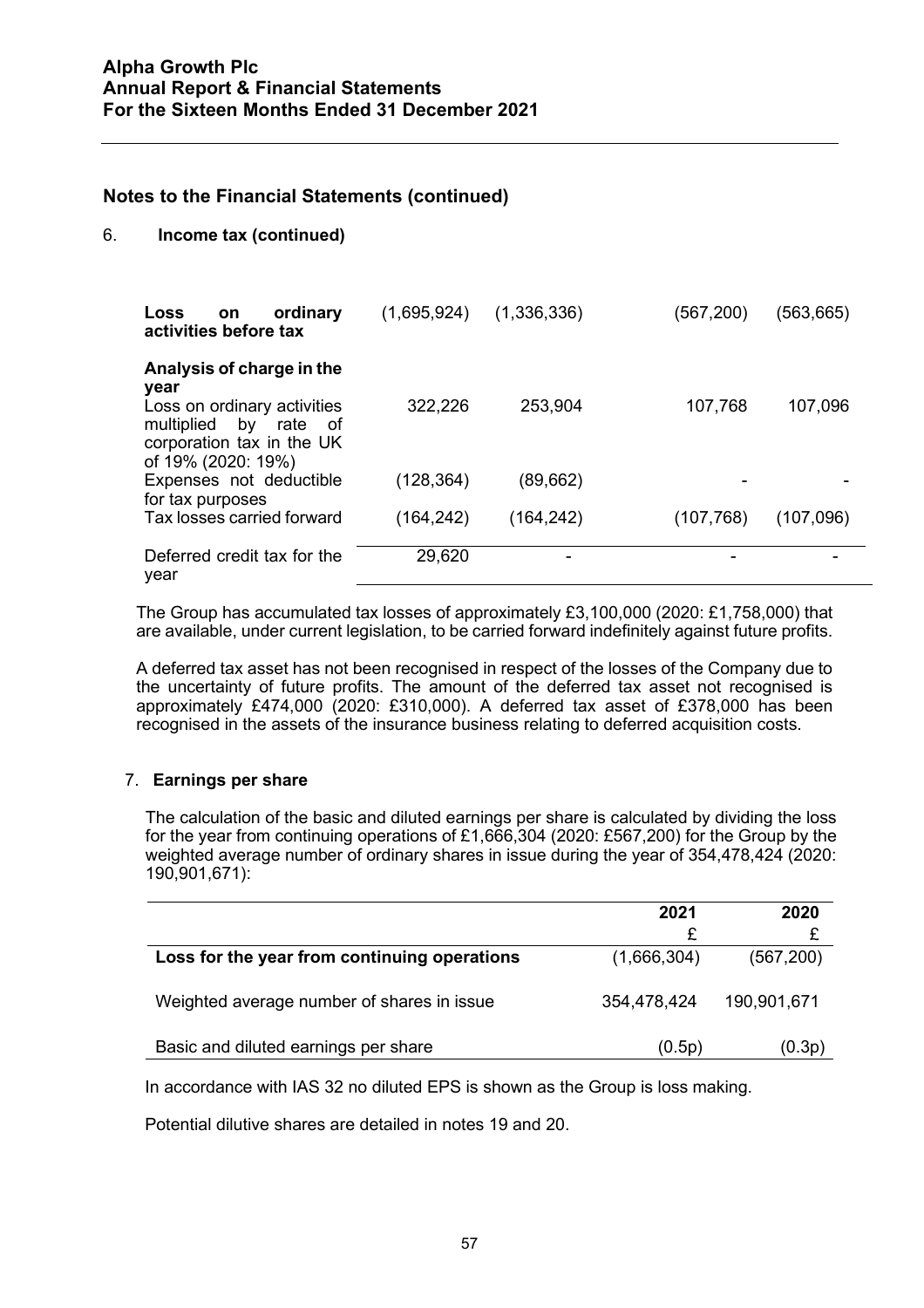#### 8. **Investments**

|                                      | Company   |
|--------------------------------------|-----------|
| <b>Shares in group undertakings:</b> |           |
| <b>Opening balance</b>               |           |
| Additions in the period              | 2,894,658 |
| <b>Closing balance</b>               | 2,894,660 |

Investment in group undertakings are recorded at cost, which is the fair value of the consideration paid.

#### **Principal subsidiaries**

The group's subsidiaries at 31 December 2021 are set out below. Unless otherwise stated, they have share capital consisting solely of ordinary shares, and the proportion of ownership interests held equals the voting rights held by the group. The country of incorporation or registration is also their principal place of business.

| <b>Name</b>                      | <b>Registered office</b>      | Ownership* |      |
|----------------------------------|-------------------------------|------------|------|
|                                  |                               | 2021       | 2020 |
| Alpha Longevity Management       |                               |            |      |
| Limited                          | <b>British Virgin Islands</b> | $100\%$    | 100% |
| Pacific Longevity Ltd            | Republic of Ireland           | 100%       | 100% |
| Alpha Group (Bermuda) Ltd        | <b>Bermuda</b>                | 100%       | N/A  |
| Alpha Growth Management Inc      | <b>United States</b>          | 100%       | N/A  |
| Northstar Group (Bermuda)        |                               |            |      |
| Ltd                              | <b>Bermuda</b>                | 95%        | 0%   |
| <b>Providence Life Assurance</b> |                               |            |      |
| Company Ltd                      | Bermuda                       | 95%        | 0%   |

\*All ownership interests are directly held by the Company except that in Providence Life Assurance Company Ltd which is held through the Company's interest in Northstar Group

(Bermuda) Ltd. Alpha Group (Bermuda) Ltd and Alpha Growth Management Inc were newly established during the period to facilitate Group activities in Bermuda and the USA respectively.

The registered office of Alpha Longevity Management Limited is at Sea Meadow House, PO Box 116, Road Town, Tortola, VG1110, BVI.

The registered office of Pacific Longevity Management Limited is at The Black Church, St Mary's Place, Dublin 7, Republic of Ireland.

The registered office of Alpha Group (Bermuda) Ltd, Northstar Group (Bermuda) Ltd and Providence Life Assurance Company Ltd is at Atlantic House, 11 Par-la-Ville Road, Hamilton, HM11, Bermuda,

The registered office of Alpha Growth Management Inc is at 500 Newport Center Drive, Suite 680, Newport Beach, California 93660, USA.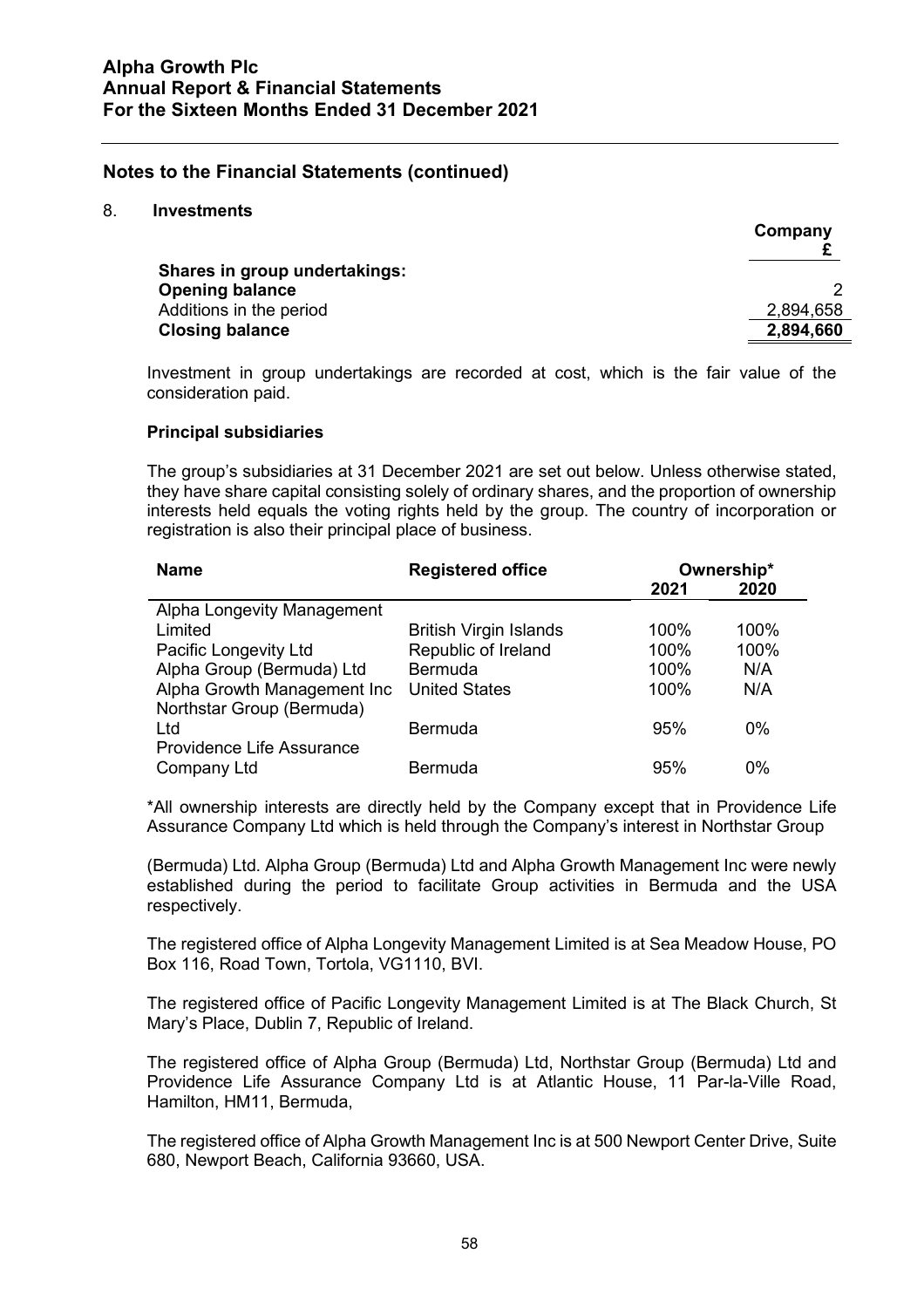#### 8. **Investments (continued)**

All subsidiaries are included in the consolidation and share the same principal activity except Providence Life Assurance Company Ltd which has been acquired with a view to facilitating the activities of the rest of the Group.

The Company remains a member of BOAGF GP, LLC, with a 50% interest. There has been no activity in this entity during the period.

#### 9. **Intangible assets - Group**

|                                                | <b>AVIF</b><br>£ | Goodwill<br>£ | Total<br>£ |
|------------------------------------------------|------------------|---------------|------------|
| Cost<br>At 1 September 2020                    |                  |               |            |
| Additions during the period                    | 765,070          | 138,005       | 903,075    |
| At 31 December 2021                            | 765,070          | 138,005       | 903,075    |
| Amortisation/Impairment<br>At 1 September 2020 |                  |               |            |
| Charge for the period                          | 38,254           |               | 38,254     |
| At 31 December 2021                            | 38,254           |               | 38,254     |
| Net book amount                                |                  |               |            |
| At 31 December 2021                            | 726,816          |               | 864,821    |
| A 31 August 2020                               |                  |               |            |

#### 10. **Trade and other receivables**

|                                  | Group<br>As at 31<br><b>December</b><br>2021<br>£ | Company<br><b>As at 31</b><br><b>December</b><br>2021<br>£ | Group<br>As at 31<br><b>August</b><br>2020<br>£ | Company<br>As at 31<br><b>August</b><br>2020<br>£ |
|----------------------------------|---------------------------------------------------|------------------------------------------------------------|-------------------------------------------------|---------------------------------------------------|
| Other receivables                | 20,818                                            | 20,818                                                     | 5,942                                           | 5,942                                             |
| Loans<br>Prepayments and accrued | 140,742                                           | 292,577                                                    | 222,403                                         | 225,936                                           |
| income                           | 112,004                                           | 56,496                                                     | 16,780                                          | 16,780                                            |
|                                  | 273,564                                           | 369,891                                                    | 245,125                                         | 248,658                                           |

There are no material differences between the fair value of trade and other receivables and their carrying value at the year end.

No receivables were past due or impaired at the year end.

The loans due are interest free, unsecured and repayable on demand.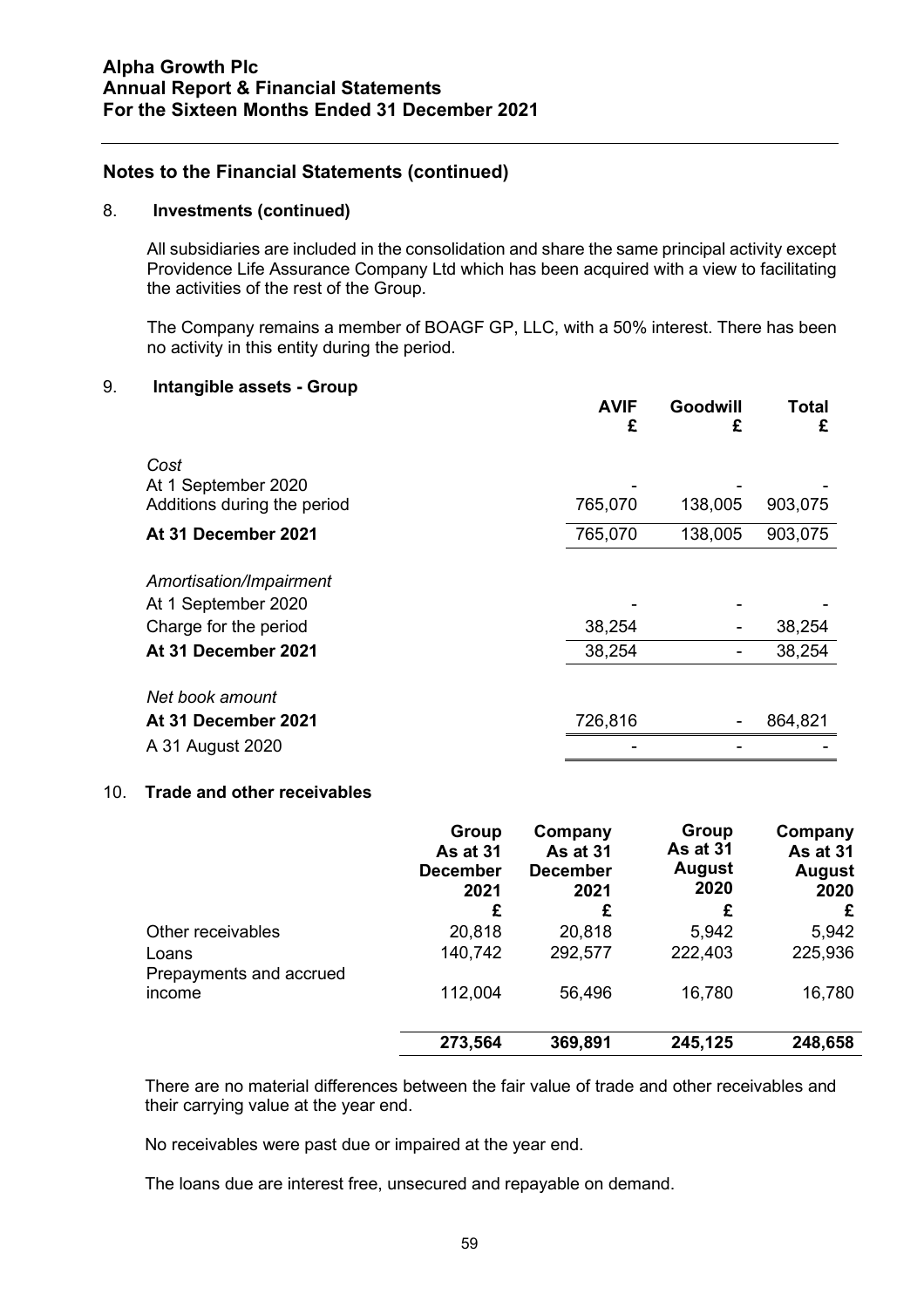#### 11. **Cash and cash equivalents**

|              | Group<br>As at 31<br><b>December</b><br>2021 | Company<br>As at 31<br><b>December</b><br>2021 | Group<br>As at 31<br><b>August</b><br>2020 | Company<br>As at<br>31 August<br>2020 |
|--------------|----------------------------------------------|------------------------------------------------|--------------------------------------------|---------------------------------------|
|              | £                                            |                                                |                                            |                                       |
| Cash at bank | 195,523                                      | 109,558                                        | 43,620                                     | 43,620                                |
|              | 195,523                                      | 109,558                                        | 43,620                                     | 43,620                                |

The Directors consider the carrying amount of cash and cash equivalents approximates to their fair value.

#### 12. **Called up share capital**

#### *Shares*

As at 31 December 2021 the Company's issued and outstanding capital structure comprised 431,887,388 shares, 187,500,000 shareholder warrants exercisable at 3p per share and 18,750,000 broker warrants exercisable at 2p per share.

On 7 September 2020 the Company issued 35,714,286 ordinary shares of £0.001 each at a placing price of £0.014 per placing share. The shares rank pari passu in all respects to the existing ordinary shares.

On 15 March 2021, the Company issued 187,500,000 ordinary shares of £0.001 each at a placing price of £0.02 per placing share. Each placing share had a shareholder warrant exercisable at 3p per share at any time up to two years following Admission of the placing shares. The shares rank pari passu in all respects to the existing ordinary shares.

On 17 May 2021, the Company issued 3,571,429 ordinary shares of £0.001 each on exercise of warrants at price of £0.014 per warrant share. The shares rank pari passu in all respects to the existing ordinary shares.

The ordinary shares have attached to them full voting, dividend and capital distribution rights (including on a winding up). The ordinary shares do not confer any rights of redemption.

|                                            | Number of<br>Ordinary<br><b>Shares of</b><br>£0.001 each | <b>Share</b><br>Capital<br>£ | <b>Share</b><br><b>Premium</b><br>£ | <b>SBP</b><br><b>Reserve</b><br>£ |
|--------------------------------------------|----------------------------------------------------------|------------------------------|-------------------------------------|-----------------------------------|
| As at 31 August 2020                       | 205, 101, 673                                            | 205,102                      | 1,789,744                           |                                   |
| Share issue for cash<br>Warrants exercised | 223,214,286<br>3,571,429                                 | 223,214<br>3,571             | 4,026,786<br>46,429                 |                                   |
| Share issue costs                          |                                                          |                              | (458, 646)                          | 113,390                           |
| At 31 December 2021                        | 431,887,388                                              | 431,887                      | 5,404,313                           | 113,390                           |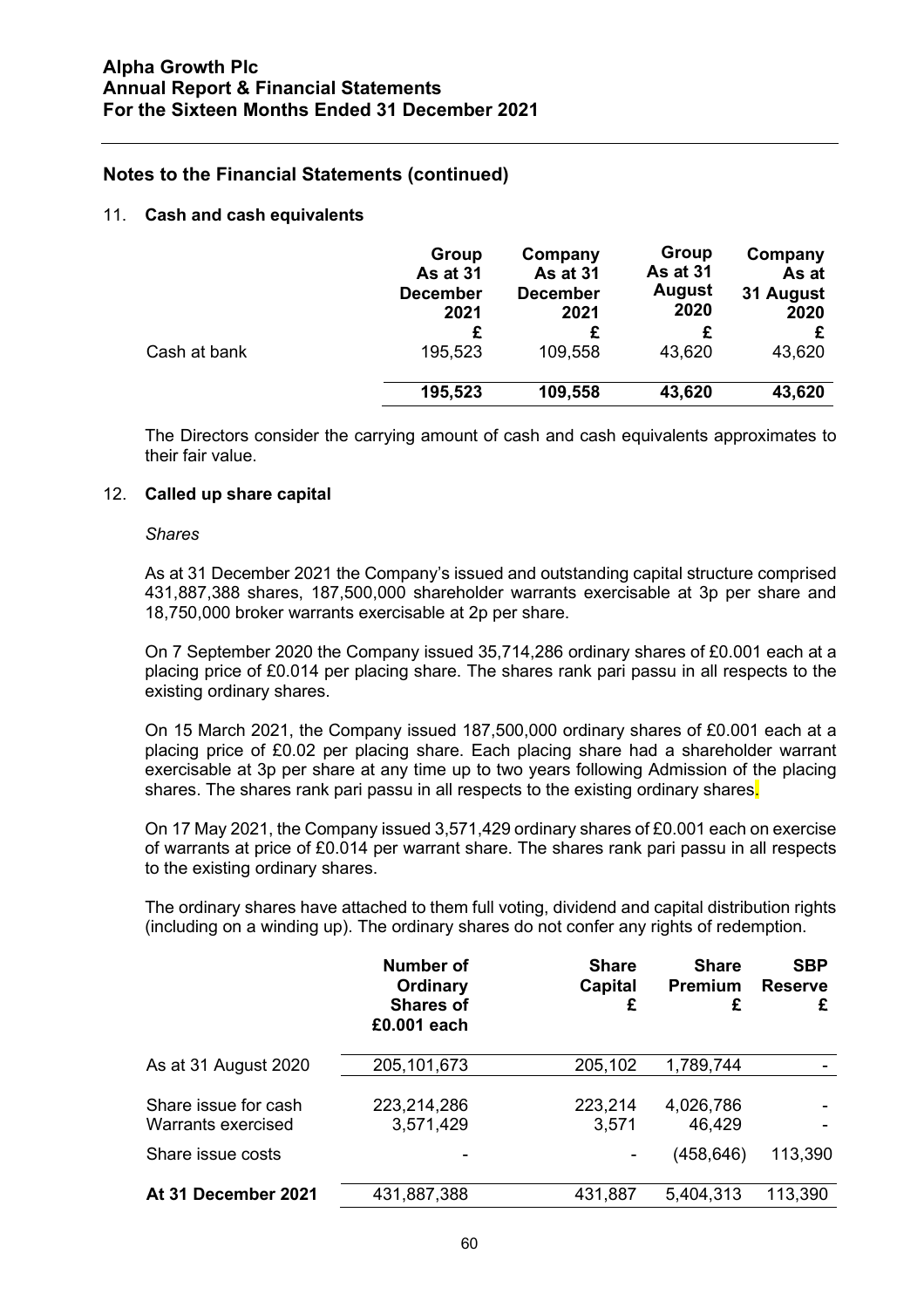#### 13. **Trade and other payables**

|                            | Group<br><b>As at 31</b><br><b>December</b><br>2021<br>£ | Company<br><b>As at 31</b><br><b>December</b><br>2021<br>£ | Group<br><b>As at 31</b><br>August<br>2020<br>£ | Company<br>As at 31<br><b>August</b><br>2020<br>£ |
|----------------------------|----------------------------------------------------------|------------------------------------------------------------|-------------------------------------------------|---------------------------------------------------|
| <b>Current liabilities</b> |                                                          |                                                            |                                                 |                                                   |
| Trade payables             |                                                          |                                                            | 57,113                                          | 57,113                                            |
| Amounts due under leases   | 51,868                                                   | 51,868                                                     |                                                 |                                                   |
| Intergroup liabilities     |                                                          | 6,286                                                      |                                                 |                                                   |
| Accruals                   | 61,719                                                   | 61,482                                                     | 34,900                                          | 34,900                                            |
|                            | 113,587                                                  | 119,636                                                    | 92,013                                          | 92,013                                            |

#### 14. **Reconciliation of liabilities arising from financing activities**

No reconciliation of liabilities arising from financing activities has been presented as there are no liabilities in relation to financing activities as at 31 December 2021 and 31 August 2020.

#### 15. **Insurance company disclosures**

There is no material risk to the Group arising from the investment portfolios held by PLAC as the majority of policyholder liabilities are directly linked to the value of the policyholder investments held. Further details of the amounts included in the consolidated financial statements in respect of PLAC for the period from its acquisition on 19 March 2021 to 31 December 2021 are disclosed below to assist readers in understanding their impact on the consolidated financial statements. No comparative information has been provided since PLAC was not part of the Group during the year to 31 August 2020.

| Policy charges and fee income         | 19 Mar<br>2021 to<br>31 Dec<br>2021<br>£<br>2,290,948 |
|---------------------------------------|-------------------------------------------------------|
| Net premiums earned                   | (1,639,167)                                           |
| Investment income                     | 3,523                                                 |
| <b>Total revenue</b>                  | 655,304                                               |
| Movement in deferred acquisition cost | 22,682                                                |
| Operating costs                       | (949,002)                                             |
| Net result before tax                 | (271, 016)                                            |
| Tax credit                            | 29,620                                                |
| Net result after tax                  | (241, 396)                                            |
|                                       |                                                       |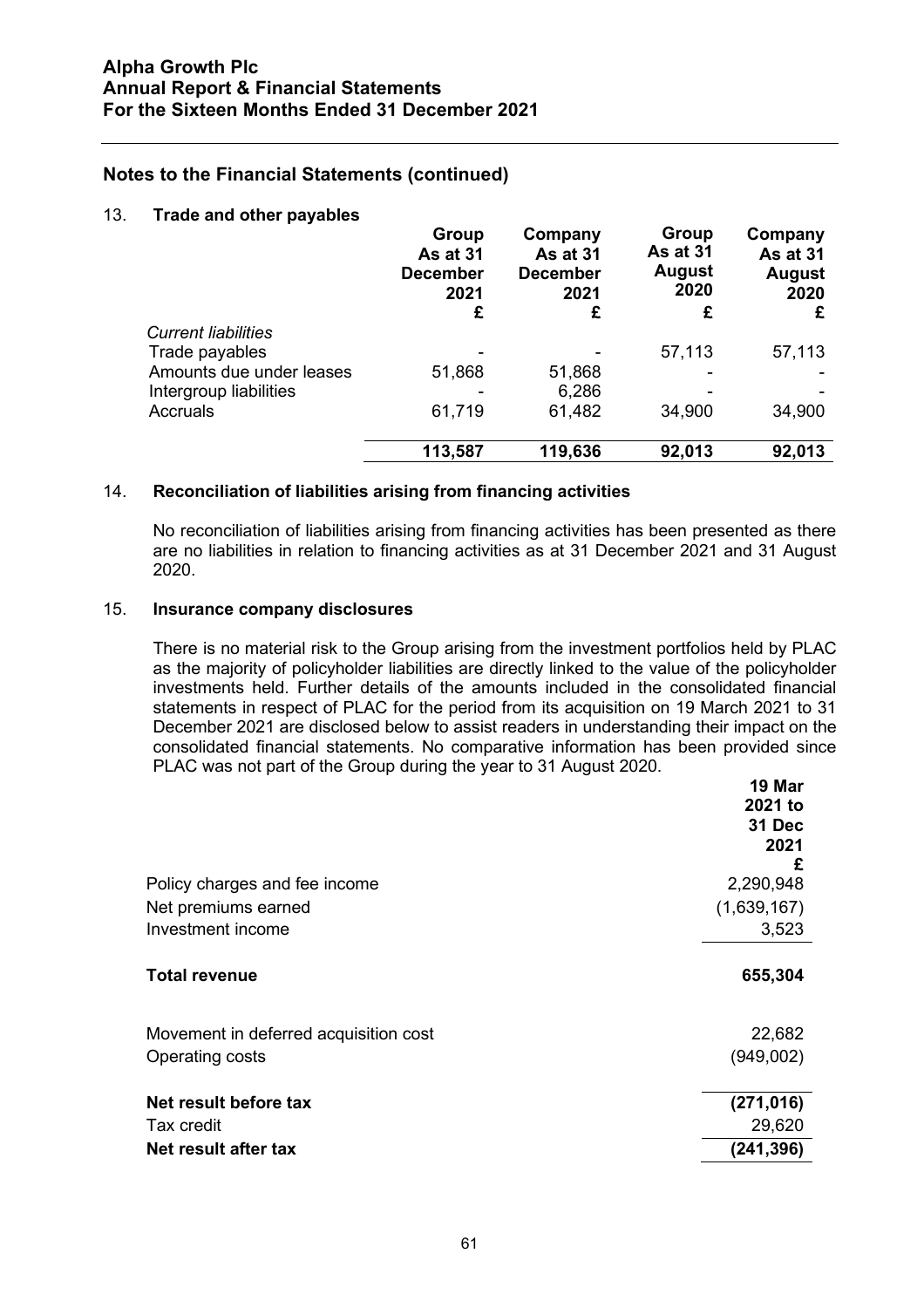#### 15. **Insurance company disclosures (continued)**

The financial assets and liabilities in the table below and falling within the scope of IFRS 9: Financial Instruments. Disclosures have, where indicated, been classified as at fair value through profit and loss (and are designated as such on initial recognition), available for sale or other. Debtors that are past due have been reduced for impairment losses where applicable.

#### **Consolidated balance sheet for insurance companies**

|                                                              | At 31 Dec<br>2021 |
|--------------------------------------------------------------|-------------------|
|                                                              | £                 |
| Investments at fair value through profit and loss            |                   |
| Investment contracts held to back unit linked liabilities    | 200,535,301       |
| Cash and cash equivalents in insurance business              | 522,307           |
| Investments in insurance business                            | 410,641           |
| Policy backed loans                                          | 5,935,472         |
| Deferred tax asset                                           | 377,944           |
| Deferred acquisition costs                                   | 537,511           |
| Other assets                                                 | 932,500           |
| <b>Total assets in insurance business</b>                    | 209,251,676       |
| Investment contracts unit-linked liabilities                 | 200,535,301       |
| Policy loan liabilities                                      | 5,931,964         |
| Reserves for unreported claims                               | 409,275           |
| Creditors arising from insurance and re-insurance operations | 274,145           |
| Amounts owed to Group companies                              | 9,573             |
| Other creditors                                              | 298,970           |
| Total liabilities in insurance business before elimination   | 207,459,498       |
| Elimination of amounts owed to Group companies               | (9, 573)          |
| Total liabilities in insurance business                      | 207,449,925       |
| Net assets in insurance business                             | 1,801,751         |

## **Investments held by insurance company**

Investments held within investment contracts are measured at fair value, and they can be grouped into Levels 1 to 3 based on the degree to which fair value is observable.

- Level 1 fair values are those derived from quoted prices in active markets;
- Level 2 fair values are those derived from inputs other than quoted prices that are observable either directly or indirectly;
- Level 3 fair values are those derived from valuation techniques that are based on inputs that are not quoted prices.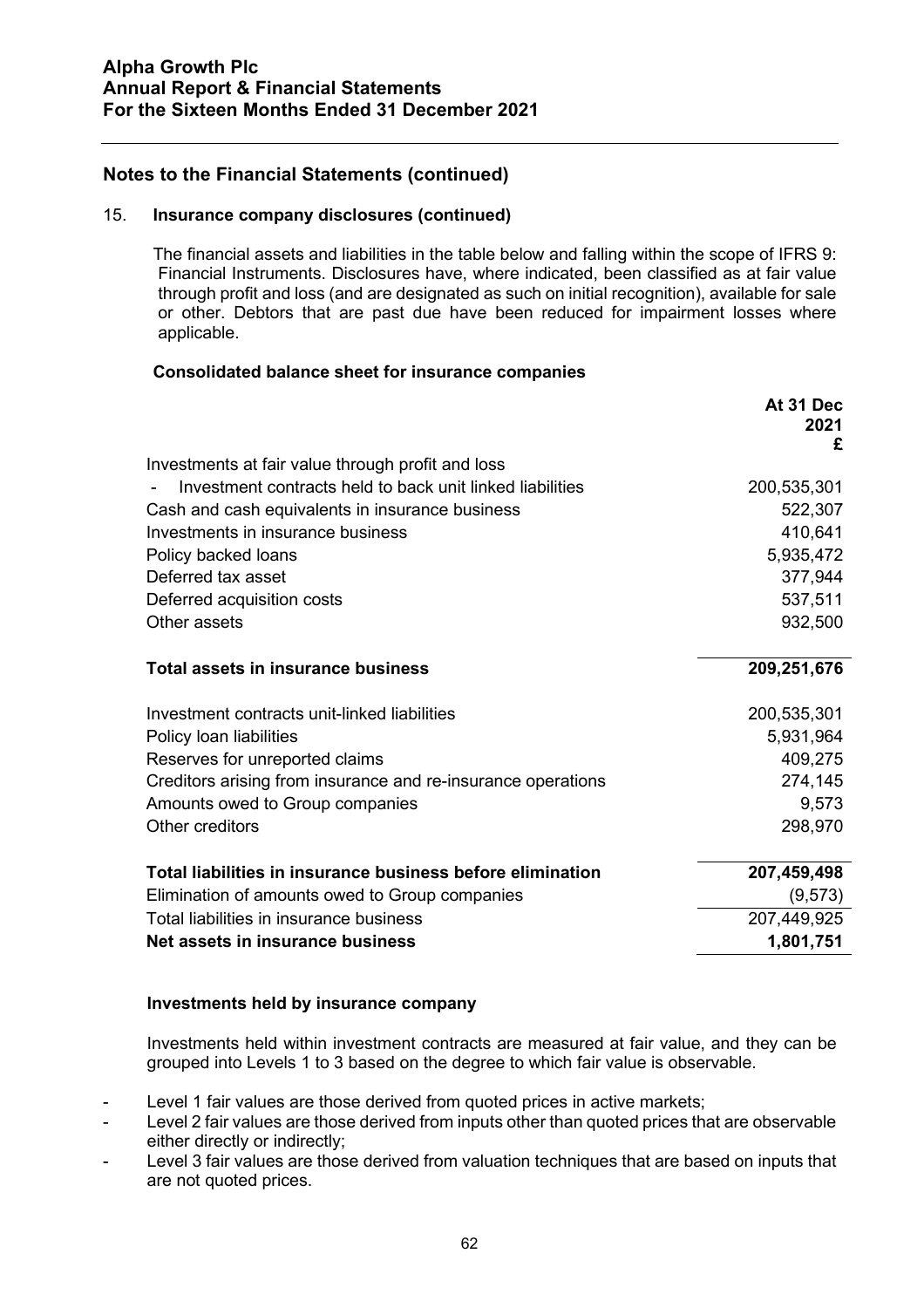#### 15. **Insurance company disclosures (continued)**

For each of the financial assets held within investment contracts in the table below, carrying value is a reasonable approximation of fair value. There were no transfers between levels during the period.

|                                                                           | Level 1                           | Level 2              | Level 3    | Total                             |
|---------------------------------------------------------------------------|-----------------------------------|----------------------|------------|-----------------------------------|
| Cash and cash equivalents<br>Investments<br>Segregated accounts<br>assets | 522,307<br>410,641<br>146,900,905 | -<br>-<br>12,927,367 | 40,727,029 | 522,307<br>410,641<br>200,535,301 |
|                                                                           | 147,833,853                       | 12,927,367           | 40,727,029 | 201,488,249                       |

Investments are held to back unit-linked liabilities Any increase or decrease in their value is matched by an associated decrease or increase in liability to policyholders.

#### **Group net investment in insurance companies**

|                                           | At 31 Dec<br>2021 |
|-------------------------------------------|-------------------|
| Total assets in insurance company         | 209,251,676       |
| Total liabilities in insurance company    | (207, 449, 925)   |
| Other intangible assets acquired AVIF     | 765,070           |
| Other intangible assets acquired Goodwill | 138,005           |
|                                           |                   |

#### **2,704,826**

#### 16. **Acquisition of subsidiary**

On 22 March 2021 the Company acquired 95% of the equity of Northstar Group (Bermuda) Ltd which owns 100% of PLAC. PLAC is a life assurance company registered in Bermuda and regulated by the Bermuda Monetary Authority. The Company incurred costs of £60,388 related to the acquisition which are recorded in operating expenses.

None of the assets or liabilities acquired required restatement under IFRS3 and are as presented below:

| Total assets in insurance company<br>Total liabilities in insurance company | 211,500,851<br>(209, 411, 769) |
|-----------------------------------------------------------------------------|--------------------------------|
| Identifiable assets less liabilities                                        | 2,089,082                      |
| Other intangible assets - acquired AVIF and goodwill                        | 903,075                        |
| Non-controlling interest                                                    | (101, 102)                     |
| <b>Consideration satisfied by cash</b>                                      | 2,891,055                      |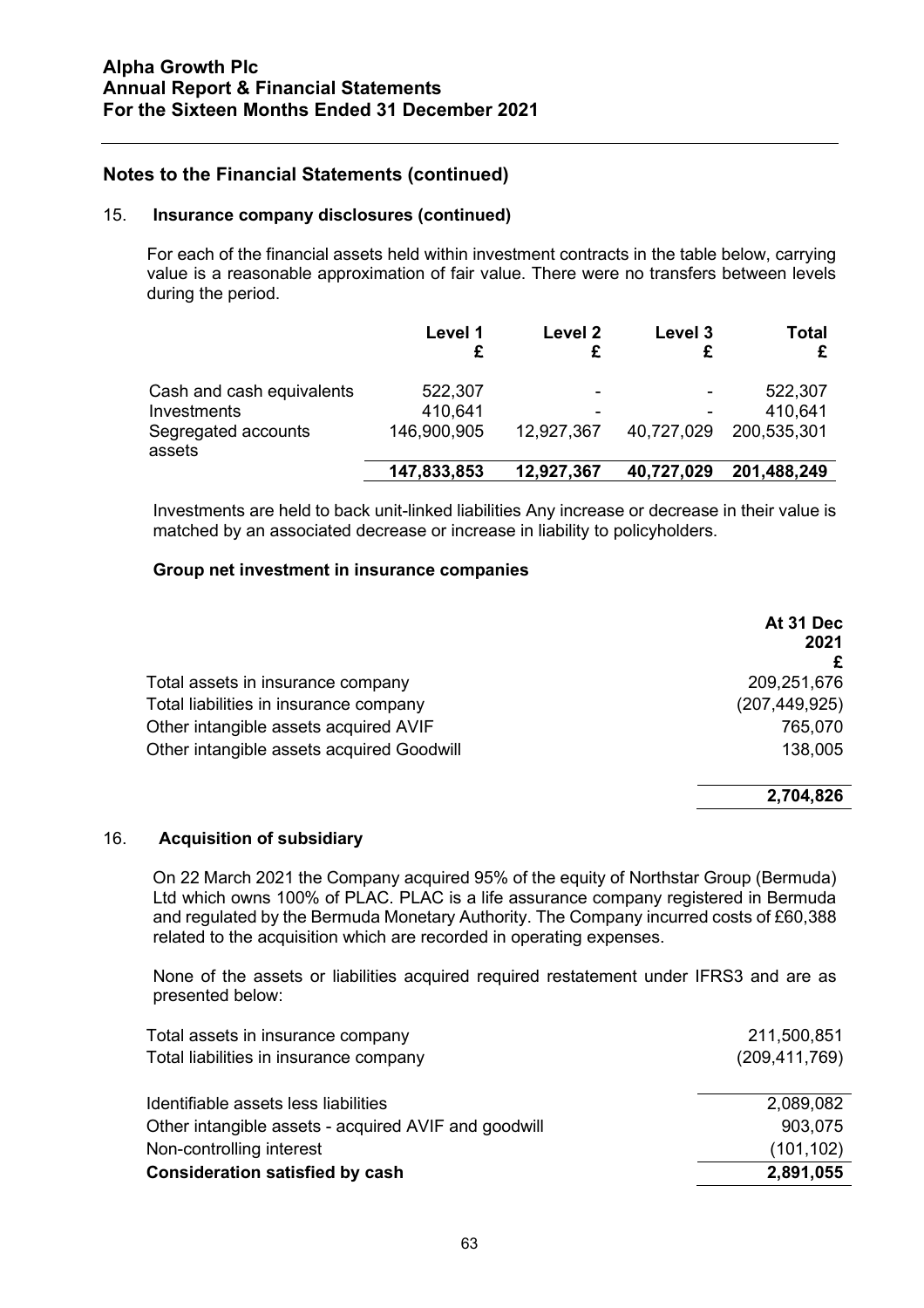#### 17. **Related party disclosures**

Balances and transactions between the Company and its subsidiaries, which are related parties have been eliminated on consolidation and are not disclosed in this note.

The remuneration transactions with Directors have been included in in the remuneration table in Note 18.

Directors fees paid to Daniel Swick were paid to Kango Group LLC ("Kango Group"). Kango Group is connected by way of Mr. Swick's directorship and major shareholding in Kango Group. There were no balances outstanding between the Company and Kango Group at 31 December 2021 (2020: £nil).

Directors fees paid to Gobind Sahney were paid to GO Services LLC ("GO Services"). GO Services is connected by way of Mr. Gobind being the controlling member of GO Services. There were no balances outstanding between the Company and GO Services at 31 December 2021 (2020: £nil).

#### 18. **Directors' emoluments**

Details concerning Directors' remuneration can be found below. The Directors are considered to be the key management.

| <b>Name of Director</b> | Fees    | Other   | Total   |
|-------------------------|---------|---------|---------|
| <b>Gobind Sahney</b>    | 183,437 | 287.251 | 470,688 |
| <b>Daniel Swick</b>     | 177.477 | 120,938 | 298,415 |
| <b>Jason Sutherland</b> | 36,000  | 45.328  | 81,328  |
| <b>Total</b>            | 396,914 | 453,517 | 850,431 |
|                         |         |         |         |

Other amounts represent director share options, see note 20 for further details.

#### 19. **Share warrants**

#### *Warrants*

The Company during the period past granted warrants to its former Broker. Warrants are exercisable at the price normally equal to the average quoted market price of the Company's shares on the date of grant or at the nearest placing price. The warrants vest immediately and with an exercise period of 2 years from the date of grant. 18,750,000 Broker warrants were granted to in the period end 31 December 2021 (2020: nil).

Details of the broker and shareholder warrants outstanding during the period are as follows: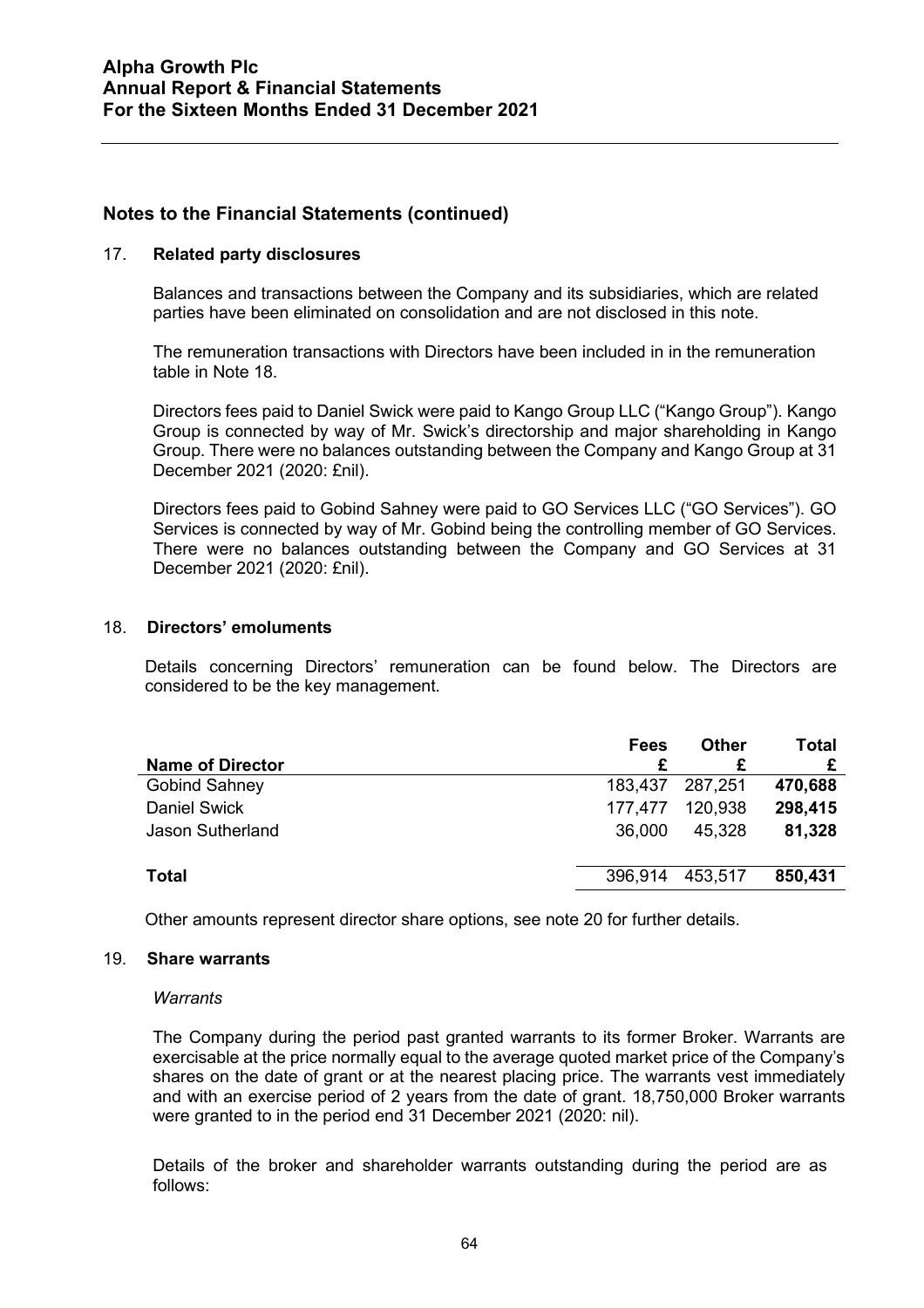#### 19. **Share warrants (continued)**

*Warrants (continued)*

|                                               | 2021<br>Number of<br>warrants<br>000's | Weighted<br>average<br>exercise<br>price<br>£ | 2020<br>Number of<br>warrants<br>000's | Weighted<br>average<br>exercise<br>price<br>£ |
|-----------------------------------------------|----------------------------------------|-----------------------------------------------|----------------------------------------|-----------------------------------------------|
| Outstanding at the beginning of<br>the period |                                        |                                               | 9,167                                  | 0.014                                         |
| Granted during the period for<br>services     | 22,321                                 | 0.019                                         |                                        |                                               |
| Granted during the period with                | 187,500                                | 0.020                                         |                                        |                                               |
| shares*<br>Exercised during the period        | (3,571)                                | 0.014                                         | (9, 167)                               | 0.014                                         |
| Outstanding at the end of the<br>period       | 206,250                                | 0.020                                         |                                        |                                               |
| Exercisable at the end of the<br>period       | 206,250                                | 0.020                                         |                                        |                                               |

The charge against the share premium account on issue of the broker warrants was £122,905 and £113,390 net of broker warrants exercised (2020 credit on exercise: £20,640). The fair value of these warrants was calculated using the following model inputs

| Share price at date of grant | 2.5 pence                    |
|------------------------------|------------------------------|
| Exercise price               | 2 pence                      |
| <b>Expected volatility</b>   | 19.75%                       |
| <b>Expected dividend</b>     | Nil                          |
| Vesting criteria             | Exercisable on date of grant |
| Contractual life             | 2 years                      |
| <b>Risk free rate</b>        | 1.0%                         |
|                              |                              |

Estimate fair value of each warrant 0.6 pence

In addition during the prior year, the Company agreed with certain suppliers to settle payment for services through the issue of shares rather than payment in cash. The fair value of such services was £nil (2020: £25,658) and those costs are recognised in the statement of comprehensive income.

\* Shareholder warrants are not provided for services and accordingly no warrant reserve or share based payment is recognised for these warrants.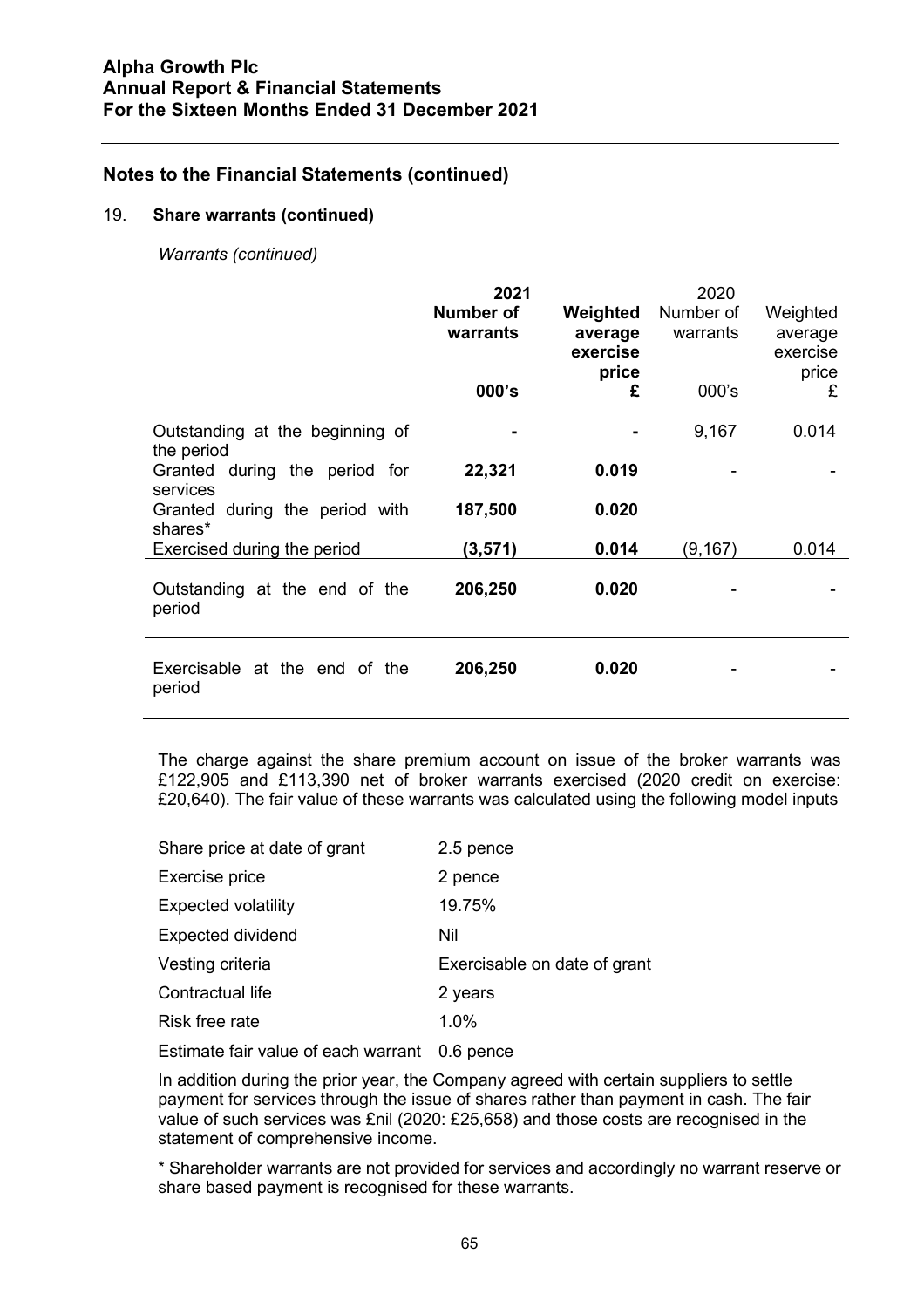#### 20. **Share-based payment awards**

During the period the Company issued share options to the Directors, certain former directors and senior management. The total options granted represent 10% of the issued share capital of the Company at each calendar year end following the admission of shares to the main market of the LSE. The allocation of these options amongst the Directors and others was decided by the Remuneration Committee based on the contribution of those individuals to the future prospects of the Company. The options have a five year term from the year end to which they relate and are exercisable at the market price of the shares on the day prior to issue.

The share options outstanding at 31 December 2021 had a weighted average contractual life of 4 years. The fair value of options granted during the year was £480,674 (2020: nil) calculated using a Black-Scholes model with inputs as follows

| Share price at date of grant                           | 2.95 pence                   |
|--------------------------------------------------------|------------------------------|
| Exercise price                                         | 2.95 pence                   |
| <b>Expected volatility</b>                             | 19.75%                       |
| <b>Expected dividend</b>                               | Nil                          |
| Vesting criteria                                       | Exercisable on date of grant |
| Contractual life                                       | $2 - 5$ years                |
| Risk free rate                                         | 1.0%                         |
| Estimate fair value of each warrant 0.35 to 0.58 pence |                              |

Share options outstanding during the period ended 31 December 2021 were as follows:

|                                                                            | 2021<br>Number of<br>options<br>000's | Weighted<br>average<br>exercise<br>price<br>£ | 2020<br>Number of<br>options<br>$000$ 's | Weighted<br>average<br>exercise<br>price<br>£ |
|----------------------------------------------------------------------------|---------------------------------------|-----------------------------------------------|------------------------------------------|-----------------------------------------------|
| Outstanding at the beginning of<br>the period<br>Granted during the period | 93,774                                | 0.0295                                        |                                          |                                               |
| Exercised during the period                                                |                                       |                                               |                                          |                                               |
| Outstanding at the end of the<br>period                                    | 93,774                                | 0.0295                                        |                                          |                                               |
| Exercisable at the end of the<br>period                                    | 93,774                                | 0.0295                                        |                                          |                                               |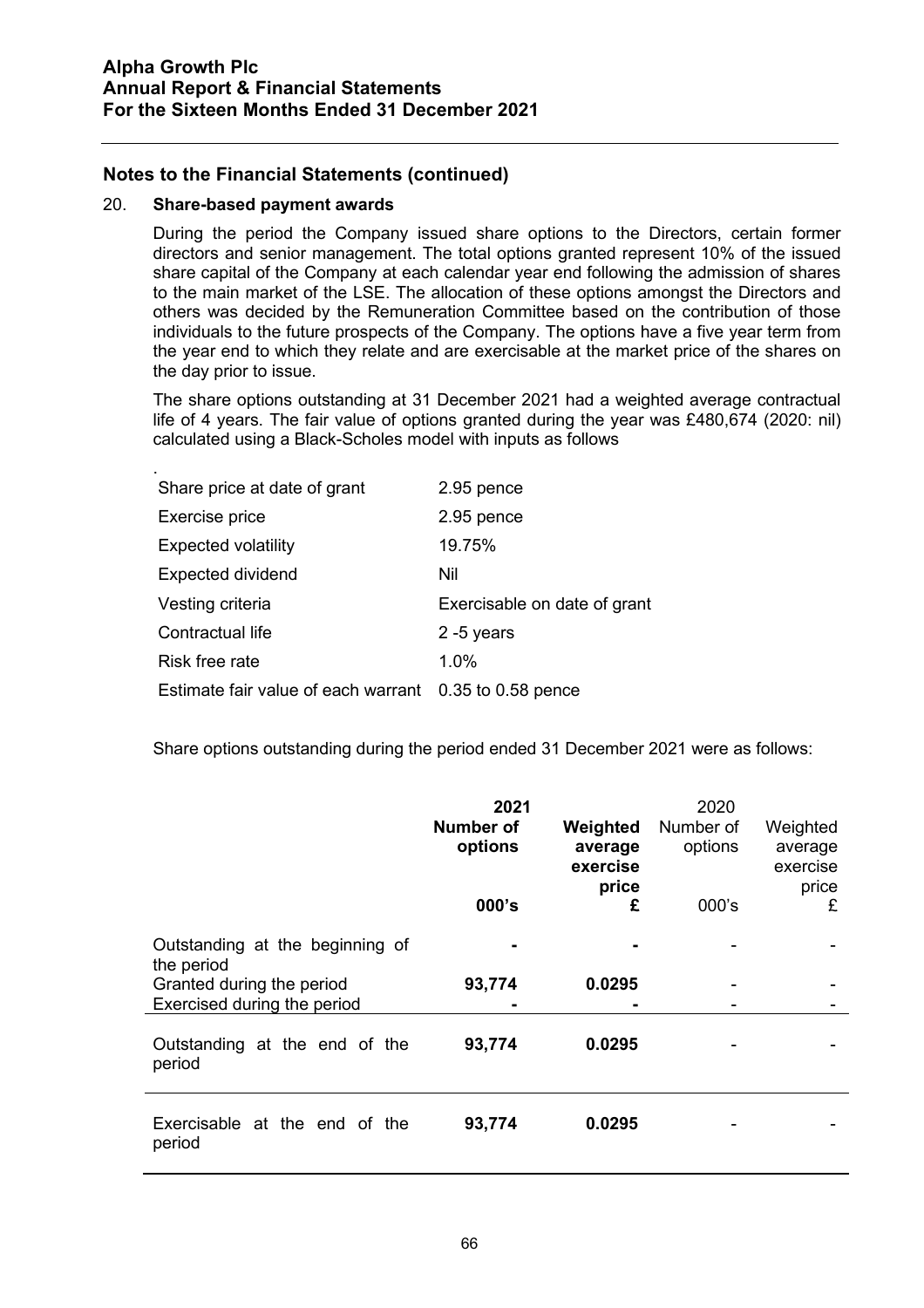## 21. **Financial Instruments**

The following table sets out the categories of financial instruments held as at 31 December 2021 and 31 August 2020:

|                                                                                                                                                                                                              | <b>Group</b><br><b>As at 31</b><br><b>December</b><br>2021 | Company<br>As at<br>31 December<br>2021 | <b>Group</b><br><b>As at 31</b><br><b>August</b><br>2020 | Company<br>As at<br>31<br><b>August</b><br>2020 |
|--------------------------------------------------------------------------------------------------------------------------------------------------------------------------------------------------------------|------------------------------------------------------------|-----------------------------------------|----------------------------------------------------------|-------------------------------------------------|
|                                                                                                                                                                                                              | £                                                          | £                                       | £                                                        | £                                               |
| <b>Financial Assets</b><br>Financial assets measured at fair<br>value through profit and loss<br>linked<br>Unit<br>investment                                                                                |                                                            |                                         |                                                          |                                                 |
| contracts (see note 15)<br>assets<br>Other<br>in<br>insurance                                                                                                                                                | 200,535,301                                                |                                         |                                                          |                                                 |
| business<br>Loans and receivables - Cash                                                                                                                                                                     | 8,716,375                                                  |                                         |                                                          |                                                 |
| and cash equivalents                                                                                                                                                                                         | 195,523                                                    | 109,558                                 | 43,620                                                   | 43,620                                          |
| Right of use assets<br>Loans and receivables - Trade                                                                                                                                                         | 262,117                                                    | 262,117                                 |                                                          |                                                 |
| and other receivables                                                                                                                                                                                        | 20,818                                                     | 20,818                                  | 5,941                                                    | 5,941                                           |
| Loans and receivables - Loans                                                                                                                                                                                | 140,742                                                    | 292,577                                 | 197,233                                                  | 225,936                                         |
| <b>Financial liabilities</b><br>Financial liabilities measured at<br>fair value through profit and loss:<br>Unit<br>linked<br>investment<br>contracts<br>Financial liabilities measured at<br>amortised cost | 200,535,301                                                |                                         |                                                          |                                                 |
| - Trade and other payables                                                                                                                                                                                   | 61,719                                                     | 67,768                                  | 92,013                                                   | 38,731                                          |
| Lease liabilities                                                                                                                                                                                            | 269,109                                                    | 269,109                                 |                                                          |                                                 |
| - Other insurance related                                                                                                                                                                                    |                                                            |                                         |                                                          |                                                 |
| liabilities                                                                                                                                                                                                  | 6,914,624                                                  |                                         |                                                          |                                                 |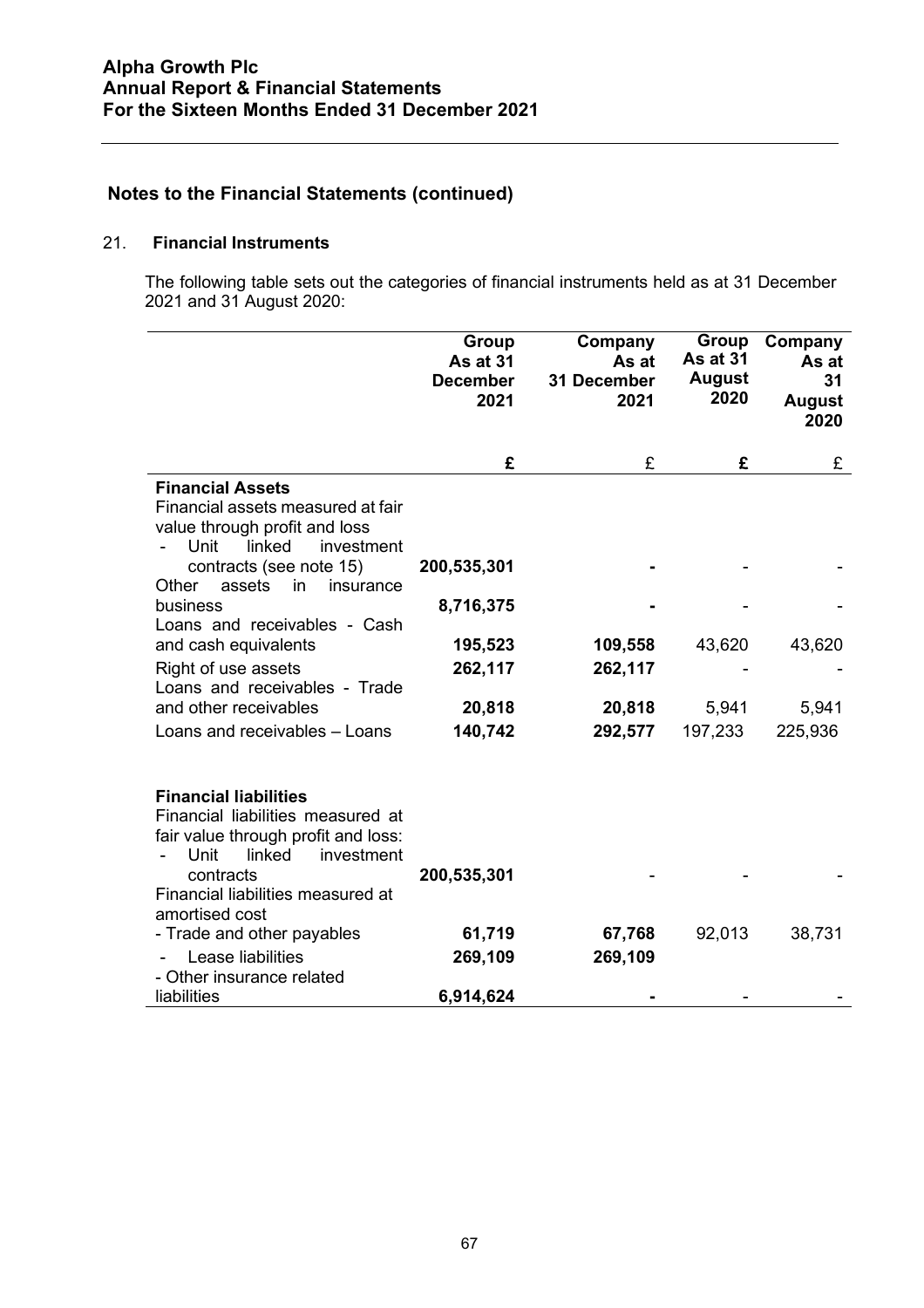## 21. **Financial Instruments (continued)**

## **a) Market risk**

The Group is not materially exposed to market risk as it has not nor does it intend to hold instruments subject to market risk other than those within unit-liked investment contracts referenced in note 15. Market risk is the risk that changes in market prices, such as share prices and interest rates will affect the Group's income or value of its holdings of financial instruments. The objective of market risk management is to manage and control market risk exposures within acceptable parameters, while optimising the return on risk.

## **b) Interest rate risk**

The Group is not materially exposed to interest rate risk because it does not have any funds at either fixed or floating interest rates.

## **c) Foreign currency risk**

The Group has a material exposure to foreign currency risk as substantially of the assets of the Group outside of those held by the Company are denominated in US Dollars. The net assets of subsidiaries denominated in US Dollars amount to approximately £1.87 million (2020: £nil).

## **d) Credit risk**

The Group's maximum exposure to credit risk in relation to each class of recognised asset is the carrying amount of those assets as indicated in the balance sheet. At the reporting date, there was no significant concentration of credit risk. Receivables at the year-end were not past due, and the Directors consider there to be no significant credit risk arising from these receivables.

The Group's cash and cash equivalents are held with banks whose ratings are 'A'.

## **e) Liquidity risk**

Cash flow working capital forecasting is performed for regular reporting to the directors. The directors monitor these reports and forecasts to ensure the Group has sufficient cash to meet its operational needs.

## **f) Capital risk management**

The Company defines capital based on the total equity of the Company. The Company manages its capital to ensure that the Company will be able to continue as a going concern while maximising the return to stakeholders through the optimisation of the debt and equity balance.

In order to maintain or adjust the capital structure, the Company may adjust the amount of dividends paid to shareholders, return capital to shareholders, issue new shares or sell assets to reduce debt, in the future.